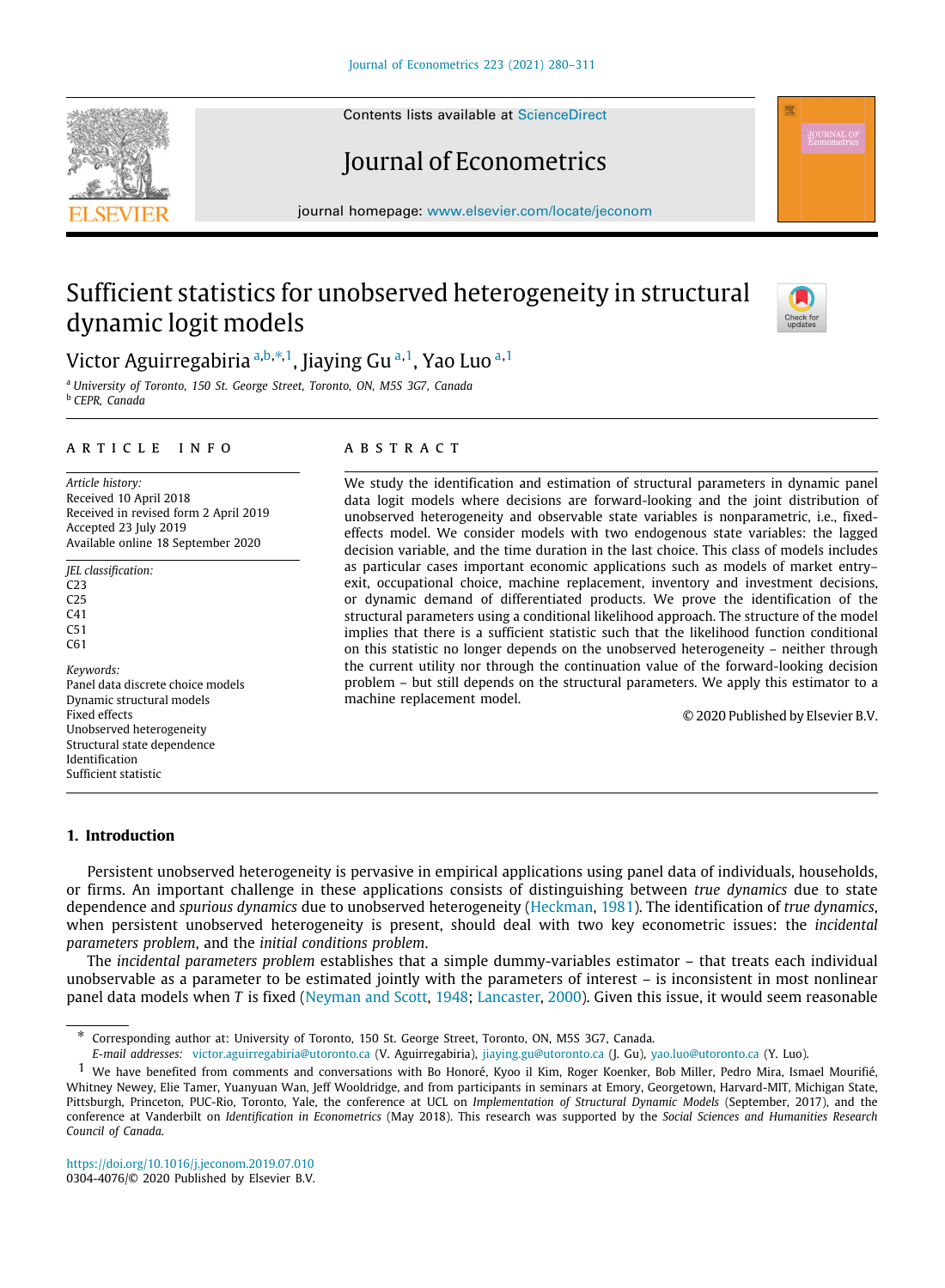to consider a nonparametric (or a flexible) joint distribution of the unobserved heterogeneity and the observables variables, and construct a likelihood function that is integrated over unobservables. In this context, the *initial conditions problem* establishes that the joint distribution of the unobserved heterogeneity and the initial values of the observable variables is not nonparametrically identified, but the misspecification of this joint distribution can generate important biases in the estimation of the parameters of interest ([Heckman](#page-31-0), [1981;](#page-31-0) [Chamberlain](#page-31-3), [1985](#page-31-3), among others).

There are two main approaches to deal with this identification problem: random effects and fixed effects models/methods. Random-effects models impose restrictions – parametric and finite mixture restrictions – on the joint distribution of the unobserved heterogeneity and the initial conditions of the explanatory variables. Some of these restrictions can provide identification of the parameters of interest and the distribution of the unobserved heterogeneity. In contrast, fixed-effects methods focus on the identification of the parameters of interest and do not try to identify the distribution of the unobserved heterogeneity. These methods are more robust because they are fully nonparametric in the specification of the joint probability distribution of the unobserved heterogeneity and the initial conditions of the explanatory variables.<sup>[2](#page-1-0)</sup>

<span id="page-1-0"></span>A fixed effect conditional likelihood method [\(Cox,](#page-31-4) [1958;](#page-31-4) [Rasch](#page-31-5), [1961;](#page-31-5) [Andersen](#page-30-0), [1970;](#page-30-0) [Chamberlain,](#page-31-6) [1980](#page-31-6)) is based on the derivation of sufficient statistics for the incidental parameters (fixed effects) and the maximization of a likelihood function conditional on these sufficient statistics. This paper deals with this fixed effects – sufficient statistics – conditional maximum likelihood approach (FE-CML hereinafter). We study the applicability of this approach to structural dynamic discrete choice models where agents are forward-looking. We consider that the researcher has data from a short panel — the number of periods *T* is fixed.<sup>[3](#page-1-1)</sup>

<span id="page-1-2"></span><span id="page-1-1"></span>There are nonlinear panel data models where the FE-CML approach cannot identify the structural parameters. In general, a sufficient statistic of the incidental parameters always exists.<sup>[4](#page-1-2)</sup> The identification problem appears when the minimal sufficient statistic is such that the likelihood conditional on this statistic does not depend on the structural parameters. For instance, in a panel data binary choice model where the choice probability is given by a distribution function – *F* – evaluated at a linear index of the explanatory variables plus an individual fixed effect, [Chamberlain](#page-31-7) ([2010\)](#page-31-7) shows that if the explanatory variables have bounded support, then a necessary condition for the (point) identification of the parameters of interest is that the distribution function  $F$  is logistic.<sup>[5](#page-1-3)</sup>

<span id="page-1-4"></span><span id="page-1-3"></span>Another example of panel data model where parameters may not be identified is a dynamic binary choice model with fixed effect unobserved heterogeneity in the slope parameters [\(Browning and Carro,](#page-31-8) [2014](#page-31-8)).<sup>[6](#page-1-4)</sup> As we explain below, this result has important implications for the identification of structural dynamic discrete choice models with fixed-effects unobserved heterogeneity.

<span id="page-1-5"></span>For non-structural (i.e., myopic) dynamic logit models with unobserved heterogeneity only in the intercept, [Cham](#page-31-3)[berlain](#page-31-3) [\(1985](#page-31-3)) and [Honoré and Kyriazidou](#page-31-9) [\(2000](#page-31-9)) have shown that the FE-CML approach can identify the parameters of interest.<sup>[7](#page-1-5)</sup> In contrast, all the methods and applications for structural dynamic discrete choice models have considered random-effects models with a finite mixture distribution, e.g., [Keane and Wolpin](#page-31-10) ([1997](#page-31-10)), [Aguirregabiria and Mira](#page-30-1) ([2007\)](#page-30-1), [Kasahara and Shimotsu](#page-31-11) ([2009\)](#page-31-11), [Arcidiacono and Miller](#page-30-2) [\(2011](#page-30-2)), among many others. This random-effects approach imposes important restrictions: the number of points in the support of the unobserved heterogeneity is finite and is typically reduced to a small number of points; furthermore, the joint distribution of the unobserved heterogeneity and the initial conditions of the observable state variables is restricted.

In this paper, we revisit the applicability of FE-CML methods to the identification and estimation of structural dynamic discrete choice models. We follow the sufficient statistics approach to study the identification of payoff

<sup>2</sup> See [Arellano and Honoré](#page-30-3) ([2001](#page-30-3)), and [Arellano and Bonhomme](#page-30-4) [\(2012,](#page-30-4) [2017\)](#page-30-5) for recent surveys on the econometrics of nonlinear panel data models.

<sup>3</sup> Among the class of fixed-effects estimators in short panels, the dummy-variables estimator is the simplest of these methods. However, as mentioned above, this estimator is inconsistent in most nonlinear panel data models when *T* is fixed. Two-step bias reduction methods, both analytical and simulation-based, have been proposed to correct for the asymptotic bias of these dummy-variables fixed-effect estimators (e.g., [Hahn](#page-31-12) [and Newey](#page-31-12), [2004](#page-31-12); [Browning and Carro](#page-30-6), [2010;](#page-30-6) [Hahn and Kuersteiner](#page-31-13), [2011,](#page-31-13) among others). Another fixed-effect estimator is Manski's maximum score method [\(Manski](#page-31-14), [1987\)](#page-31-14). [Honoré and Kyriazidou](#page-31-9) ([2000](#page-31-9)) have developed a maximum score estimator for dynamic discrete choice models. [Bonhomme](#page-30-7) ([2012](#page-30-7)) presents a *functional differencing approach* that includes as particular cases different fixed effects estimators in the literature.

 $<sup>4</sup>$  For instance, we could choose the complete choice history of an individual as a sufficient statistic. Obviously, the conditional likelihood function</sup> based on this sufficient statistic depends neither on incidental nor on structural parameters. Though this is an extreme example, it illustrates that the key identification problem is not finding a sufficient statistic for the incidental parameters but showing that there are sufficient statistics for which the conditional likelihood still depends on the structural parameters.<br> $\frac{5}{2}$  Chamberlain (2010) considers the model where the time-varying unob

<sup>5</sup> [Chamberlain](#page-31-7) ([2010](#page-31-7)) considers the model where the time-varying unobservables are independently and identically distributed. [Magnac](#page-31-15) [\(2004](#page-31-15)) studies a two-period model where the two time-varying unobservables have a general joint distribution. [Honoré and Tamer](#page-31-16) ([2006](#page-31-16)) study partial identification of the dynamic panel data Probit model and derive sharp bounds for the identified set of the parameter of interest.

<sup>6</sup> [Browning and Carro](#page-31-8) ([2014](#page-31-8)) study the identification of this type of dynamic binary choice model with *maximal heterogeneity* in short panels. The fixed-effects model (nonparametric specification of the unobserved heterogeneity) is not identified. To obtain identification, these authors consider a finite mixture specification of the heterogeneous parameters. Their approach is in the same spirit as [Kasahara and Shimotsu](#page-31-11) [\(2009\)](#page-31-11).

<sup>7</sup> [Chamberlain](#page-31-3) [\(1985\)](#page-31-3) and [Honoré and Kyriazidou](#page-31-9) ([2000](#page-31-9)) consider discrete choice logit models where the explanatory variables are the dependent variable lagged one and two periods, i.e., AR(1) and AR(2) models. [D'Addio and Honoré](#page-31-17) ([2010\)](#page-31-17) study more comprehensively the AR(2) model. They do not incorporate time duration in the last choice as an explicit explanatory variable, though they interpret a non-zero value for the parameter associated with the second lag as evidence consistent with duration dependence. In our model, we include both lagged decision and duration as explicit state variables.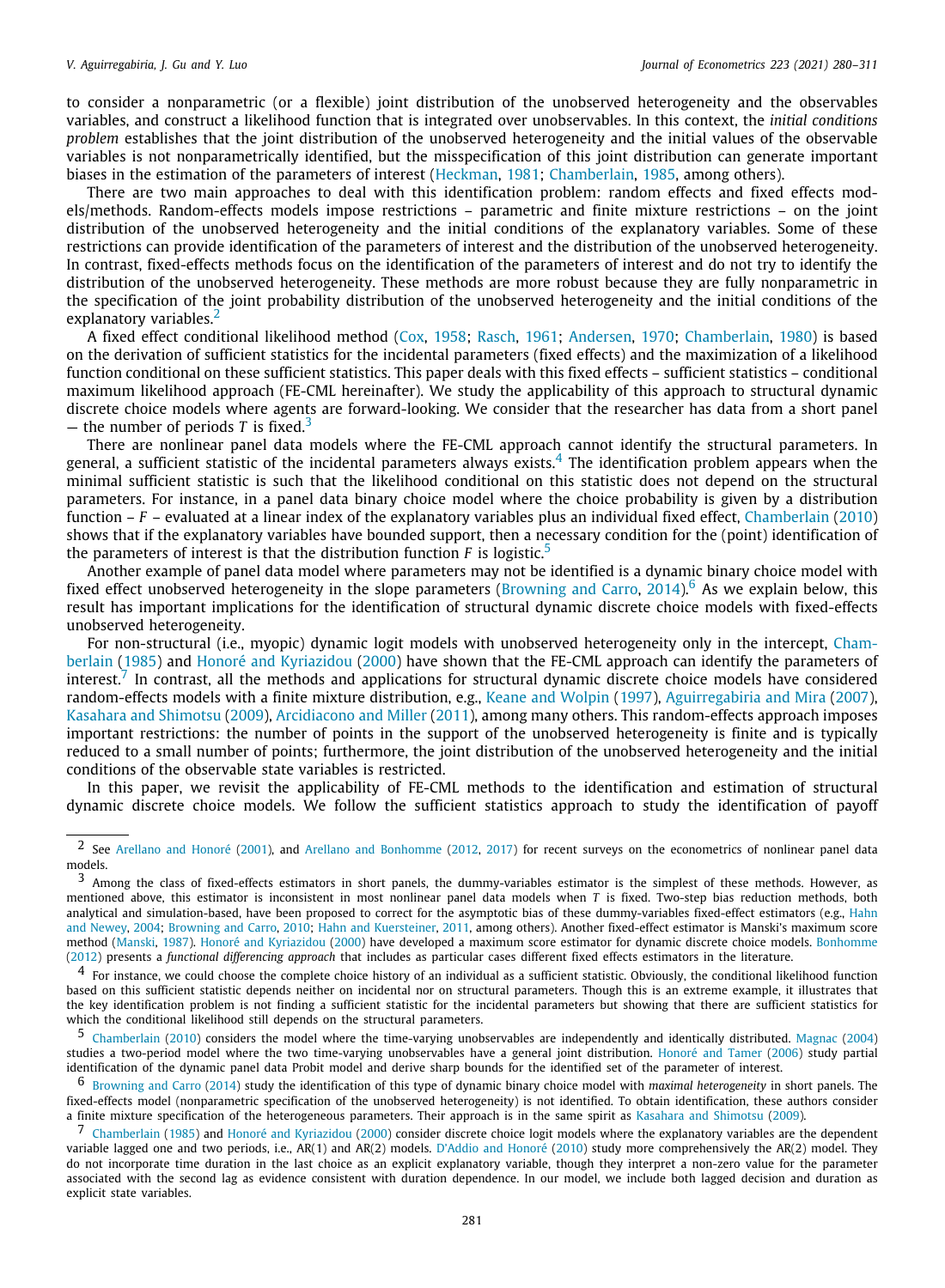function parameters in structural dynamic logit models with a fixed-effects specification of the time-invariant unobserved heterogeneity. We consider multinomial models with two types of endogenous state variables: the lagged value of the decision variable, and the time duration in the last choice.

The main challenge for the identification of this model comes from the fact that unobserved heterogeneity enters not only in current utility but also in the continuation value of the forward-looking decision problem. Unobserved heterogeneity enters non-additively in the continuation value function and interacts with the observable state variables  $-$  even when this unobserved heterogeneity is additively separable in the one-period utility function.<sup>[8](#page-2-0)</sup> Identification can be obtained if there is a sufficient statistic that controls for this continuation value and implies a conditional likelihood that still depends on the structural parameters.

<span id="page-2-0"></span>We derive the minimal sufficient statistic and show that some structural parameters are identified. The forward-looking model where the only state variable is the lagged decision is identified under the same conditions as the myopic version of the model. Instead, with duration dependence, there are some parameters identified in the myopic model but not in the forward-looking model.

Based on our identification results, we consider a conditional maximum likelihood estimator, and a test for the validity of a correlated random effects specification. We apply this estimator and the test to the bus engine model of [Rust](#page-31-18) ([1987\)](#page-31-18) using both simulated and actual data.

In most empirical applications of structural models, the researcher is not only interested in the value of the structural parameters but also in the effects of marginal changes of the explanatory variables or the structural parameters. The identification of marginal effects requires the identification of the distribution of the observed heterogeneity. Point identification requires imposing restrictions on the joint distribution of unobserved heterogeneity and the initial conditions of the state variables. Alternatively, the researcher may prefer not to impose these restrictions and then set-identify the distribution of the unobservables and the marginal effects ([Chernozhukov et al.,](#page-31-19) [2013\)](#page-31-19). We discuss this problem in Section [3.7](#page-15-0).

This paper contributes to the literature on structural dynamic discrete choice models. The structure of the payoff function and of the endogenous state variables that we consider in this paper includes as particular cases important economic applications in the literature of dynamic discrete choice structural models, such as market entry/exit models with either binary choices ([Roberts and Tybout,](#page-31-20) [1997](#page-31-20); [Aguirregabiria and Mira,](#page-30-1) [2007\)](#page-30-1) or multinomial choices ([Sweeting,](#page-31-21) [2013;](#page-31-21) [Caliendo et al.,](#page-31-22) [2019\)](#page-31-22); occupational choice models ([Miller,](#page-31-23) [1984;](#page-31-23) [Keane and Wolpin](#page-31-10), [1997](#page-31-10)); machine replacement models [\(Rust](#page-31-18), [1987;](#page-31-18) [Das,](#page-31-24) [1992](#page-31-24); [Kennet](#page-31-25), [1993;](#page-31-25) [Kasahara](#page-31-26), [2009\)](#page-31-26); inventory and investment decision models [\(Aguirregabiria,](#page-30-8) [1999;](#page-30-8) [Ryan,](#page-31-27) [2013;](#page-31-27) [Kalouptsidi](#page-31-28), [2014\)](#page-31-28); demand of differentiated products with consumer brand switching costs ([Erdem](#page-31-29) [et al.,](#page-31-29) [2008](#page-31-29)) or storable products ([Erdem et al.](#page-31-30), [2003;](#page-31-30) [Hendel and Nevo](#page-31-31), [2006\)](#page-31-31); and dynamic pricing models with menu costs ([Willis](#page-31-32), [2006\)](#page-31-32), or with duration dependence due to inflation or other forms of depreciation ([Slade](#page-31-33), [1998;](#page-31-33) [Aguirregabiria](#page-30-8), [1999;](#page-30-8) [Kano,](#page-31-34) [2013\)](#page-31-34); among others.<sup>[9](#page-2-1)</sup> Our paper also contributes to the literature on nonlinear dynamic panel data models by providing new identification results for fixed effects dynamic logit models with duration dependence [\(Frederiksen et al.,](#page-31-35) [2007\)](#page-31-35).

<span id="page-2-1"></span>The rest of the paper is organized as follows. Section [2](#page-2-2) describes the class of models that we study in this paper. Section [3](#page-5-0) presents our identification results. Section [4](#page-16-0) deals with estimation and inference. In Section [5](#page-18-0), we illustrate our identification results in the context of Rust's bus replacement model and data ([Rust,](#page-31-18) [1987](#page-31-18)). Section [6](#page-22-0) summarizes and concludes. Proofs of Lemmas and Propositions are in [Appendix.](#page-22-1) Also in the [Appendix](#page-22-1), we show that our identification results extend to an extended version of our model where the endogenous state variables have a stochastic transition rule.

## **2. Model**

<span id="page-2-2"></span>Time is discrete and indexed by *t* that belongs to {1, 2, . . . ,∞}. [10](#page-2-3) Agents are indexed by *i*. In every period *t*, agent *i* chooses a value of the discrete variable  $y_{it} \in \mathcal{Y} = \{0, 1, ..., J\}$  to maximize her expected and discounted intertemporal utility  $\mathbb{E}_t\left[\sum_{j=0}^{\infty}\delta_i^j\; \varPi_{i,t+j}(y_{i,t+j})\right]$ , where  $\delta_i\in(0,1)$  is agent i's time discount factor, and  $\varPi_{it}(j)$  is her one-period utility if she chooses action  $y_{it}=$   $j$ . This utility is a function of four types of state variables which are known to the agent at period *t*:

<span id="page-2-4"></span><span id="page-2-3"></span>
$$
\Pi_{it}(j) = \alpha \left( j, \eta_i, \mathbf{z}_{it} \right) + \beta \left( j, \mathbf{x}_{it}, \mathbf{z}_{it} \right) + \varepsilon_{it}(j). \tag{1}
$$

Variables  $\mathbf{z}_{it}$  and  $\mathbf{x}_{it}$  are observable to the researcher, and  $\bm{s}_{it}$  and  $\bm{\eta}_i$  are unobservable. The vector  $\mathbf{z}_{it}$  contains exogenous state variables and it follows a Markov process with transition probability function  $f_z(z_{i,t+1}|z_i)$ . The vector  $x_i$  contains endogenous state variables. We describe below the nature of these endogenous state variables and their transition rules. Vectors  $\mathbf{z}_i$  and  $\mathbf{x}_i$  have supports  $\mathcal{Z}$  and  $\mathcal{X}$ , respectively. The unobservable variables  $\{ \varepsilon_{it}(j) : j \in \mathcal{Y} \}$  are *i.i.d.* over  $(i, t, j)$  with

 $8$  In fact, before solving the model, we do not know how unobserved heterogeneity and state variables enter the continuation value function  $$ which is an endogenous object. Therefore, for fixed-effects estimation, it is as if we had a nonparametric specification of this function.

 $9$  Note that most of the empirical applications cited above in this paragraph do not allow for time-invariant unobserved heterogeneity. This is still a common restriction in empirical applications of dynamic structural models, and it is mostly justified by computational convenience. The exceptions, within the cited papers, are [Keane and Wolpin](#page-31-10) ([1997\)](#page-31-10), [Erdem et al.](#page-31-30) [\(2003\)](#page-31-30), [Willis](#page-31-32) ([2006\)](#page-31-32), [Aguirregabiria and Mira](#page-30-1) [\(2007](#page-30-1)), and [Erdem et al.](#page-31-29) [\(2008](#page-31-29)). 10 The time horizon of the decision problem is infinite.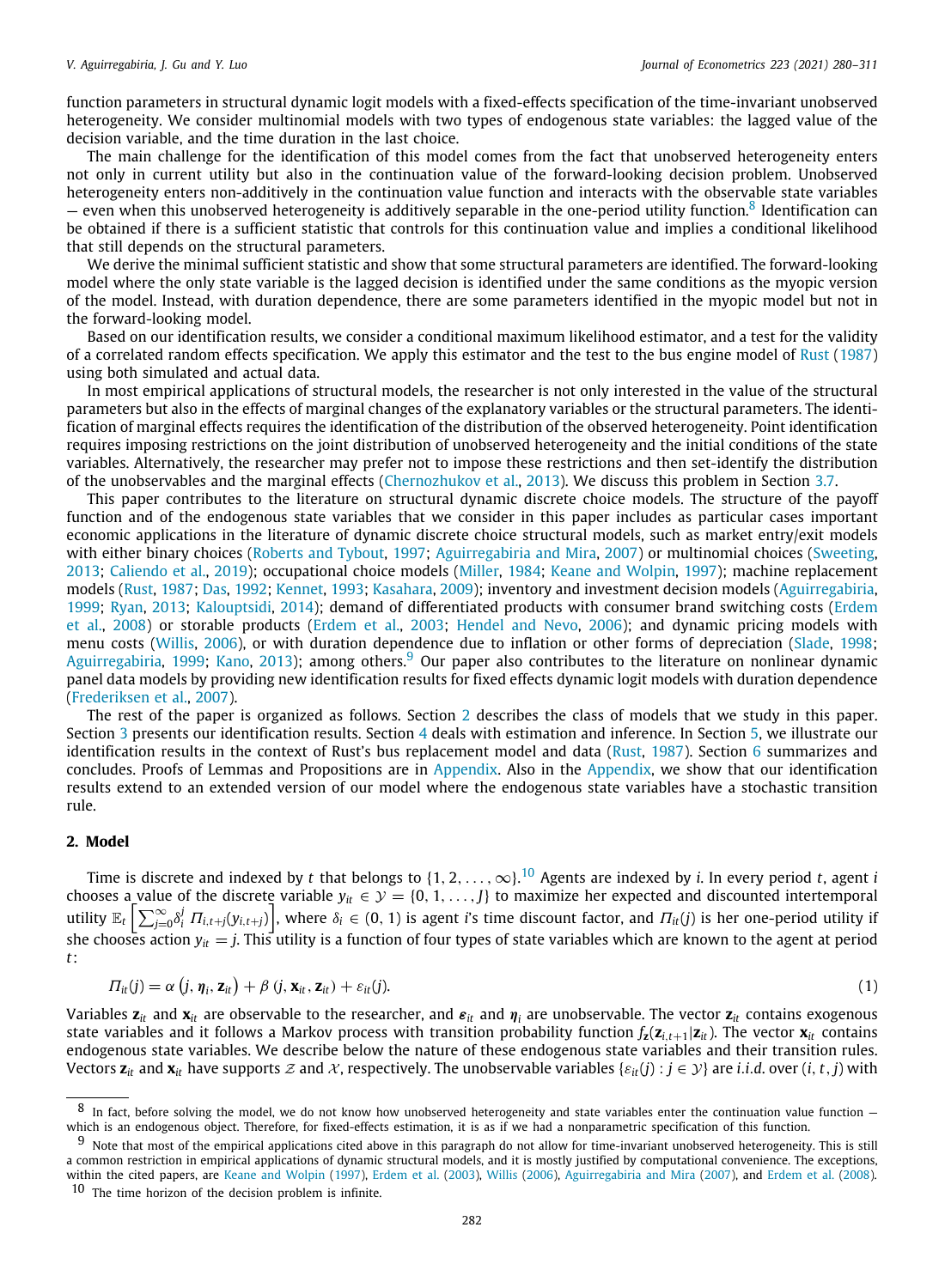an extreme value type I distribution. The vector  $\pmb{\eta}_i$  represents time-invariant unobserved heterogeneity from the point of view of the researcher. Let  $\theta_i \equiv (\eta_i, \delta_i)$  represent the unobserved heterogeneity from individual *i*. The probability distribution of  $\theta_i$  conditional on the history of observable state variables  $\{z_i, x_i : t = 1, 2, \ldots\}$  is unrestricted and nonparametrically specified, i.e., fixed effects model. Functions  $\alpha$  (*j*,  $\eta$ , **z**) and  $\beta$  (*j*, **x**, **z**) are nonparametrically specified.

Our specification of the utility function represents a general semiparametric fixed-effect logit model. It extends *Rust's model* in two directions [\(Rust](#page-31-18), [1987,](#page-31-18) [1994](#page-31-36)). First, Rust assumes that all the unobservables satisfy the conditions of *additive separability* and *conditional independence*, and they have an extreme value distribution. While our time-varying unobservables ε*it*(*j*) satisfy these conditions, our time-invariant unobserved heterogeneity interacts, in an unrestricted way, with the exogenous state variables and the choice, and they do not satisfy the conditional independence assumption. Second, we allow for unobserved heterogeneity in the discount factor.

The assumption of additive separability between  $\pmb{\eta}_i$  and the endogenous state variables in  $\pmb{x}_i$  is key for the identification results in this paper. This condition does not imply that the conditional-choice value functions – that describe the solution of the dynamic model – are additive separable between η*<sup>i</sup>* and **x***it*. In general, the solution of the dynamic programming problem implies a value function that is not additively separable in η*<sup>i</sup>* and **x***it* even when the utility function is additive in these variables.

The model includes two types of endogenous state variables that correspond to two different types of state dependence,  $\mathbf{x}_{it} = (y_{i,t-1}, d_{it})$ : (a) dependence on the lagged decision variable,  $y_{i,t-1}$ ; and (b) *duration dependence*, where  $d_{it} \in$  $\{1, 2, \ldots, \infty\}$  is the number of periods since the last change in choice. The lagged decision has an obvious transition rule. The transition rule for the duration variable is  $d_{i,t+1}=1$   $\{y_{it}=y_{i,t-1}\}$   $d_{it}+1$ , where 1{.} is the indicator function.<sup>[11](#page-3-0)</sup>

The term  $\beta$  (*j*,  $\mathbf{x}_{it}$ ,  $\mathbf{z}_{it}$ ) in the payoff function captures the dynamics, or structural state dependence, in the model. We distinguish in this function two additive components that correspond to the two forms of state dependence in the model:

<span id="page-3-3"></span><span id="page-3-1"></span><span id="page-3-0"></span>
$$
\beta(j, \mathbf{x}_{it}, \mathbf{z}_{it}) = 1\{j = y_{i,t-1}\}\beta_d(j, d_{it}, \mathbf{z}_{it}) + 1\{j \neq y_{i,t-1}\}\beta_y(j, y_{i,t-1}, \mathbf{z}_{it}).
$$
\n(2)

Function β*<sup>d</sup>* (*j*, *dit*, **z***it*) captures duration dependence. For instance, in an occupational choice model, this term captures the return on earnings of job experience in occupation *j*. Function β*<sup>y</sup>* ( *j*, *yi*,*t*−1, **z***it* ) represents switching value (or switching costs with negative sign). In an occupational choice model, this term represents the (negative) cost of switching from occupation *yi*,*t*−<sup>1</sup> to occupation *j*. The additive separability between switching costs and *returns to experience* is not without loss of generality. For instance, we are restricting the cost of switching occupations to not depend on experience in the current job. However, this additive separability facilitates our analysis of identification and the model is still more general than previous fixed-effects discrete choice models.

We impose a restriction on the structural function  $\beta_d$  (*j*, *d*,  $\mathbf{z}_{it}$ ) that plays a role in our identification results for this function. We assume that there is no duration dependence in choice alternative  $y = 0$ , i.e.,  $\beta_d$  (0, *d*,  $z_{it}$ ) = 0 for any value of *d*. Also, but without loss of generality, we set  $\beta_v(j, j, \mathbf{z}_i) = 0$ , i.e., the switching cost of no-switching is zero.<sup>[12](#page-3-1)</sup> [Assumption](#page-3-2) [1](#page-3-2) summarizes our basic conditions on the model. For the rest of the paper, we assume that this assumption holds.

<span id="page-3-2"></span>**Assumption 1.** (A) The time horizon is infinite and  $\delta_i \in (0, 1)$ . (B) The utility function has the form given by Eqs. [\(1\)](#page-2-4) and [\(2](#page-3-3)). (C)  $\beta_v(j, j, z) = 0$ ,  $\beta_d(0, d, z) = 0$ . (D)  $\{\varepsilon_{it}(j) : j \in \mathcal{Y}\}\$  are *i.i.d.* over  $(i, t, j)$  with an extreme value type I distribution. (E)  $\mathbf{z}_{it}$  follows a time-homogeneous Markov process. (F) The probability distribution of  $\theta_i\equiv(\pmb{\eta}_i,\delta_i)$  conditional on  $\{z_i : t = 1, 2, \ldots\}$  and on the initial condition  $x_i$  is nonparametrically specified and completely unrestricted.

[Assumption](#page-3-2) [1](#page-3-2) implies that the model is stationary. Therefore, it rules out time trends and time dummies as explanatory variables. This setting can be unrealistic in some empirical applications. However, this stationarity assumption is the *status quo* in applications of dynamic structural models with infinite horizon, which are common in industrial organization.

Since the model does not have duration dependence at choice alternative 0, it is convenient for notation to make duration equal to zero at state *yt*−<sup>1</sup> = 0. In other words, we consider the following modification in the transition rule for duration:

$$
d_{i,t+1} = \begin{cases} 1 \{y_{it} = y_{i,t-1}\} & d_{it} + 1 & \text{if } y_{it} > 0\\ 0 & \text{if } y_{it} = 0. \end{cases}
$$
 (3)

<span id="page-3-4"></span>For our identification results in forward-looking models with duration dependence, we also impose the following assumption.

 $11$  Note that these endogenous state variables follow deterministic transition rules. In the [Appendix](#page-22-1), we present a version of the model that allows for stochastic transition rules for the endogenous state variables.

<sup>&</sup>lt;sup>12</sup> Given the payoff function in Eq. [\(2\)](#page-3-3), the parameter  $\beta_y(j,j)$  is completely irrelevant for an individual's optimal decision. When  $y_{it} = y_{i,t-1} = j$ , we have that  $\beta$  (j,  $\mathbf{x}_{it}$ ) =  $\beta_d$  (j,  $d_{it}$ ) + 0 such that the term  $\beta_y$  (j, j) never enters into the relevant payoff function. Therefore,  $\beta_y$  (j, j) can be normalized to zero without loss of generality.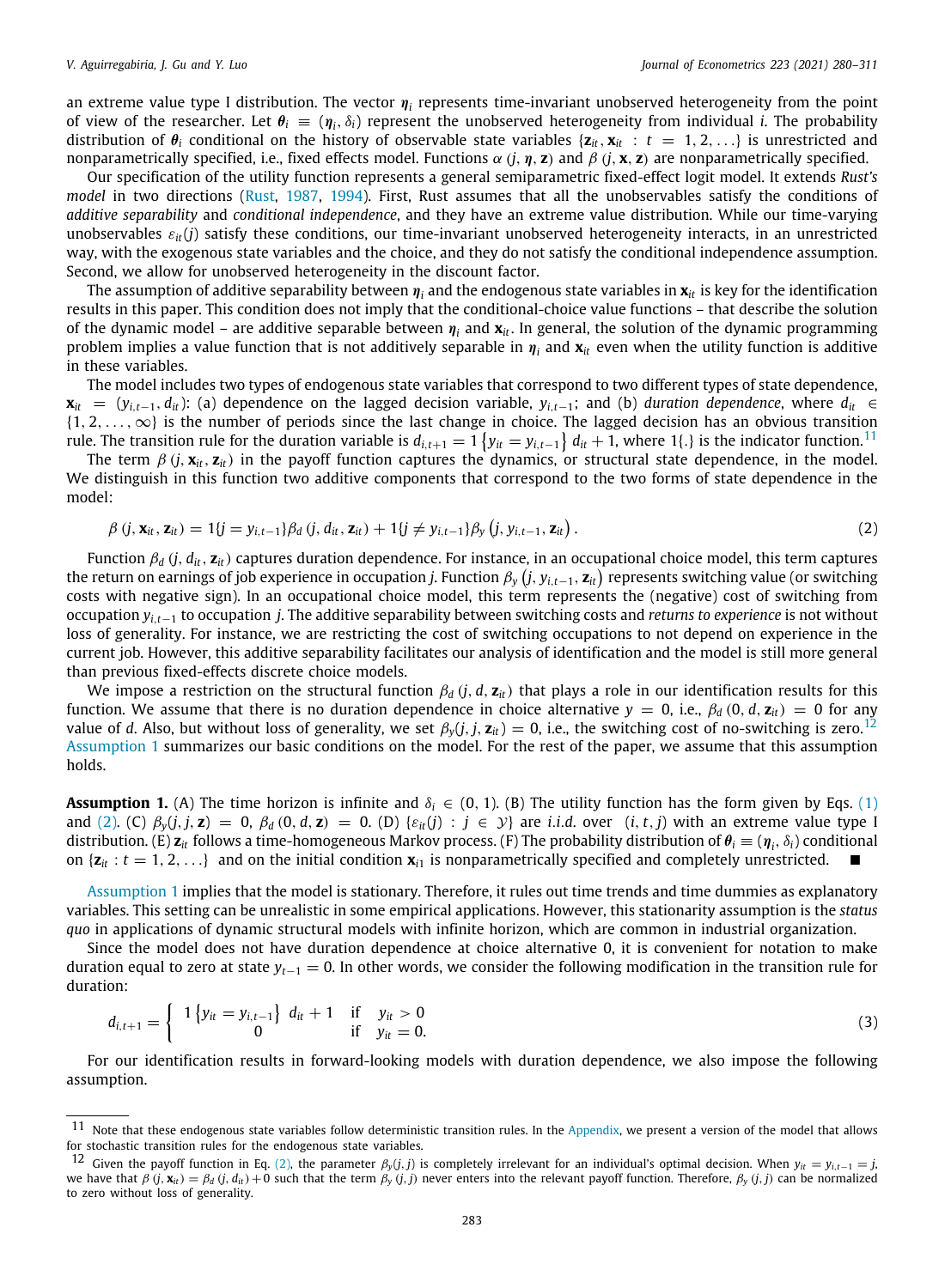**Assumption 2.** For any  $j \in \mathcal{Y}$  there is a finite value of duration,  $d_j^* < \infty$ , such that the marginal return of duration is zero for values greater that  $d_j^{\ast}\text{:}^{13}$  $d_j^{\ast}\text{:}^{13}$  $d_j^{\ast}\text{:}^{13}$ 

<span id="page-4-0"></span>
$$
\beta_d \left( j, d, \mathbf{z} \right) = \beta_d \left( j, d_j^*, \mathbf{z} \right) \text{ for any } d \ge d_j^*.
$$
 (4)

For the moment, we assume that the researcher knows the values of  $d_j^*$ . In Section [4,](#page-16-0) we show that these values  $\{d_j^*\}$ are identified from the data.

The following are some examples of models within the class defined by [Assumption](#page-3-2) [1](#page-3-2).

*(a) Market entry–exit models.* In its simpler version, there is only one market, and the choice variable is binary and represents a firm's decision of being active in the market  $(y_{it} = 1)$  or not  $(y_{it} = 0)$ , e.g., [Dunne et al.](#page-31-37) ([2013\)](#page-31-37). The only endogenous state variable is the lagged decision,  $y_{i,t-1}$ . The parameter  $-\beta_v(1,0,\mathbf{z})$  represents the cost of entry in the market. Similarly, the parameter  $-\beta_y$  (0, 1, **z**) represents the cost of exit from the market.

An extension of the basic entry model includes as an endogenous state variable the number of periods of experience since last entry in the market,  $d_{it}$ , which follows the transition rule  $d_{i,t+1} = d_{it} + 1$  if  $y_{it} = 1$  and  $d_{i,t+1} = 0$  if  $y_{it} = 0$ . The parameter  $\beta_d$  (1, *d*, **z**) represents the effect of market experience on the firm's profit [\(Roberts and Tybout,](#page-31-20) [1997\)](#page-31-20).

The model can be extended to *J* markets [\(Sweeting,](#page-31-21) [2013;](#page-31-21) [Caliendo et al.](#page-31-22), [2019](#page-31-22)). The two endogenous state variables are the index of the market where the firm was active in the previous period (*yi*,*t*−1) and the number of periods of experience in the current market (*dit*). The parameter β*<sup>y</sup>* (*j*, *k*, **z**) represents the (negative) cost of switching from market *k* to market *j*. There is no duration dependence if a firm is not active in any market (if  $j = 0$ ), and the marginal return to experience in market *j* is zero after  $d_j^*$  periods in the market.

*(b) Occupational choice models [\(Miller,](#page-31-23) [1984](#page-31-23); [Keane and Wolpin,](#page-31-10) [1997](#page-31-10)).* A worker chooses between *J* occupations and the choice alternative of not working  $(y = 0)$ . There are costs of switching occupations such that a worker's occupation in the previous period – *yit*−<sup>1</sup> – is a state variable of the model. There is (passive) learning that increases productivity in the current occupation. There is no duration dependence if the worker is unemployed.

*(c) Machine replacement models ([Rust,](#page-31-18) [1987;](#page-31-18) [Das,](#page-31-24) [1992;](#page-31-24) [Kennet](#page-31-25), [1993](#page-31-25); [Kasahara,](#page-31-26) [2009\)](#page-31-26).* The choice variable is binary and it represents the decision of keeping a machine ( $y_{it} = 1$ ) or replacing it ( $y_{it} = 0$ ). The only endogenous state variable is the number of periods since the last replacement – *dit* – that is, the machine age. The evolution of the machine age is  $d_{i,t+1} = d_{it} + 1$  if  $y_{it} = 1$  and  $d_{i,t+1} = 0$  if  $y_{it} = 0$ . The parameter  $\beta_d(1, d, z)$  represents the effect of age on the firm's profit, e.g., productivity declines and maintenance costs increase with age.<sup>[14](#page-4-1)</sup>

<span id="page-4-1"></span>More generally, the class of models in this paper includes binary choice models of investment in capital, inventory, or capacity ([Aguirregabiria,](#page-30-8) [1999;](#page-30-8) [Ryan](#page-31-27), [2013](#page-31-27); [Kalouptsidi](#page-31-28), [2014](#page-31-28)), as long as the depreciation of the stock is deterministic.

*(d) Dynamic demand of differentiated products ([Erdem et al.,](#page-31-30) [2003;](#page-31-30) [Hendel and Nevo](#page-31-31), [2006\)](#page-31-31).* A differentiated product has *J* varieties and a consumer chooses which one, if any, to purchase. No purchase is represented by  $y = 0$ . Brand switching costs imply that the brand in the previous purchase is a state variable ([Erdem et al.](#page-31-29), [2008\)](#page-31-29). For storable products, the duration since last purchase, *dit*, represents (or proxies) the consumer's level of inventory that is an endogenous state variable. Function  $\beta_d$  (*j*, *d*, **z**) captures the effect of inventory on the consumer's utility, and function  $\beta_v$  (*j*, *y*−*d*, **z**) represents brand switching costs.

*(e) Menu costs models of pricing [\(Slade](#page-31-33), [1998](#page-31-33); [Aguirregabiria,](#page-30-8) [1999](#page-30-8); [Willis](#page-31-32), [2006;](#page-31-32) [Kano,](#page-31-34) [2013](#page-31-34)).* A firm sells a product and chooses its price to maximize intertemporal profits. The firm's profit has two components: a variable profit that depends on the real price (in logarithms), *rit*; and a fixed menu cost that is paid only if the firm changes its nominal price. There is a constant inflation rate,  $\pi$ , that erodes the log real price. Every period, the firm decides whether to keep its nominal price ( $y_{it} = 1$ ) or to adjust it ( $y_{it} = 0$ ) such that current real price becomes  $r^*$ . Let  $d_{it}$  represent the time duration since the last nominal price change, such that  $d_{it} \in \{0, 1, 2, ...\}$  with  $d_{i,t+1} = d_{it} + 1$  if  $y_{it} = 1$  and  $d_{i,t+1} = 0$  if  $y_{it} = 0$ . There is a simple relationship between this duration variable and the logarithm of real price:  $r_{it}=r^*-\pi$   $d_{it}$ . This model has a similar structure as the machine replacement models described above. ■

We now derive the optimal decision rule and the conditional choice probabilities in this model. Agent *i* chooses *yit* to maximize its expected and discounted intertemporal utility. Given the infinite horizon, and the time-homogeneity of the utility and the transition probability functions, Blackwell's Theorem establishes that the value function and the optimal decision rule are time-invariant [\(Blackwell,](#page-30-9) [1965\)](#page-30-9).

Let  $V_{\theta_i}(y_t,d_t,\mathbf{z}_t)$  be the integrated (or smoothed) value function for agent type  $\theta_i$ , as defined by [Rust](#page-31-36) [\(1994](#page-31-36)).<sup>[15](#page-4-2)</sup> The optimal choice at period *t* can be represented as:

<span id="page-4-2"></span>
$$
y_{it} = \arg \max_{j \in \mathcal{Y}} \left\{ \begin{array}{c} \alpha \left( j, \eta_{i}, \mathbf{z}_{it} \right) + \beta \left( j, \mathbf{x}_{it}, \mathbf{z}_{it} \right) + \varepsilon_{it}(j) \\ + \delta_{i} \mathbb{E} \left[ V_{\theta_{i}} \left( j, d_{i,t+1}, \mathbf{z}_{i,t+1} \right) \mid j, \mathbf{x}_{it}, \mathbf{z}_{it} \right] \end{array} \right\}.
$$
\n(5)

Note that  $d_{i,t+1}$  is a deterministic function of  $(j,\mathbf{x}_{it})$ . Therefore, we can represent the continuation value  $\mathbb{E}[V_{\theta_i}\big(j,d_{i,t+1},\mathbf{z}_{i,t+1})$  $\mid \mathbf{x}_{it}, \mathbf{z}_{it} \mid$  using a function  $v_{\theta_i}(j, d_{t+1}[j, \mathbf{x}_{it}])$ ,  $\mathbf{z}_{it}$  with  $d_{t+1}[j, \mathbf{x}_{it}] = 0$  if  $j = 0$  and  $d_{t+1}[j, \mathbf{x}_{it}] = 1\{j = y_{it-1}\}\hat{d}_{it} + 1$  if  $j > 0$ .

<sup>&</sup>lt;sup>13</sup> The assumption of no duration dependence in choice alternative  $y = 0$  is equivalent to assuming  $d_0^* = 1$ .

 $14$  In some versions of this model, such as [Rust](#page-31-18) [\(1987\)](#page-31-18), the endogenous state variable represents cumulative usage of the machine and it can follow a stochastic transition rule. We consider this stochastic version of the model in [Appendix](#page-22-1).

<sup>&</sup>lt;sup>15</sup> The integrated value function is defined as the integral of the value function over the distribution of the i.i.d. unobservable state variables  $\varepsilon$ .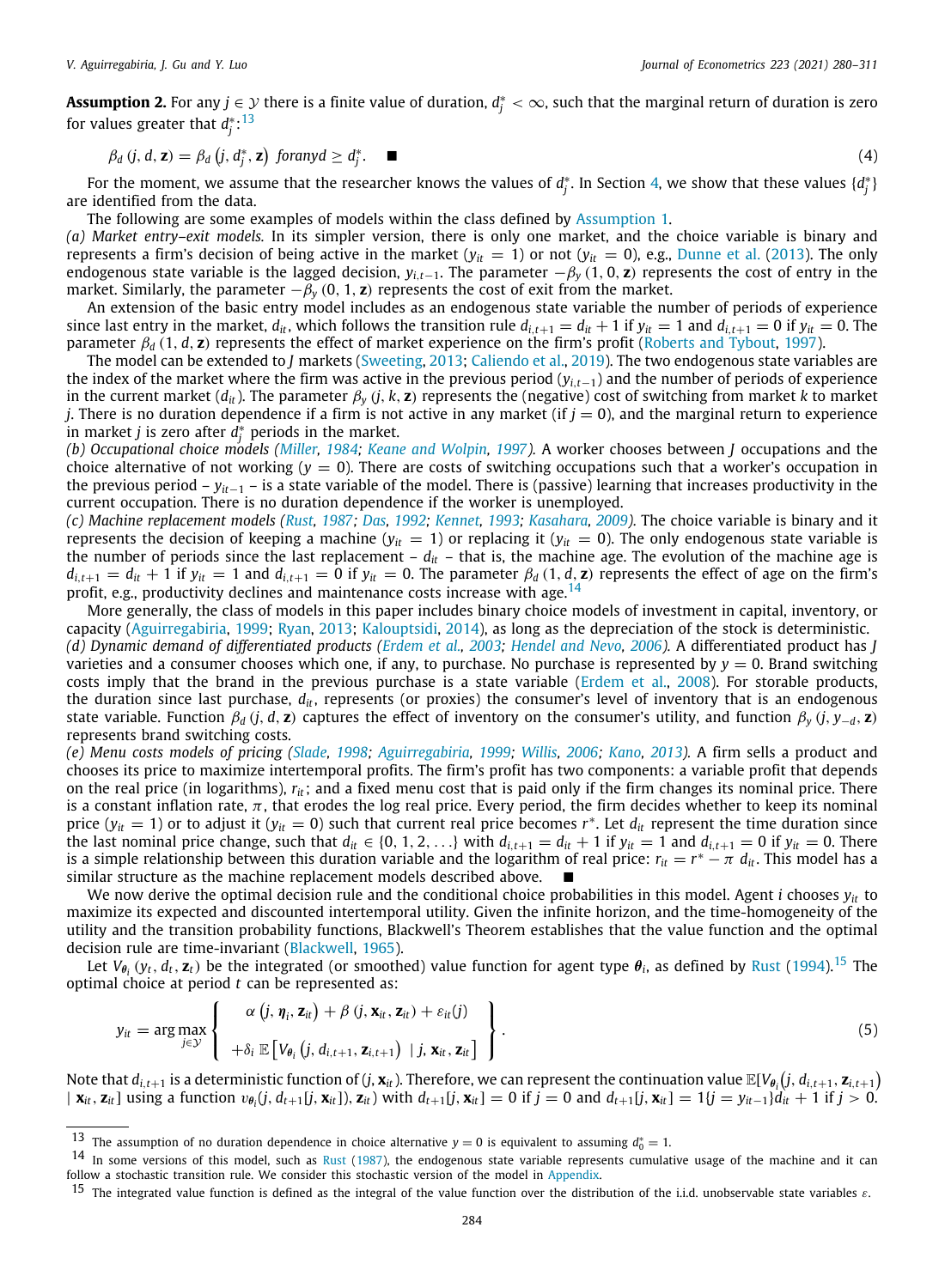The extreme value type I distribution of the unobservables ε implies that the *conditional choice probability* (CCP) function has the following form:

$$
P_{\theta_i} (j \mid \mathbf{x}_{it}, \mathbf{z}_{it}) = \frac{\exp \{ \alpha (j, \eta_i, \mathbf{z}_{it}) + \beta (j, \mathbf{x}_{it}, \mathbf{z}_{it}) + v_{\theta_i} (j, d_{t+1}[j, \mathbf{x}_{it}], \mathbf{z}_{it}) \}}{\sum_{k \in \mathcal{Y}} \exp \{ \alpha (k, \eta_i, \mathbf{z}_{it}) + \beta (k, \mathbf{x}_{it}, \mathbf{z}_{it}) + v_{\theta_i} (k, d_{t+1}[k, \mathbf{x}_{it}], \mathbf{z}_{it}) \}}.
$$
(6)

The continuation value function  $v_{\theta_i}$  has two properties which play an important role in our identification results. These properties establish conditions under which the continuation values do not depend on current endogenous state variables, (*yi*,*t*−1, *dit*).

*Property 1.* In a model without duration dependence (i.e.,  $\beta_d = 0$ ), the continuation value of choosing alternative *j* becomes vθ*i* (*j*, **z***it*), which does not depend on the state variable, *yit*−1.

Property 2. Under [Assumption](#page-3-4) [2](#page-3-4), for  $j = y_{it-1}$  and any  $d_{it} \ge d_j^* - 1$ , the continuation value  $v_{\theta_i}(j, d_{t+1}[j, y_{it-1}, d_{it}], z_{it})$ becomes  $v_{\theta_i}(j, d_j^*, \mathbf{z}_{it})$ .

## **3. Identification**

#### <span id="page-5-0"></span>*3.1. Preliminaries*

<span id="page-5-1"></span>The researcher has a panel dataset of *N* individuals who are observed over *T* periods:  $\{y_{it}, \mathbf{x}_{it}, \mathbf{z}_{it} : i = 1, 2, \ldots, N\}$  $t = 1, 2, \ldots, T$ . We consider microeconometric applications where *T* is small – short panels.<sup>[16](#page-5-1)</sup> We are interested in the identification of the functions  $\beta_y$  and  $\beta_d$  that represent the dependence of utility with respect to the endogenous state variables.

For the rest of this section, we omit the individual subindex *i* in most of the expressions, and instead we include θ as an argument (or subindex) in those functions that depend on the time-invariant unobserved heterogeneity, i.e.,  $\alpha_{\theta}(y, z)$ and  $v_{\theta}$  (**x**, **z**).

Similarly as in [Honoré and Kyriazidou](#page-31-9) [\(2000\)](#page-31-9), our sufficient statistics include the condition that the vector of exogenous state variables **z** remains constant over several consecutive periods in the sample. For notational simplicity, we omit **z** as an argument in most of the expressions for the rest of this section. We use  $\beta$  to represent the vector of structural parameters that define the functions  $\beta_{y}$  and  $\beta_{d}$ .<sup>[17](#page-5-2)</sup>

In discrete choice models, we can only identify utility differences relative to the utility of a baseline choice alternative. This implies that we cannot identify all the parameters in the functions  $\beta_y$  and  $\beta_d$  — regardless of whether the model has fixed effects unobserved heterogeneity or not, or whether agents are myopic or forward-looking. Therefore, we start by presenting a reparameterization of the model that defines the set of parameters in β*<sup>y</sup>* and β*<sup>d</sup>* that can be identified in a version of the model without unobserved heterogeneity and with myopic agents. [Lemma](#page-5-3) [1](#page-5-3) presents this reparameterization. The proof is in [Appendix.](#page-22-1)

<span id="page-5-3"></span>**Lemma 1.** *The model can be represented using the following equation:*

<span id="page-5-4"></span><span id="page-5-2"></span>
$$
y_t = \arg \max_{j \in \mathcal{Y}} \left\{ \widetilde{\alpha}_{\theta}(j) + \sum_{k \neq \{0,j\}} \mathbb{1}\{y_{t-1} = k\} \widetilde{\beta}_y(j,k) + \mathbb{1}\{y_{t-1} = j\} \widetilde{\beta}_d(j,d_t) + \widetilde{\nu}_{\theta}(j,d_{t+1}) + \varepsilon_t(j) \right\}
$$
(7)

with  $\widetilde{\alpha}_{\theta}(j) \equiv \alpha_{\theta}(j) - \alpha_{\theta}(0) + \beta_{\nu}(j, 0); \ \widetilde{\beta}_{\nu}(j, k) \equiv \beta_{\nu}(j, k) - \beta_{\nu}(0, k) - \beta_{\nu}(j, 0); \ \widetilde{\beta}_{d}(j, d) \equiv \beta_{d}(j, d) - \beta_{\nu}(0, j) - \beta_{\nu}(j, 0);$  and  $\widetilde{v}_{\theta}(j, d_{t+1}) \equiv v_{\theta}(j, d_{t+1}) - v_{\theta}(0, 0)$ .

[Lemma](#page-5-3) [1](#page-5-3) establishes that in the best case scenario of a model without time invariant unobserved heterogeneity and with myopic agents, the parameters  $\{\beta_y(j, k) : j, k \ge 1, j \ne k\}$  and  $\{\beta_d(j, d) : j \ge 1, d \ge 1\}$  represent all the information that we can obtain about the functions  $\beta_y$  and  $\beta_d$ . Therefore, for the rest of the paper, we only consider these structural parameters. These parameters have a clear economic interpretation. Parameter  $\tilde{\beta}_y(j, k)$  represents the difference in switching cost between a *direct (one-period) switch* from *k* to *j* and an *indirect (two periods) switch* via alternative 0. Parameter  $\beta_d(j, d)$  is the sum of two components:  $\beta_d(j, d)$  is the return of *d* periods of experience in occupation/market *j*; and the term  $-\beta_\nu(j, 0) - \beta_\nu(0, j)$  is the sum of the cost of entry into occupation/market *j* ( $-\beta_\nu(j, 0)$ ) and the cost of exit from occupation/market *j* (−β*y*(0, *j*)). The sum of these two costs is typically described as the *sunk cost* of entry in occupation/market *<sup>j</sup>*. Given the parameters ˜β*d*(*j*, *<sup>d</sup>*), we can obtain the marginal return to experience <sup>β</sup>*d*(*j*, *<sup>d</sup>*)−β*d*(*j*, *<sup>d</sup>*−1) for values of experience *d* greater or equal than two, i.e.,  $\beta_d(j, d) - \beta_d(j, d - 1) = \tilde{\beta}_d(j, d) - \tilde{\beta}_d(j, d - 1)$ .

<sup>&</sup>lt;sup>16</sup> Note that *T* represents the number of periods with data on the decision variable and the state variables for all the individuals. The set of observable state variables includes the endogenous state variables *yi*,*t*−<sup>1</sup> and *dit* . Knowing the values of these state variables for the initial period  $t = 1$  (i.e., knowing  $y_{i0}$  and  $d_{i1}$ ) may require data on the individual's choices for periods before  $t = 1$ . Therefore, the time dimension *T* may not correspond to the actual time dimension of the required panel dataset.

<sup>&</sup>lt;sup>17</sup> Since  $(y_t, \mathbf{x}_t)$  has finite support, for a given value of **z** we can represent the structural functions  $\beta_y(y_t, y_{t-1}, \mathbf{z})$  and  $\beta_d(y_t, d_t, \mathbf{z})$  using a finite vector of parameters.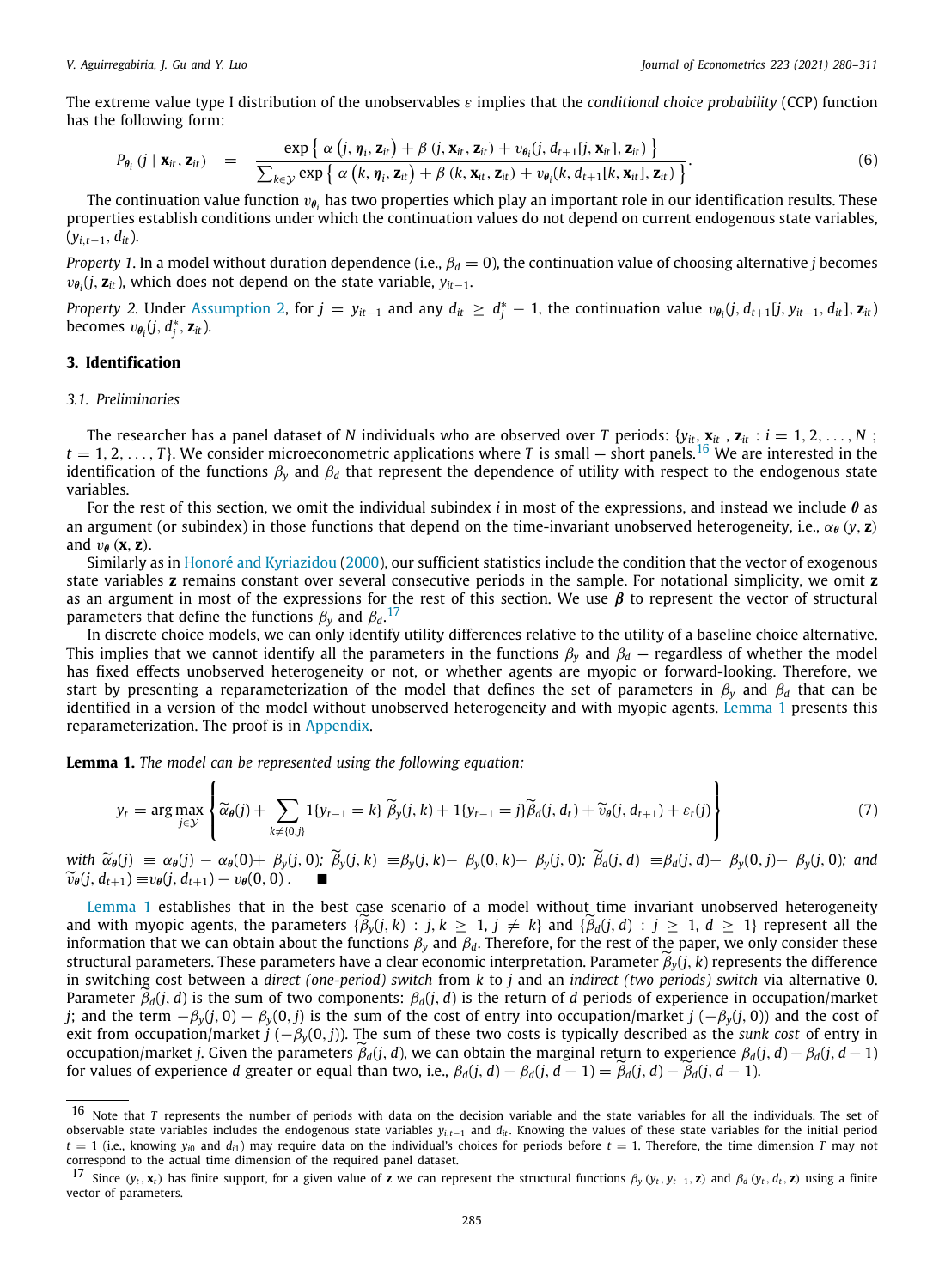Given this description of the model, we can summarize our main identification results as follows. First, all the switching cost parameters { $\beta_y(j,k)$  :  $j, k \geq 1, j \neq k$ } are identified regardless fixed effects unobserved heterogeneity or agents' forward-looking behavior (see [Propositions](#page-8-0) [1,](#page-8-0) [2](#page-8-1) and  $7-11$  $7-11$  $7-11$ ). Though these parameters are always identified, the set of choice histories in the data that provide information about these parameters depends crucially on whether the model has unobserved heterogeneity and/or agents are forward-looking. Second, all the return to experience parameters  $\{\hat{\beta}_d(i, d):$  $j \ge 1$ ,  $d \ge 1$ } are identified in a model with unobserved heterogeneity when agents are myopic (see [Propositions](#page-9-0) [3](#page-9-0) and [9\)](#page-13-0). However, without further restrictions, we cannot identify any return to experience parameter when agents are forward-looking (see [Propositions](#page-10-0) [4](#page-10-0) and [10\)](#page-14-0). Third, in the forward-looking model, under the additional restriction of [Assumption](#page-3-4) [2,](#page-3-4) we can identify the returns to experience parameters  $\{\widetilde{\beta}_d(j, d_i^*) - \widetilde{\beta}_d(j, d_i^* - 1) : j \ge 1\}$  (see [Propositions](#page-10-1) [5](#page-10-1) and [11\)](#page-15-1). Finally, we show that the value of the parameters  $\{d_j^*: j \geq 1\}$  in [Assumption](#page-3-4) [2](#page-3-4) is identified (see [Proposition](#page-11-0) [6\)](#page-11-0).

#### *3.2. A general description of the conditional likelihood approach*

The data for an individual in the sample consist of the history of choices between periods 1 and  $T$ , { $y_1$ ,  $y_2$ , ...,  $y_T$ }, and the initial values of the endogenous state variables,  $(y_0, d_1)$ . We represent these data using the vector  $\widetilde{y}$  ≡  $(d_1, y_0; y_1, y_2, \ldots, y_T)$  and we refer to this vector as an *individual's history*. The model implies the following probability:

<span id="page-6-3"></span>
$$
\mathbb{P}\left(\widetilde{\mathbf{y}}\mid \boldsymbol{\theta},\boldsymbol{\beta}\right)=\sum_{t=1}^{T} \frac{\exp\left\{\widetilde{\alpha}_{\boldsymbol{\theta}}\left(y_{t}\right)+\widetilde{\beta}\left(y_{t},\mathbf{x}_{t}\right)+\widetilde{v}_{\boldsymbol{\theta}}\left(y_{t},d_{t+1}\right)\right\}}{\sum_{j\in\mathcal{Y}} \exp\left\{\widetilde{\alpha}_{\boldsymbol{\theta}}\left(j\right)+\widetilde{\beta}\left(j,\mathbf{x}_{t}\right)+\widetilde{v}_{\boldsymbol{\theta}}\left(j,d_{t+1}\right)\right\}} p\left(y_{0},d_{1} \mid \boldsymbol{\theta}\right).
$$
\n(8)

In a fixed effects model, the probability distribution of the initial values of the endogenous state variables conditional on the incidental parameters,  $p(y_0, d_1 | \theta)$ , is nonparametrically specified. Our identification results, for different versions of the model, have the following common features. First, we show that the log-probability function  $\ln \mathbb{P}(\tilde{\mathbf{y}} \mid \theta, \beta)$  has the following structure (up to a constant term that does not depend on the data  $\widetilde{\mathbf{v}}$ ):

<span id="page-6-1"></span><span id="page-6-0"></span>
$$
\ln \mathbb{P}\left(\widetilde{\mathbf{y}} \mid \boldsymbol{\theta}, \boldsymbol{\beta}\right) = U(\widetilde{\mathbf{y}})'g_{\boldsymbol{\theta}} + S(\widetilde{\mathbf{y}})'\boldsymbol{\beta}^*,\tag{9}
$$

where  $U(\widetilde{y})$  and  $S(\widetilde{y})$  are vectors of statistics (i.e., deterministic functions of the data  $\widetilde{y}$ ),  $g_{\theta}$  is a vector of functions of  $\theta$ , and  $\beta^*$  is a vector of linear combinations of the original vector of structural parameters  $\beta$ . This representation is such that each of the vectors,  $U(\widetilde{y})$ ,  $g_{\theta}$ ,  $S(\widetilde{y})$ , and  $\beta^*$ , has elements which are linearly independent.<sup>[18](#page-6-0)</sup> The exact elements included in the vectors depend on the version of the model. Based on this representatio these vectors depend on the version of the model. Based on this representation of the log-probability of a choice history, we establish the following results. For notational simplicity, we use *U* and *S* to represent  $U(\tilde{y})$  and  $S(\tilde{y})$ , respectively.

*(i) Sufficiency.* Definition: *U* is a sufficient statistic for  $\theta$  if and only if, for any  $\widetilde{y}$  the probability  $\mathbb{P}(\widetilde{y} | \theta, \beta, U)$  does not depend on θ. We now show that, given the structure in Eq. ([9](#page-6-1)), *U* is a sufficient statistic for θ. Since *U* is a deterministic function  $\widetilde{y}$ , we have that: (a)  $\ln \mathbb{P}(\widetilde{y} | \theta, \beta, U)$  is equal to  $\ln \mathbb{P}(\widetilde{y} | \theta, \beta) - \ln \mathbb{P}(U | \theta, \beta)$ ; and (b)  $\mathbb{P}(U | \theta, \beta)$  is the sum of probabilities of all the possible histories  $\tilde{\mathbf{y}}'$  with the same value *U*. Therefore, we have that  $\ln \mathbb{P}(\tilde{\mathbf{y}}'|\theta, \beta, U)$  is equal to  $\ln \mathbb{P}(\tilde{\mathbf{y}}'|\theta, \theta) = \ln \sum_{x} \mathbb{P}(\tilde{\mathbf{y}}'|\theta, \beta)$  Combining this ex  $\hat{\textbf{I}}$ n P  $(\widetilde{\textbf{y}}\mid \theta, \boldsymbol{\beta}) - \ln[\sum_{\widetilde{\textbf{y}}': \upsilon(\widetilde{\textbf{y}}') = U} \mathbb{P}\left(\widetilde{\textbf{y}}'\mid \theta, \boldsymbol{\beta}\right)].$  Combining this expression with the form of the log-probability in Eq. ([9\)](#page-6-1), we<br>have that have that:

<span id="page-6-2"></span>
$$
\ln \mathbb{P}(\widetilde{\mathbf{y}} \mid \boldsymbol{\theta}, \boldsymbol{\beta}, U) = U'g_{\boldsymbol{\theta}} + S'\boldsymbol{\beta}^* - \ln \left( \sum_{\widetilde{\mathbf{y}}': U(\widetilde{\mathbf{y}}') = U} \exp \{ U(\widetilde{\mathbf{y}}')'g_{\boldsymbol{\theta}} + S(\widetilde{\mathbf{y}}')'\boldsymbol{\beta}^* \} \right)
$$
  

$$
= S'\boldsymbol{\beta}^* - \ln \left( \sum_{\widetilde{\mathbf{y}}': U(\widetilde{\mathbf{y}}') = U} \exp \{ S(\widetilde{\mathbf{y}}')'\boldsymbol{\beta}^* \} \right). \tag{10}
$$

Since the right hand side of Eq. ([10](#page-6-2)) does not depend  $\theta$ , we have that the structure of the log-probability in Eq. ([9](#page-6-1)) implies that *U* is a sufficient statistic for θ.

Eq. [\(8\)](#page-6-3) implies that the term  $\ln p$  ( $y_0$ ,  $d_1 | \theta$ ) enters additively in the logarithm of the probability of an individual's data. Since the probability function  $p(y_0, d_1 | \theta)$  is nonparametrically specified in a fixed effects model, any vector of sufficient statistics for the incidental parameters  $\theta$  should include the initial value of the endogenous state variables,  $(y_0, d_1)$ .

*(ii) Minimal sufficiency. U* is a *minimal sufficient statistic,* that is, it does not contain redundant information. More formally, let **<sup>U</sup>** be a matrix consisting of *<sup>U</sup>*(˜**y**) ′ for all possible values of˜**<sup>y</sup>** as row vectors. Then, *<sup>U</sup>* is *minimal* if and only if matrix **<sup>U</sup>** is full-column rank.

(*iii*) Identification. Define the conditional log-likelihood function in the population,  $\ell(\beta^*) = \mathbb{E}_{\tilde{Y}} [\ln \mathbb{P}(\tilde{Y} \mid U, \beta^*)]$ . The vector  $\alpha^*$  is point identified if the population likelihood is uniquely maximi of parameters  $\pmb{\beta}^*$  is point identified if the population likelihood is uniquely maximized at the true value of  $\pmb{\beta}^*$ . [Lemma](#page-6-4) [2](#page-6-4) establishes a necessary and sufficient condition for identification. Let K be the dimension of the vector of parametersβ<sup>\*</sup>.

<span id="page-6-4"></span><sup>&</sup>lt;sup>18</sup> Suppose that S and  $\beta$  are K  $\times$  1 vectors, and only K<sup>\*</sup> < K elements in S are linearly independent. Then, S = [S<sub>a</sub>, S<sub>b</sub>] where S<sub>a</sub> contains K<sup>\*</sup>

linearly independent elements, and  $S_b = \mathbf{A} S_a$  where  $\mathbf{A}$  is a  $(K - K^*) \times K^*$  matrix. This implies that  $S' \boldsymbol{\beta} = S'_a \boldsymbol{\beta}^*$  with  $\boldsymbol{\beta}^* = [\mathbf{I} : \mathbf{A}]' \boldsymbol{\beta}$ , such that  $S_a$  and  $\beta^*$  are vectors with linearly independent elements.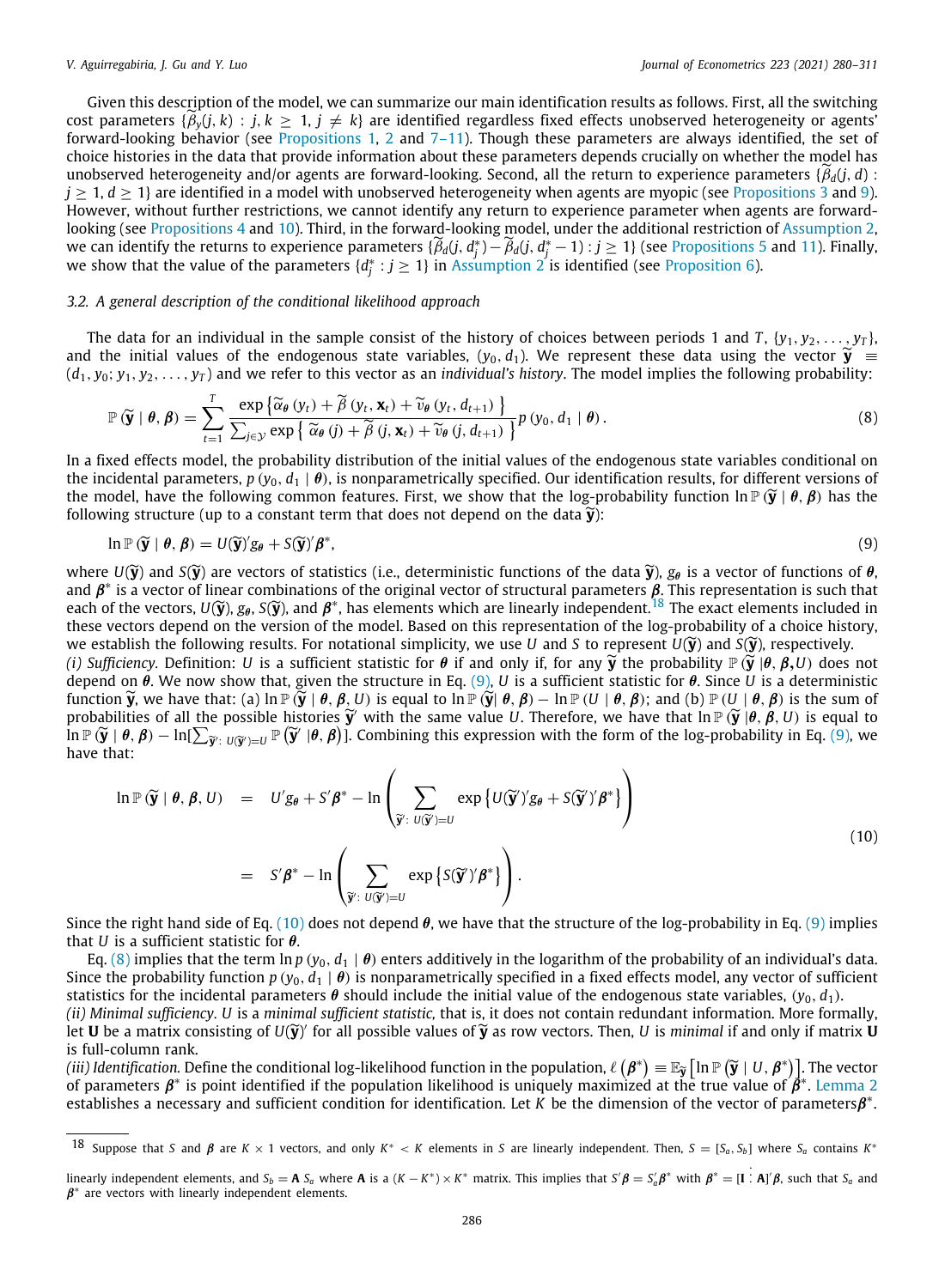<span id="page-7-0"></span>

| Definition of statistics for a choice history $\mathbf{v}$ . |                                                     |
|--------------------------------------------------------------|-----------------------------------------------------|
| Name: Symbol                                                 | Definition                                          |
| Hits: $T^{(j)}$                                              | $\sum_{t=1}^{I} 1\{y_t = i\}$                       |
| $Dyad: D^{(j,k)}$                                            | $\sum_{t=1}^{T} 1\{y_t = j, y_{t-1} = k\}$          |
| Histogram of states: $H^{(j)}(d)$                            | $\sum_{t=1}^{T} 1\{v_{t-1} = i, d_t = d\}$          |
| Extended histogram of states: $X^{(j)}(d)$                   | $\sum_{t=1}^{T} 1\{y_{t-1} = y_t = j, d_t = d\}$    |
| Diff. final-initial states: $\Delta^{(j)}(d)$                | $1\{v_T = i, d_{T+1} = d\} - 1\{v_0 = i, d_1 = d\}$ |

**Lemma 2.** Given K + 1 histories, say {A<sub>j</sub> :  $j = 0, 1, ..., K$ }, let **S** be a K  $\times$  K matrix consisting of row vectors S(A<sub>j</sub>)'  $-S(A_0)$ ' for  $all j = 1, ..., K$ . The vector  $\pmb{\beta}^*$  is identified if and only if there exist  $K+1$  histories with the same value of the statistic U and *a* non-singular matrix **S**.

For example, if  $\beta^*$  is a scalar such that  $K=1$ , then this parameter is identified if and only if there are two histories, *A* and *B*, such that  $U(A) = U(B)$  *and*  $S(A) \neq S(B)$ .

The derivation of these sufficient statistics should deal with two issues that do not appear in the previous literature on FE-CMLE of non-structural (or myopic) nonlinear panel data models. First, we consider models with duration dependence. Duration dependence reflects that the payoff and thus the choice probability depends on the number of periods since the last change in choice. In some applications, this may represent an important source of persistence. Second, we should take into account that unobserved heterogeneity enters into the continuation value function,  $v_{\theta}$ . This implies that the sufficient statistic *U* should control not only for  $\tilde{\alpha}_{\theta}(y_t)$  but also for the continuation values  $\tilde{v}_{\theta}(y_t, d_{t+1})$ . This is challenging because, in general, these continuation values depend on the endogenous state variables. We cannot fully control for (or condition on) the value of the state variables because the identification condition (iii) would not hold. Instead, we show that there are states where the continuation value does not depend on current state variables once we condition on current choices.

The presentation of our identification results tries to emphasize both the links and extensions with previous results in the literature. For this reason, we start presenting identification results for the binary choice model, that is the model more extensively studied in the literature of nonlinear dynamic panel data. For this binary choice model, we present new identification results for the myopic model with duration dependence and for the forward-looking model with and without duration dependence. Then, we present our identification results for multinomial models.

### *3.3. Some useful statistics*

We show below that, in our model, the log-probability of a choice history,  $\mathbb{P}(\tilde{y} | \theta, \beta)$ , can be written in terms of several sets of statistics or functions of  $\tilde{y}$ : the initial and final choices, {*y*<sub>0</sub>, *y*<sub>1</sub>}; the initial and final durations, {*d*<sub>1</sub>, *d*<sub>*T*+1</sub>}; and the statistics that we define below. Note that each of these statistics is for a single history  $\tilde{y}$ .

[Table](#page-7-0) [1](#page-7-0) summarizes our definition of statistics.

*Hit statistics.* For any choice alternative  $j \in \mathcal{Y}$ , the *hit statistic*  $T^{(j)}$  represents the number of times that alternative *j* is visited (or *hit*) between periods 1 and *T* in the choice history  $\tilde{y}$ , i.e.,  $T^{(j)} \equiv \sum_{t=1}^{T} 1 \{y_t = j\}$ .<br>Dyed statistics For any pair of choice alternatives  $j, k \in \mathcal{Y}$ , the dyed statistic  $D^{(j,k)}$  is the num

*Dyad statistics.* For any pair of choice alternatives *j*,  $k\in\mathcal{Y}$ , the *dyad statistic*  $\overline{D^{(j,k)}}$  *is the number of times that the sequence* of choices  $(j, k)$  is observed at two consecutive periods in the history  $\widetilde{y}$ , i.e.,  $D^{(j,k)} \equiv \sum_{t=1}^{T} 1 \{y_t = j, y_{t-1} = k\}$ .<br>Histogram of states For any choice alternative  $i \in \mathcal{Y}$  and any duration  $d > 0$ , the sta

*Histogram of states.* For any choice alternative  $j\in\mathcal{Y}$  and any duration  $d\geq 0$ , the statistic  $H^{(j)}(d)$  is the number of times that we observe state  $(y_{t-1}, d_t) = (j, d)$  in a choice history  $\widetilde{y}$ , i.e.,  $H^{(j)}(d) \equiv \sum_{t=1}^T 1\{y_{t-1} = j, d_t = d\}$ .<br>Extended histogram of states. For any choice alternative  $i \in \mathcal{Y}$  and any duration  $d > 0$ , the stat

*Extended histogram of states.* For any choice alternative  $j \in \mathcal{Y}$  and any duration  $d \geq 0$ , the statistic  $X^{(j)}(d)$  represents the number of times that we observe state  $(y<sub>t-1</sub>, d<sub>t</sub>) = (j, d)$  and the individual decides to continue one more period in choice *j*, i.e.,  $X^{(j)}(d) \equiv \sum_{t=1}^{T} 1\{y_{t-1} = y_t = j, d_t = d\}.$ 

*Difference between final and initial states. For any choice alternative*  $j\in\mathcal{Y}$  *and any duration*  $d\geq 0$ *, the statistic*  $\varDelta^{(j)}(d)$  *is* defined as  $1\{y_T = j, d_{T+1} = d\} - 1\{y_0 = j, d_1 = d\}.$ 

#### *3.4. Binary choice models*

Given the general representation of the model in Eq. ([7](#page-5-4)), we can particularize it to the binary choice model to have:

<span id="page-7-1"></span>
$$
y_t = 1\left\{\widetilde{\alpha}_{\theta} + y_{t-1}\widetilde{\beta}_d(d_t) + \widetilde{v}_{\theta}(d_t + 1) + \widetilde{\varepsilon}_t \ge 0\right\}
$$
\n(11)

 $\hat{\alpha}_{\theta} \equiv \alpha_{\theta}(1) - \alpha_{\theta}(0) + \beta_{y}(1, 0), \ \tilde{\beta}_{d}(d) = \beta_{d}(1, d) - \beta_{y}(1, 0) - \beta_{y}(0, 1), \ \tilde{\nu}_{\theta}(d) \equiv v_{\theta}(1, d) - v_{\theta}(0, 0), \text{ and } \tilde{\epsilon}_{t} \equiv \epsilon_{t}(1) - \epsilon_{t}(0).$ We now present identification results for different versions of this model, starting with the myopic model without duration dependence that has been studied by [Chamberlain](#page-31-3) [\(1985\)](#page-31-3) and [Honoré and Kyriazidou](#page-31-9) ([2000\)](#page-31-9).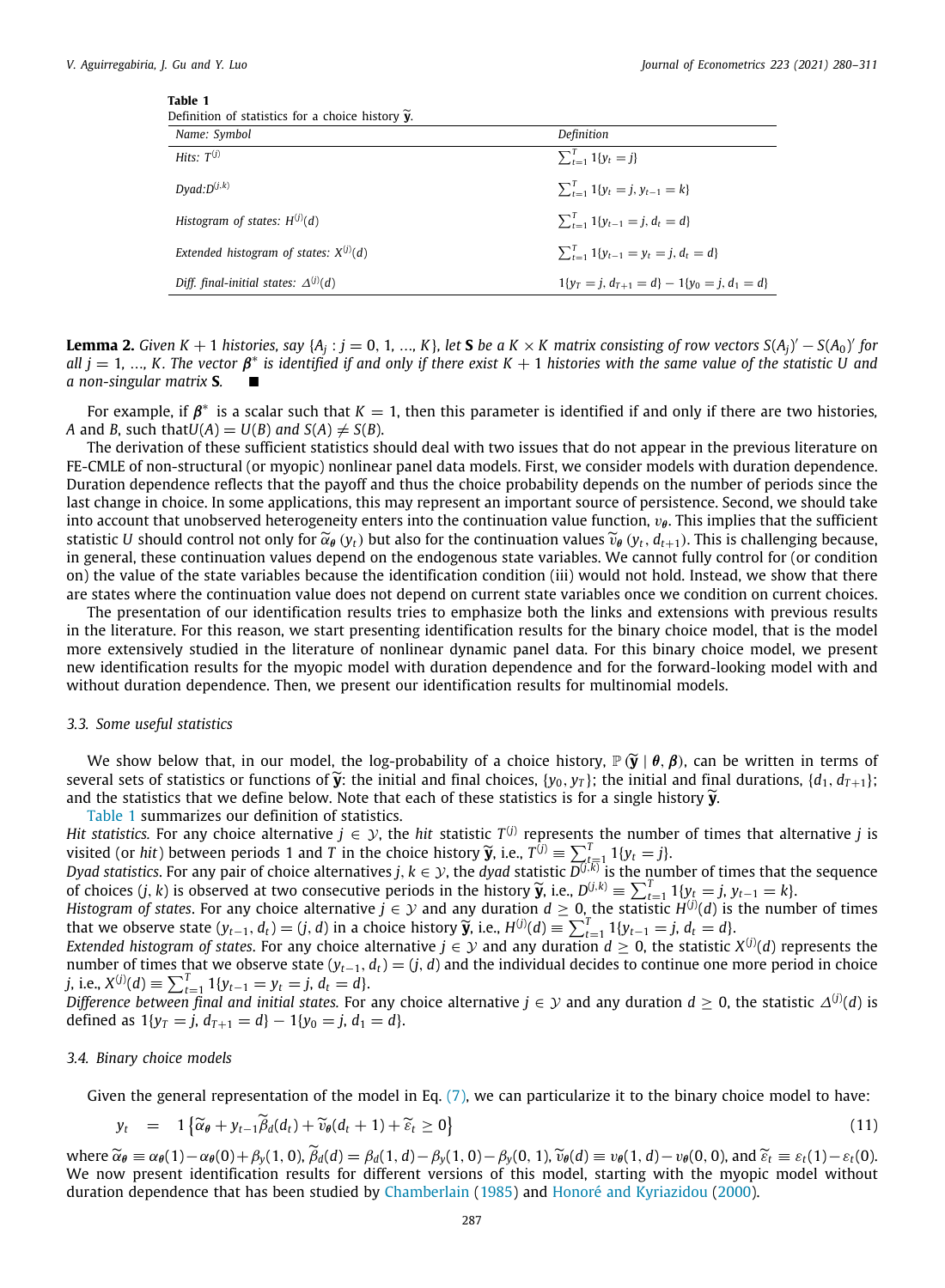#### *3.4.1. Myopic dynamic model without duration dependence*

Consider the model in Eq. [\(11\)](#page-7-1) under the restrictions of myopic behavior (i.e.,  $\delta = 0$ ) and no duration dependence (i.e.,  $\beta_d(1, d) = 0$ ). These restrictions imply that the continuation values  $\tilde{\nu}_{\theta}(d_t + 1)$  become zero, and the term  $\tilde{\beta}_d(d_t)$ becomes equal to −β*y*(1, 0)−β*y*(0, 1). The parameter −β*y*(1, 0)−β*y*(0, 1) represents the sum of the costs of market entry and exit, or equivalently the sunk cost of entry. We use  $\beta_y$  to denote this sunk cost parameter. We can present this model using the standard representation,

$$
y_t = 1 \left\{ \widetilde{\alpha}_{\theta} + \widetilde{\beta}_y \ y_{t-1} + \widetilde{\varepsilon}_t \ge 0 \right\}.
$$
 (12)

Define function  $\sigma_{\theta}(y_{t-1}) \equiv -\ln\left(1 + \exp\left\{\widetilde{\alpha}_{\theta} + \widetilde{\beta}_y y_{t-1}\right\}\right)$ . The log-probability of the choice history  $\widetilde{\mathbf{y}}$  is:

<span id="page-8-2"></span>
$$
\ln \mathbb{P}\left(\widetilde{\mathbf{y}}\mid \boldsymbol{\theta}\right) = \ln p_{\boldsymbol{\theta}}(y_0) + \sum_{t=1}^{T} y_t \left[\widetilde{\alpha}_{\boldsymbol{\theta}} + \widetilde{\beta}_y y_{t-1}\right] + (1 - y_{t-1}) \sigma_{\boldsymbol{\theta}}(0) + y_{t-1} \sigma_{\boldsymbol{\theta}}(1). \tag{13}
$$

[Proposition](#page-8-0) [1](#page-8-0) establishes (i) the sufficient statistic, (ii) minimal sufficiency, and (iii) identification for this model. The identification result in this Proposition was established in [Chamberlain](#page-31-3) ([1985](#page-31-3)).

<span id="page-8-0"></span>**Proposition 1.** *In the myopic binary choice model without duration dependence, the log-probability of a choice history has the form*  $\ln \mathbb{P}(\widetilde{\mathbf{y}} | \theta, \beta) = U' g_{\theta} + S' \beta^*$  with

$$
U = (y_0, y_T, T^{(1)}) \quad ; \quad S = D^{(1,1)} \quad ; \quad \beta^* = \widetilde{\beta}_y. \tag{14}
$$

*U* is a minimal sufficient statistic for θ. For T ≥ 3 – conditional on U – there is variation in S such that the parameter  $\beta$ <sup>*γ*</sup> is  $identified.$ 

<span id="page-8-3"></span>**Example 1.** Suppose that  $T = 3$  such that the history of an individual is  $\{y_0 \mid y_1, y_2, y_3\}$ . Consider the pair of histories *A* = (0 | 0, 1, 1) and *B* = (0 | 1, 0, 1). Applying Eq. ([13](#page-8-2)) to these histories, we have that  $\ln \mathbb{P}(A) = \ln p_{\theta}(0) + 2\tilde{\alpha}_{\theta} + 2\sigma_{\theta}(0) + 2\tilde{\alpha}_{\theta}$  $\sigma_{\theta}(1)+\widetilde{\beta}_{y}$ , and  $\ln \mathbb{P}(B) = \ln p_{\theta}(0)+2\widetilde{\alpha}_{\theta}+2\sigma_{\theta}(0)+\sigma_{\theta}(1)$ , such that  $\ln \mathbb{P}(A) - \ln \mathbb{P}(B) = \widetilde{\beta}_{y}$ . Therefore, the parameter  $\widetilde{\beta}_{y}$ is identified as  $\ln \mathbb{P}(0|0, 1, 1) - \ln \mathbb{P}(0|1, 0, 1)$ . Intuitively, the sunk cost parameter is identified from the logarithm of the ratio between the frequency of "stayers" – individuals with histories  $(0|0, 1, 1)$  – and the frequency of "switchers" – individuals with histories (0|1, 0, 1)*.* We can also obtain this identification result using the representation in [Proposition](#page-8-0) [1.](#page-8-0) The vector of sufficient statistics *U* consists of  $y_0$ ,  $y_3$ , and  $y_1 + y_2 + y_3$ . The identifying statistic *S* is  $y_0y_1 + y_1y_2 + y_2y_3$ . Histories *A* and *B* have the same value for the sufficient statistic vector,  $U(A) = U(B) = (y_0, y_3, y_1 + y_2 + y_3) = (0, 1, 2)$ , but they have different values for the identifying statistic,  $D^{(1,1)}(A) = 1$  and  $D^{(1,1)}(B) = 0$ .

With  $T \geq 3$ , the parameter  $\tilde{\beta}_y$  is over-identified. For instance, following up with the case with  $T = 3$  in [Example](#page-8-3) [1,](#page-8-3) we can consider the pair of histories (1 | 1, 0, 0) and (1 | 0, 1, 0), and it is simple to verify that  $\tilde{\beta}_y$  can be also identified as ln  $\mathbb{P}(1|1, 0, 0)$  − ln  $\mathbb{P}(1|0, 1, 0)$ . Therefore, the model implies the testable over-identifying restriction ln  $\mathbb{P}(0|0, 1, 1)$  − ln  $P(0|1, 0, 1) = \ln P(1|1, 0, 0) - \ln P(1|0, 1, 0)$ , which is an implication of the assumptions of stationarity and no duration dependence.

#### *3.4.2. Forward-looking dynamic model without duration dependence*

 $U$ 

Consider a forward-looking version of the model in Eq. ([11](#page-7-1)) but without duration dependence. We can represent this model as,

$$
y_t = 1\{\widetilde{\alpha}_\theta + \widetilde{v}_\theta + \widetilde{\beta}_y y_{t-1} + \widetilde{\varepsilon}_t \ge 0\}
$$
\n<sup>(15)</sup>

where  $\tilde{v}_{\theta} = v_{\theta}(1) - v_{\theta}(0)$ , and we omit argument *d* in this subsection because there is no duration dependence. The only difference between this model and the myopic model is that now the fixed effect has two components:  $\tilde{\alpha}_{\theta}$  that comes from current profit, and  $\tilde{v}_\theta$  that comes from the continuation values. However, from the point of view of identification, the two models are observationally equivalent.

<span id="page-8-1"></span>**Proposition 2.** *In the forward-looking binary choice model without duration dependence, the log-probability of a history has the form*  $\ln \mathbb{P}(\widetilde{\mathbf{y}} | \theta, \beta) = U'g_{\theta} + S'\beta^*$  with

$$
= (y_0, y_T, T^{(1)}) \quad ; \quad S = D^{(1,1)} \quad ; \quad \beta^* = \widetilde{\beta}_y. \tag{16}
$$

*U* is a minimal sufficient statistic for  $\theta$ . For  $T \geq 3$ , conditional on U there is variation in S such that the parameter  $\widetilde{\beta}_y$  is *identified.* ■

**[Example](#page-8-3) 2.** Example [1](#page-8-3) applies to this model as well such that, with  $T = 3$ , the sunk cost parameter  $\tilde{\beta}_y$  is identified from the logarithm of the ratio between the frequency of "stayers" and the frequency of "switchers". That is,  $\beta_y =$ ln  $\mathbb{P}(0, 0, 1, 1)$  − ln  $\mathbb{P}(0, 1, 0, 1)$  and also,  $\widetilde{\beta}_y = \ln \mathbb{P}(1, 1, 0, 0)$  − ln  $\mathbb{P}(1, 0, 1, 0)$ .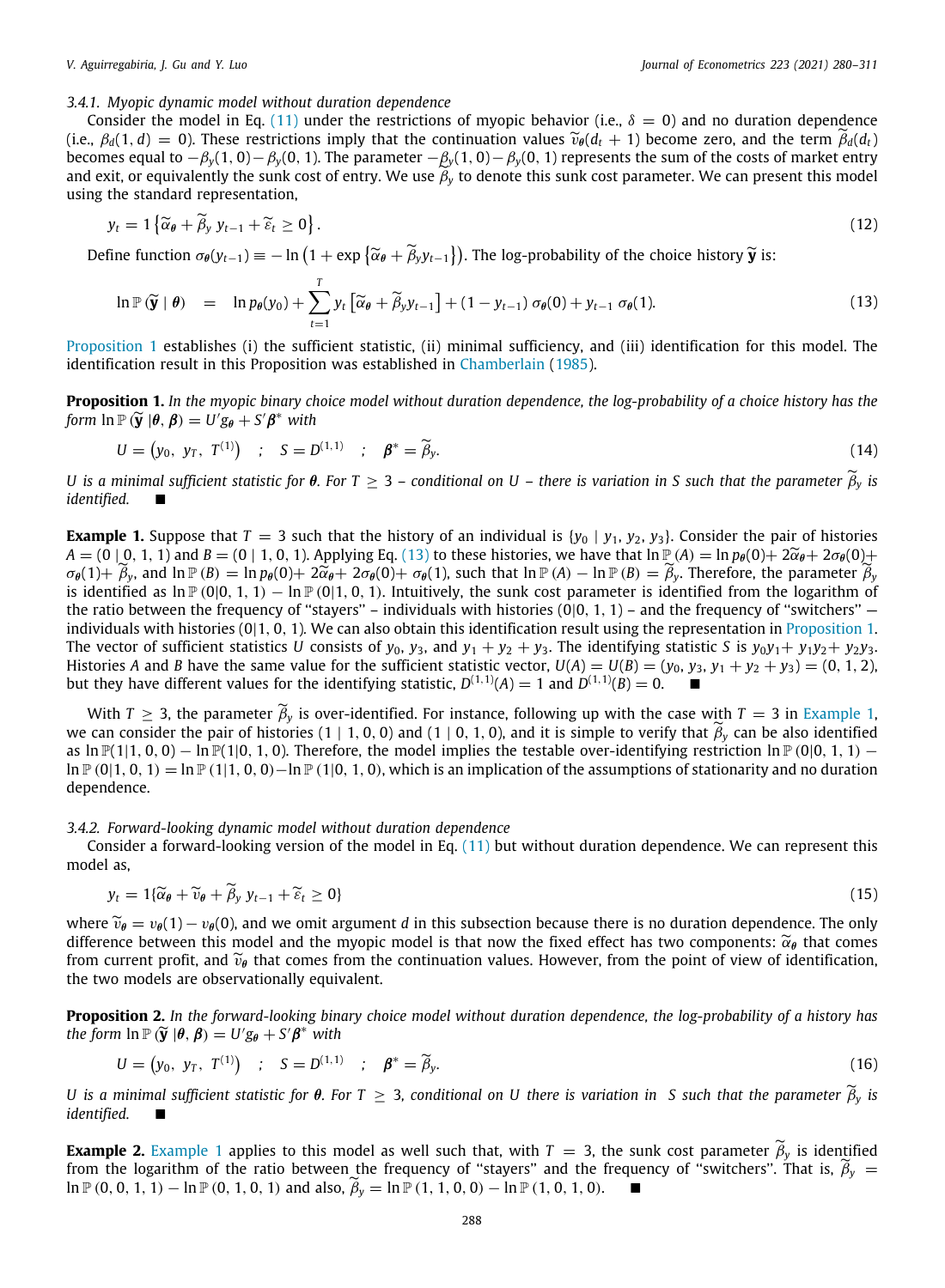#### *3.4.3. Myopic dynamic model with duration dependence*

Consider the model in Eq. [\(11\)](#page-7-1) with duration dependence but where agents are myopic. We can present this model as

$$
y_t = 1 \left\{ \widetilde{\alpha}_{\theta} + y_{t-1} \widetilde{\beta}_d(d_t) + \widetilde{\varepsilon}_t \ge 0 \right\}.
$$
 (17)

For this model, the log-probability of the choice history  $\widetilde{\mathbf{y}} = (y_0, d_1; y_1, \dots, y_T)$  is:

<span id="page-9-1"></span>
$$
\ln \mathbb{P}(\widetilde{\mathbf{y}} \mid \boldsymbol{\theta}) = \ln p_{\boldsymbol{\theta}}(y_0, d_1) + \sum_{t=1}^{T} y_t \left[ \widetilde{\alpha}_{\boldsymbol{\theta}} + y_{t-1} \widetilde{\beta}_d(d_t) \right] + \sigma_{\boldsymbol{\theta}}(y_{t-1}, d_t)
$$
\n(18)

where  $\sigma_{\theta}(y_{t-1}, d_t) \equiv -\ln(1 + \exp{\{\widetilde{\alpha}_{\theta} + y_{t-1} \widetilde{\beta}_{d}(d_t)\}})$ , and we use  $\sigma_{\theta}(0)$  to represents  $\sigma_{\theta}(0, d)$ .<br>Proposition 3 establishes the minimal sufficient statistic and the identification of structural

<span id="page-9-0"></span>[Proposition](#page-9-0) [3](#page-9-0) establishes the minimal sufficient statistic and the identification of structural parameters in this model.

**Proposition 3.** *In the myopic binary choice model with duration dependence under [Assumption](#page-3-2)* [1](#page-3-2)*, the log-probability of a choice history has the form*  $\ln \mathbb{P}(\widetilde{\mathbf{y}} \mid \widetilde{\boldsymbol{\theta}}, \boldsymbol{\beta}) = U' g_{\boldsymbol{\theta}} + S' \boldsymbol{\beta}^*$  with

$$
\begin{cases}\nU = [d_1, y_0, y_T, \{H^{(1)}(d) : d \ge 1\}] \\
S = [\Delta^{(1)}(d) : 2 \le d \le T - 1] \\
\beta^* = [\widetilde{\beta}_d(d) : 1 \le d \le T - 2].\n\end{cases}
$$
\n(19)

*U is a minimal sufficient statistic for* θ*. Conditional on U, the elements in the vector of statistics S are linearly independent such* that the structural parameters  $\boldsymbol{\beta}^*$  are identified.  $\qquad \blacksquare$ 

For this model, the vector of sufficient statistics includes the histogram of durations  $\{H^{(1)}(d):d\geq 1\}$ . Conditional on these statistics, the identification of the structural parameter  $\tilde{\beta}_d(d)$  comes from the difference between the final and the initial value of duration,  $\Delta^{(1)}(d+1) = 1\{d_{T+1} = d+1\} - 1\{d_1 = d+1\}$  for  $d \ge 1$ . The identification result in [Proposition](#page-9-0) [3](#page-9-0) for the myopic model with duration dependence does not depend on [Assumption](#page-3-4) [2.](#page-3-4)

Note that under the assumption of myopic individual behavior, we can identify the same duration dependence parameters ˜β*d*(*d*) regardless of whether the model has fixed effects unobserved heterogeneity or not. However, the set of choice histories that contain identifying information about these parameters is substantially reduced when we have unobserved heterogeneity.

<span id="page-9-3"></span>**Example 3(a).** Suppose that  $T = 3$  such that a choice history is  $\{y_0, d_1 | y_1, y_2, y_3\}$ . Consider the histories  $A = \{0, 0 | x_0, y_1, y_2, y_3\}$ 0, 1, 1} and  $B = \{0, 0 \mid 1, 0, 1\}$ . Applying Eq. [\(18\)](#page-9-1) to these histories, we have that  $\ln \mathbb{P}(A) = \ln p_{\theta}(0, 0) + 2\tilde{\alpha}_{\theta} + 2\sigma_{\theta}(0) + 1$  $\sigma_{\theta}(1, 1)+\hat{\beta}_d(1)$ , and  $\ln \mathbb{P}(B) = \ln p_{\theta}(0, 0)+2\tilde{\alpha}_{\theta}+2\sigma_{\theta}(0)+\sigma_{\theta}(1, 1)$ , such that  $\ln \mathbb{P}(A) - \ln \mathbb{P}(B) = \tilde{\beta}_d(1)$ . This implies that the parameter  $\tilde{\beta}_d(1)$  is identified from ln  $\mathbb{P}(0,0|0,1,1) - \ln \mathbb{P}(0,0|1,0,1)$ . We can also confirm this identification result using the representation in [Proposition](#page-9-0) [3](#page-9-0). Histories *A* and *B* have the same value of the initial condition,  $(y_0, d_1) = (0, 0)$ , and of the final choice,  $y_3 = 1$ . Under history *A*, the series of durations  $\{d_1, d_2, d_3\}$  is  $\{0, 0, 1\}$ , and under history *B* the evolution of durations is {0, 1, 0}. Therefore, the histogram of durations between periods 1 and 3 is the same under the two histories such that they have the same value for the sufficient statistic vector,  $U(A) = U(B)$ . However, the two histories have different final durations  $d_4$ . We have that  $d_4 = 2$  under history *A*, and it is equal to 1 under history *B*. Therefore, we have that  $S(A)/\beta^* = \widetilde{\beta}_d(1)$  and  $S(B)/\beta^* = 0$ , and this implies that the parameter  $\widetilde{\beta}_d(1)$  is identified from  $\ln P(0, 0|0, 1, 1) - \ln P(0, 0|1, 0, 1).$ 

<span id="page-9-4"></span>**Example 3(b).** Suppose that  $T \geq 3$ , let *n* be any integer such that  $1 \leq n \leq T-2$ , and define a sub-history {*y*<sub>0</sub>, *d*<sub>1</sub> |  $y_1, \ldots, y_{n+2}$ . Consider the sub-histories  $A = \{0, 0 \mid 0, 1_{n+1}\}$  and  $B = \{0, 0 \mid 1_n, 0, 1\}$ , where  $1_n$  represents a sequence of *n* ones. Applying Eq. [\(18\)](#page-9-1) to these histories, we have that  $\ln P(A) = (n + 1) \widetilde{\alpha}_{\theta} + \sum_{d=1}^{n} \widetilde{\beta}_d(d) + 2\sigma_{\theta}(0) + \sum_{d=1}^{n} \sigma_{\theta}(1, d)$ and  $\ln P(B) = (n + 1) \widetilde{\alpha}_{\theta} + \sum_{d=1}^{n-1} \widetilde{\beta}_d(d) + 2\sigma_{\theta}(0) + \sum_{d=1}^{n} \sigma_{\theta}(1, d)$ , such that  $\ln P(A) - \ln P(B) = \widetilde{\beta}_d(n)$ . This implies that the parameter  $\widetilde{\beta}_d(n)$  is identified from  $\ln P(0, 0|0, 1)$ ,  $\Delta \ln P(0, 0|1, 0,$ the parameter  $\widetilde{\beta}_d(n)$  is identified from ln  $\mathbb{P}(0, 0|0, 1_{n+1}) - \ln \mathbb{P}(0, 0|1_n, 0, 1)$ . We can also confirm this identification result using the representation in [Proposition](#page-9-0) [3](#page-9-0). Histories *A* and *B* have the same value of the initial condition,  $(y_0, d_1) = (0, 0)$ , and of the final choice,  $y_{n+2} = 1$ . Under history *A*, the series of durations  $\{d_1, d_2, \ldots, d_{n+2}\}$  is  $\{0, 0, 1, \ldots, n\}$ , and under history *B* the evolution of durations is  $\{0, 1, \ldots, n, 0\}$ . The histogram of durations is the same under the two histories such that  $U(A) = U(B)$ . The two histories have different final durations  $d_{n+3}$ . We have that  $d_{n+3} = n + 1$  under history A, and  $d_{n+3} = 1$  under history *B*. This implies that  $S(A)'\beta^* - S(B)\beta^* = \widetilde{\beta}_d(n)$ .

*3.4.4. Forward-looking dynamic model with duration dependence*

Consider the general binary choice model in Eq. [\(11\)](#page-7-1), with duration dependence and with forward-looking agents. For this model, the log-probability of the choice history  $\widetilde{y}$  conditional on  $(y_0, d_1, \theta)$  is:

<span id="page-9-2"></span>
$$
\ln \mathbb{P}\left(\widetilde{\mathbf{y}} \mid \boldsymbol{\theta}\right) = \ln p_{\boldsymbol{\theta}}(y_0, d_1) + \sum_{t=1}^T y_t \left[\widetilde{\alpha}_{\boldsymbol{\theta}} + y_{t-1} \widetilde{\beta}_d(d_t) + \widetilde{v}_{\boldsymbol{\theta}}(d_t + 1)\right] + \sigma_{\boldsymbol{\theta}}(y_{t-1}, d_t)
$$
\n(20)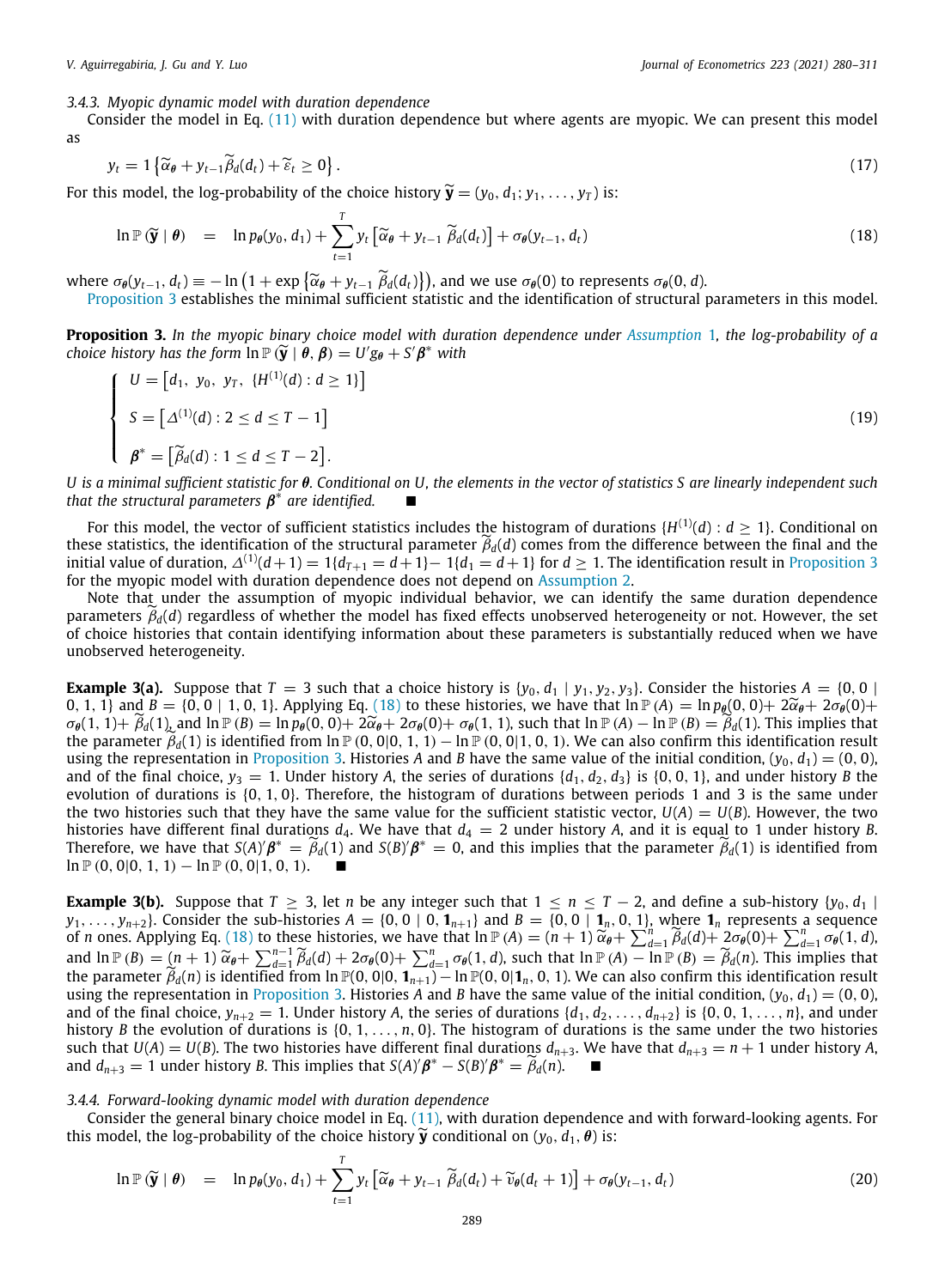with  $\sigma_{\theta}(y_{t-1}, d_t) \equiv -\ln(1 + \exp\{\widetilde{\alpha}_{\theta} + y_{t-1} \tilde{\beta}_d(d_t) + \widetilde{\nu}_{\theta}(d_t + 1)\})$ , and  $\sigma_{\theta}(0) \equiv \sigma_{\theta}(0, d)$ . Compared to Eq. ([18](#page-9-1)), the forward looking model in Eq. [\(20\)](#page-9-2) includes the additional term  $\sum_{t=1}^T y_t \tilde{\nu}_{\theta}(d_t +$ 

[Proposition](#page-10-0) [4](#page-10-0) establishes that under [Assumption](#page-3-2) [1](#page-3-2) – and without [Assumption](#page-3-4) [2](#page-3-4) – the *CMLE approach* does not provide identification of any structural parameter.

<span id="page-10-0"></span>**Proposition 4.** *In the forward-looking binary choice model with duration dependence under [Assumption](#page-3-2)* [1](#page-3-2)*, the log-probability of a choice history has the form*  $\ln \mathbb{P}(\vec{y}|\theta, \vec{\beta}) = U'g_{\theta} + S'\beta^*$ , with

$$
U = [d_1, y_0, \{H^{(1)}(d), \Delta^{(1)}(d) : d \ge 1\}]. \tag{21}
$$

*U is a minimal sufficient statistic for* θ*. The structural parameters* β*<sup>y</sup> and* β*dare not identified because U includes all the statistics*  $associated$  with these structural parameters.

In terms of the minimal sufficient statistic, the difference between this forward-looking model and its myopic counterpart is that now we need to control for the difference between final and initial duration,  $\Delta^{(1)}(d)$ . These additional statistics are also the only statistics associated with the structural parameter  $\tilde{\beta}_d(d)$ . Therefore, after controlling for the vector of sufficient statistics *U*, there is no variation left that can identify structural parameters in this model.

<span id="page-10-2"></span>**Example 4(a).** Suppose that  $T = 3$  such that a history is  $\{y_0, d_1 | y_1, y_2, y_3\}$ . Consider histories  $A = \{0, 0 | 0, 1, 1\}$  and  $B = \{0, 0 \mid 1, 0, 1\}$ . Taking into account the form of the log-probability in Eq. ([20\)](#page-9-2), we have that  $\ln \mathbb{P}(A) = 2\tilde{\alpha}_{\theta} + \tilde{\beta}_{d}(1) +$  $\widetilde{v}_{\theta}(1) + \widetilde{v}_{\theta}(2) + 2\sigma_{\theta}(0) + \sigma_{\theta}(1, 1)$ , and  $\ln P(B) = 2\widetilde{\alpha}_{\theta} + 2\widetilde{v}_{\theta}(1) + 2\sigma_{\theta}(0) + \sigma_{\theta}(1, 1)$ , such that

<span id="page-10-4"></span>
$$
\ln \mathbb{P}(A) - \ln \mathbb{P}(B) = \widetilde{\beta}_d(1) + \widetilde{\nu}_\theta(2) - \widetilde{\nu}_\theta(1). \tag{22}
$$

The right-hand side includes the expected future return of a second year of experience,  $\tilde{v}_\theta(2) - \tilde{v}_\theta(1)$ , which depends on the incidental parameters. Therefore,  $\ln \mathbb{P}(A) - \ln \mathbb{P}(B)$  does not identify any structural parameter. In particular, it does not identify  $\widetilde{\beta}_d(1)$ .

<span id="page-10-3"></span>**Example 4(b).** Suppose that  $T \ge 5$ , let *n* be any integer such that  $2 \le n \le (T-1)/2$ , and consider the sub-histories: *A* = {0, 0 | **1**<sub>*n*−1</sub>, 0, **1**<sub>*n*+1</sub>} and *B* = {0<sub>2</sub>, 0 | **1**<sub>*n*</sub>, 0, **1**<sub>*n*</sub>}. Given the expression for the log-probability in Eq. ([20](#page-9-2)), we have that  $\ln P(A) = 2n\widetilde{\alpha}_{\theta} + 2\sum_{d=1}^{n-2}\widetilde{\beta}_d(d) + \widetilde{\beta}_d(n-1) + \widetilde{\beta}_d(n) + 2\sum_{d=1}^{n-1}\widetilde{\nu}_{\theta}(d) + \widetilde{\nu}_{\theta}(n+1) + 2\sigma_{\theta}(0) + 2\sum_{d=1}^{n-1}\sigma_{\theta}(0)$ <br> $\leq (1, n)$  and  $\ln P(P) = 2n\widetilde{\alpha} + 2\sum_{d=1}^{n-2}\widetilde{\beta}_d(d) + 2\widetilde{\beta}_d(n-1) +$  $\sigma_{\theta}(1, n)$ , and  $\ln \mathbb{P}(B) = 2n\widetilde{\alpha}_{\theta} + 2\sum_{d=1}^{n-2} \widetilde{\beta}_d(d) + 2\widetilde{\beta}_d(n-1) + 2\sum_{d=1}^{n-1} \widetilde{\upsilon}_{\theta}(d) + 2\sigma_{\theta}(0) + 2\sum_{d=1}^{n-1} \sigma_{\theta}(1, d) + \sigma_{\theta}(1, n)$ , such that

<span id="page-10-5"></span>
$$
\ln \mathbb{P}(A) - \ln \mathbb{P}(B) = \widetilde{\beta}_d(n) - \widetilde{\beta}_d(n-1) + \widetilde{\nu}_\theta(n+1) - \widetilde{\nu}_\theta(n). \tag{23}
$$

This difference in log-probabilities depends on the incidental parameters through the continuation values. Though this pair of histories identifies the structural parameter  $\beta_d(n) - \beta_d(n-1)$  in a myopic model with duration dependence, it does not identify any structural parameter in the forward-looking model.

[Examples](#page-10-2)  $4(a)$  and  $4(b)$ , and more specifically Eqs. ([22](#page-10-4)) and ([23](#page-10-5)), suggest a restriction that provides identification of the structural parameters. A sufficient condition for the identification of  $\tilde{\beta}_d(n) - \tilde{\beta}_d(n-1)$  from  $\ln P(A) - \ln P(B)$  is that  $\widetilde{v}_{\theta}$  (*n* + 1)  $-\widetilde{v}_{\theta}$  (*n*) = 0 for any possible value of the incidental parameters.<sup>[19](#page-10-6)</sup> By Property 2, under [Assumption](#page-3-4) [2](#page-3-4) there is a value *d*<sup>\*</sup> such that  $\widetilde{v}_{\theta}$  (*n* + 1)  $-\widetilde{v}_{\theta}$  (*n*) = 0 for any duration *n* greater or equal than *d*<sup>\*</sup>. This property provides identification of some structural parameters. Proposition 5 establishes this r of some structural parameters. [Proposition](#page-10-1) [5](#page-10-1) establishes this result.

<span id="page-10-1"></span>**Proposition 5.** *In the forward-looking binary choice model with duration dependence under [Assumptions](#page-3-2)* [1](#page-3-2) *and* [2](#page-3-4)*, the log-probability of a choice history has the form*  $\ln \mathbb{P}(\widetilde{\mathbf{y}} \mid \boldsymbol{\theta}, \boldsymbol{\beta}) = U' g_{\boldsymbol{\theta}} + S' \boldsymbol{\beta}^*$  with

<span id="page-10-6"></span>
$$
\begin{cases}\nU = [d_1, y_0, \{H^{(1)}(d), \Delta^{(1)}(d) : d \le d^* - 1\}, \sum_{d \ge d^*} H^{(1)}(d), \sum_{d \ge d^*} \Delta^{(1)}(d)] \\
S = H^{(1)}(d^*) + \Delta^{(1)}(d^*); \quad \beta^* = \beta_d(1, d^* - 1) - \beta_d(1, d^*).\n\end{cases}
$$
\n(24)

*U is a minimal sufficient statistic for* θ*. Conditional on U, the statistic* ∆(1)(*d* ∗ ) *has variation and the structural parameter*  $\beta_d(1, d^*) - \beta_d(1, d^* - 1)$  *is identified.* ■

<span id="page-10-7"></span>**[Example](#page-10-2) 5(a).** Consider the data in Example  $4(a)$  with  $T = 3$  and histories  $A = \{0, 0 \mid 0, 1, 1\}$  and  $B = \{0, 0 \mid 1, 0, 1\}$ . We have shown that  $\ln P(A) - \ln P(B) = \tilde{\beta}_d(1) + \tilde{\nu}_\theta(2) - \tilde{\nu}_\theta(1)$ . Suppose that  $d^* = 1$  such that there is return for one period of experience but not for additional experience that is  $\tilde{\beta}_d(d) - \beta_d(1)$  for  $d > 1$ . Under of experience but not for additional experience, that is,  $\tilde{\beta}_d(d) = \tilde{\beta}_d(1)$  for  $d \geq 1$ . Under this assumption, as established in Property 2 of the model, we have that  $\tilde{v}_{\theta}(d) - \tilde{v}_{\theta}(1) = 0$  for any  $d \ge 1$ . Therefore, the parameter  $\beta_d(1)$  is identified as

<sup>&</sup>lt;sup>19</sup> In principle, it would be sufficient that  $v_{\theta}(1, n + 1) - v_{\theta}(1, n)$  does not depend on  $\theta$ , i.e.,  $v_{\theta}(1, n + 1) - v_{\theta}(1, n) = f(n)$ . If we could obtain this type of condition, then  $\ln \mathbb{P}(A) - \ln \mathbb{P}(B)$  would identify the parameter  $\tilde{\beta}_y + \beta_d(1, n) + f(n)$  where  $f(n)$  would have an economic interpretation as a continuation value. However,  $v_{\theta}(1, n)$  is a nonlinear function of  $\theta$ , i.e.,  $v_{\theta}(1, n) = \ln(\exp{\{\delta v_{\theta}(0)\}} + \exp{\{\delta[\alpha_{\theta} + \widetilde{\beta}_{y} + \beta_{d}(1, n) + v_{\theta}(1, n+1)]\}})$ . Given this structure, it seems that the only restrictions on the primitives of the model that can make  $v_{\theta}(1, n+1) - v_{\theta}(1, n)$  independent of  $\theta$  are those that make it equal to zero.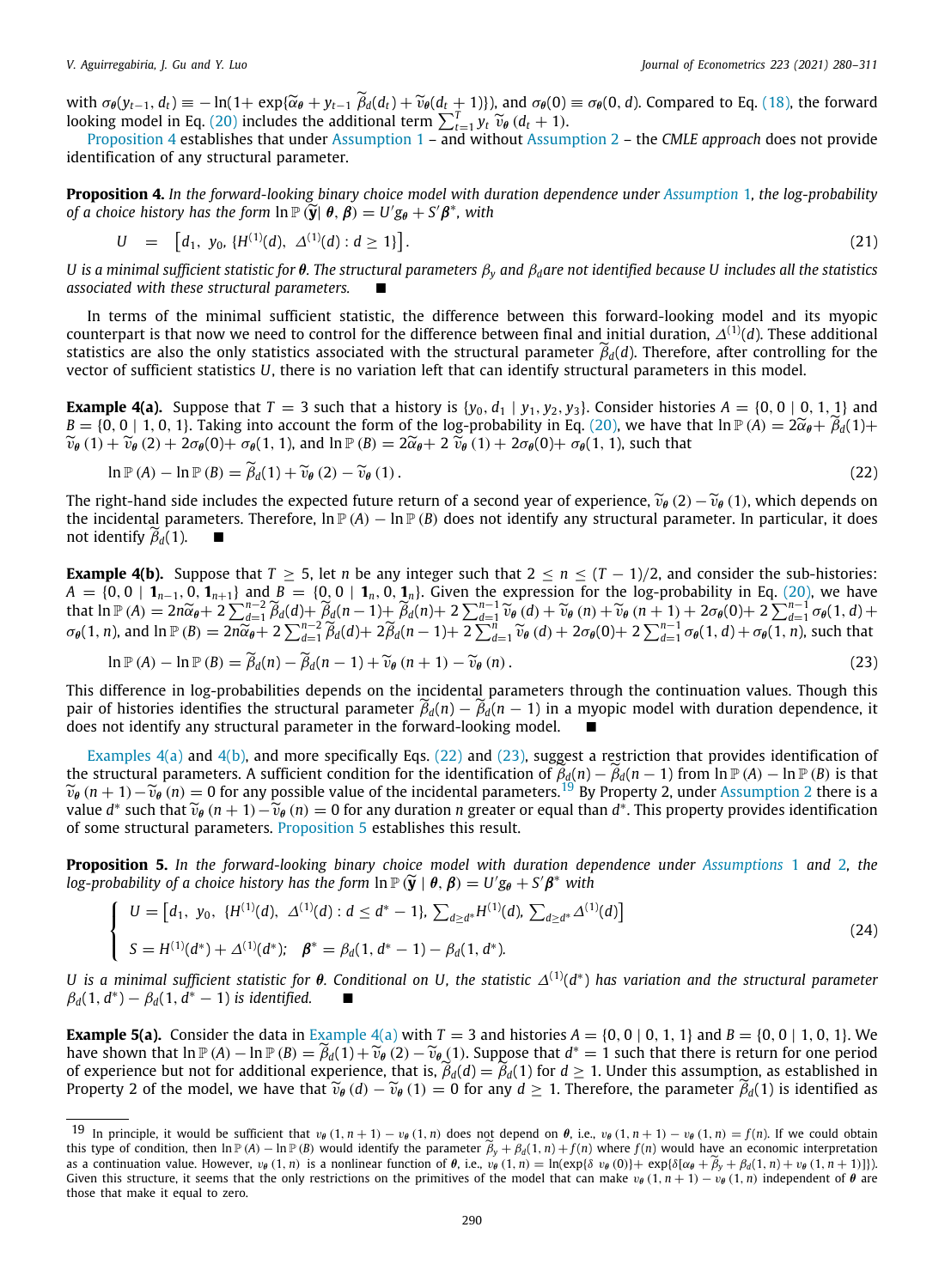<span id="page-11-3"></span>Identification of dynamic binary logit models.

| Myopic model                               |                                                 |                                      | Forward-Looking model                                                                                                                                |                                                                           |                                                 |
|--------------------------------------------|-------------------------------------------------|--------------------------------------|------------------------------------------------------------------------------------------------------------------------------------------------------|---------------------------------------------------------------------------|-------------------------------------------------|
| Minimal<br>sufficient stat.                | Identified<br>parameters                        | Identifying<br>statistics            | Minimal<br>sufficient stat.                                                                                                                          | Identified<br>parameters                                                  | Identifying<br>statistics                       |
|                                            | Panel 1: Models without duration dependence     |                                      |                                                                                                                                                      |                                                                           |                                                 |
| $T^{(1)}, y_0, y_T$                        | $\beta_{v}$                                     | $D^{(1,1)}$                          | $T^{(1)}$ , $y_0$ , $y_T$                                                                                                                            | $\beta_{\rm v}$                                                           | $D^{(1,1)}$                                     |
|                                            | Panel 2: Models with duration dependence        |                                      |                                                                                                                                                      |                                                                           |                                                 |
| $y_0, d_1, y_T,$<br>$H^{(1)}(d)$ : $d > 1$ | $\widetilde{\beta}_d(d)$ for<br>$1 < d < T - 2$ | $\Delta^{(1)}(d)$<br>$2 < d < T - 1$ | $H^{(1)}(d)$ : $d < d^*-1$ ;<br>$\sum H^{(1)}(d);$<br>$\frac{d \geq d^*}{\Delta^{(1)}(d)}$ : $d \leq d^*-1$ ;<br>$\sum \Delta^{(1)}(d)$<br>$d > d^*$ | $\widetilde{\beta}_d(n)$<br>- $\widetilde{\beta}_d(n-1)$<br>for $n > d^*$ | $H^{(1)}(n) + \Delta^{(1)}(n)$<br>for $n > d^*$ |

 $\ln$  P (0, 0 | 0, 1, 1) −  $\ln$  P (0, 0 |1, 0, 1). With  $d^* = 1$ , the sufficient statistic is  $U = [d_1, y_0, \sum_{d \ge 1} H^{(1)}(d), \sum_{d \ge 1} \Delta^{(1)}(d)]$ , or taking into account that  $\sum_{d\geq 1}H^{(1)}(d)=T^{(1)}+y_0-y_T$  and  $\sum_{d\geq 1}\Delta^{(1)}(d)=y_T-y_0$ , we have that  $U=[d_1,y_0,\overline{y_T},T^{(1)}].$  The identifying statistic is  $S = \Delta^{(1)}(1) = y_T 1\{d_T = 1\} - y_0 1\{d_1 = 1\}.$  ■

<span id="page-11-1"></span>**[Example](#page-10-3) 5(b).** Consider the data in Example [4\(b\)](#page-10-3) with *T*  $\geq$  5, and sub-histories *A* = {0, 0 | **1**<sub>*n*-1</sub>, 0, **1**<sub>*n*+1</sub>} and *B* = {0, 0 | **1**<sup>*n*</sup>, 0, **1**<sup>*n*</sup><sub>1</sub> for  $n \le (T-1)/2$ . We have shown that  $\ln P(A) - \ln P(B) = \widetilde{\beta}_d(n) - \widetilde{\beta}_d(n-1) + \widetilde{\nu}_e(n+1) - \widetilde{\nu}_e(n)$ . Suppose that [Assumption](#page-3-4) [2](#page-3-4) holds, and consider values of *n* such that  $n \geq d^*$ . Under these conditions, we have that  $\widetilde{v}_\theta$   $(n+1)-\widetilde{v}_\theta$   $(n) = 0$ such that:

$$
\ln \mathbb{P}\left(0, 0 \mid \mathbf{1}_{n-1}, 0, \mathbf{1}_{n+1}\right) - \ln \mathbb{P}\left(0, 0 \mid \mathbf{1}_n, 0, \mathbf{1}_n\right) = \widetilde{\beta}_d(n) - \widetilde{\beta}_d(n-1). \tag{25}
$$

For  $n = d^*$ , we have that  $\ln \mathbb{P}(A) - \ln \mathbb{P}(B)$  identifies  $\beta_d(1, d^*) - \beta_d(1, d^* - 1)$ . For values of *n* strictly greater than  $d^*$ , the model implies that ln P(*A*) − ln P(*B*) =  $\beta_d(1, n) - \beta_d(1, n-1) = 0$ . As we show below, this restriction for *n* > *d*<sup>\*</sup> provides identification of the parameter  $d^*$ . ■

In [Examples](#page-10-7) [5\(a\)](#page-10-7) and [5\(b\),](#page-11-1) the parameter  $\pmb{\beta}^*$  is identified because histories A and B have different values for the  $\varDelta^{(1)}(d^*)$ . It is possible to obtain other examples where the identification of  $\beta^*$  is based on two histories with different values for the identifying statistic  $H^{(1)}(d^*)$ .<sup>[20](#page-11-2)</sup>

In the forward-looking binary choice model with duration dependence, only  $\widetilde{\beta}_d(d^*) - \widetilde{\beta}_d(d^* - 1)$  is identified. This intervalses the property of the property of the property of the property of the property of the p result contrasts with the myopic model where, as shown in [Examples](#page-9-3) [3\(a\)](#page-9-3) and [3\(b\)](#page-9-4), we can identify  $\widetilde{\beta}_d(d)$  for any duration  $1 < d < T - 2$ .

<span id="page-11-2"></span>[Table](#page-11-3) [2](#page-11-3) summarizes the identification results for the binary choice model.

## *3.5. Identification of d*<sup>∗</sup> *in the forward-looking model*

*d*

We have assumed so far that the value of *d*\* is known to the researcher. We now establish the identification of *d*\*. Let *n* be any duration such that  $2n+1 \le T$ . Consider the pair of histories  $A_n = \{0, 0 \mid \mathbf{1}_{n-1}, 0, \mathbf{1}_{n+1}\}\$  and  $B_n = \{0, 0 \mid \mathbf{1}_n, 0, \mathbf{1}_n\}$ . We have that:

$$
\begin{cases}\n\text{For } n > d^*, \quad U(A_n) = U(B_n), \text{ and } \ln \mathbb{P}(A_n) - \ln \mathbb{P}(B_n) = \Delta \beta_d(n) = 0. \\
\text{For } n = d^*, \quad U(A_n) = U(B_n), \text{ and } \ln \mathbb{P}(A_n) - \ln \mathbb{P}(B_n) = \Delta \beta_d(d^*) \neq 0. \\
\text{For } n < d^*, \quad U(A_n) \neq U(B_n).\n\end{cases} \tag{26}
$$

Note that  $\ln P(A_n) - \ln P(B_n)$  identifies the parameter  $\widetilde{\beta}_d(n) - \widetilde{\beta}_d(n-1)$  only if  $n \ge d^*$ . Given a dataset with *T* time periods, we can construct bistories *A* and *B* only if  $2n + 1 \le T$ . Butting these two condition we can construct histories  $A_n$  and  $B_n$  only if  $2n + 1 \le T$ . Putting these two conditions together, the identification of the value of *d*\* requires that  $T\geq 2d^*+1$  or equivalently,  $d^*\leq (T-1)/2$ . Under this condition, we can describe the parameter  $d^*$  as the maximum value of  $n$  such that  $\ln\mathbb{P}\,(A_n)-\ln\mathbb{P}\,(B_n)\neq 0.$  This condition uniquely identifies  $d^*.$ 

<span id="page-11-0"></span>**Proposition 6.** *Consider the forward-looking binary choice model with duration dependence under [Assumptions](#page-3-2)* [1](#page-3-2) *and* [2](#page-3-4)*. For* any duration n with  $2n + 1 \le T$ , define the pair of histories  $A_n = \{0, 0 \mid \mathbf{1}_{n-1}, 0, \mathbf{1}_{n+1}\}\$  and  $B_n = \{0, 0 \mid \mathbf{1}_n, 0, \mathbf{1}_n\}$ . Then, if  $d^* \leq (T-1)/2$ , we have that the value of  $d^*$  is point identified as:

$$
* = \max\left\{n : \ln \mathbb{P}\left(A_n\right) - \ln \mathbb{P}\left(B_n\right) \neq 0\right\} \qquad \blacksquare
$$
\n
$$
(27)
$$

<sup>&</sup>lt;sup>20</sup> For instance, consider the histories  $A = \{0, 0 \mid 1, 0, 1, 1, 1\}$  and  $B = \{0, 0 \mid 1, 1, 0, 1, 1, 1\}$ . The sequences of durations under these histories are  $d(A) = \{0, 1, 0, 1, 2, 3\}$  and  $d(B) = \{0, 1, 2, 0, 1, 2\}$ , respectively. We have that  $\Delta^{(1)}(2)(A) = \Delta^{(1)}(2)(B) = 0$ , but  $H^{(1)}(2)(A) = 1$  and  $H^{(1)}(2)(B) = 2$ such that – when  $d^* = 2$  – the parameter  $\beta^*$  is identified from the frequencies of these two histories.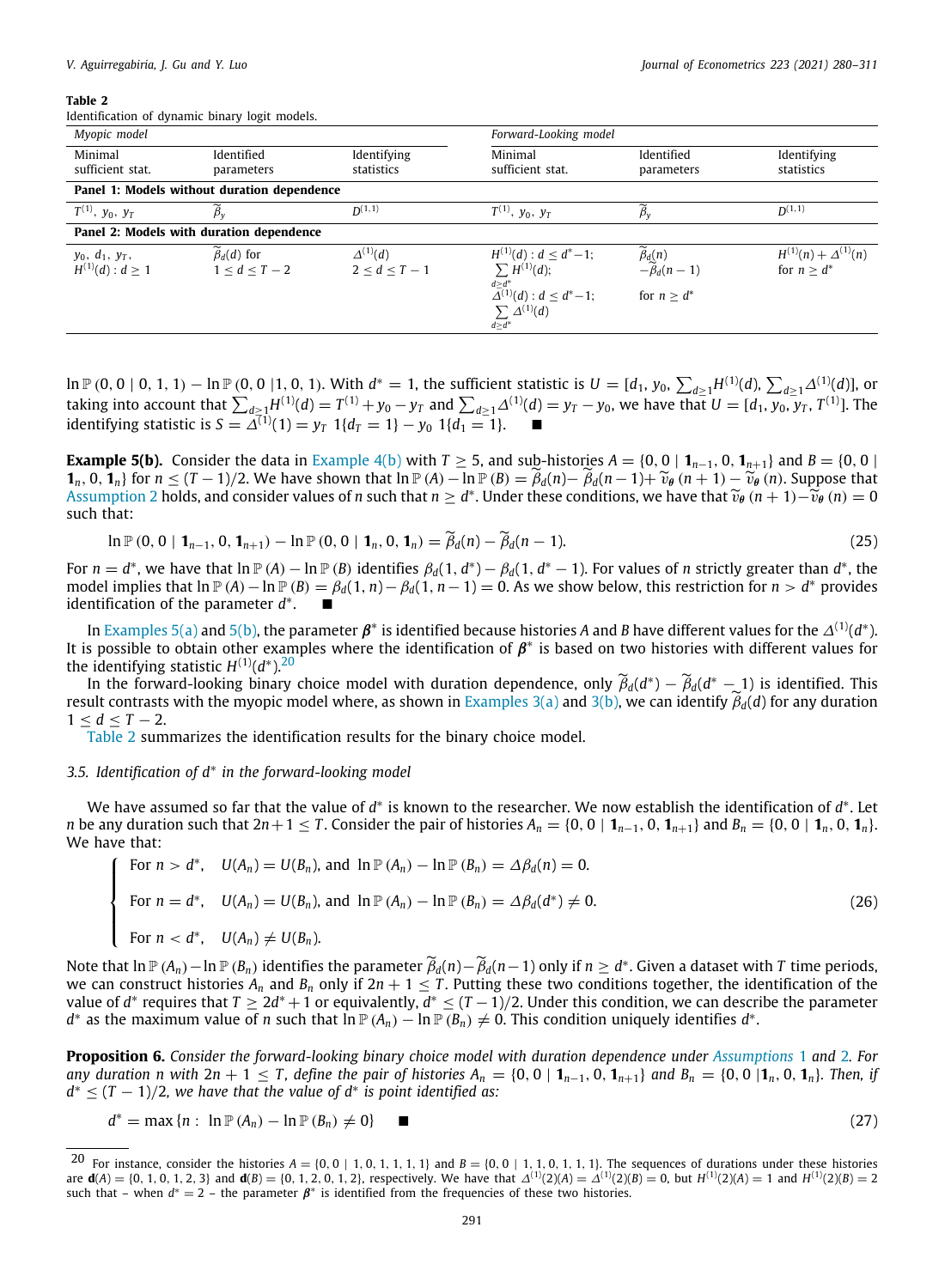**Example 6.** Suppose that  $T = 7$ . Consider the following three pairs of histories:  $A_1 = \{0, 0 \mid 0, 1, 1\}$  and  $B_1 =$  $\{0, 0 \mid 1, 0, 1\}; A_2 = \{0, 0 \mid 1, 0, 1, 1, 1\}$  and  $B_2 = \{0, 0 \mid 1, 1, 0, 1, 1\};$  and  $A_3 = \{0, 0 \mid 1, 1, 0, 1, 1, 1, 1\}$  and  $B_3 = \{0, 0 \mid 1, 1, 0, 1, 1, 1, 1, 1\}$  $\{0, 0 \mid 1, 1, 1, 0, 1, 1, 1\}$ <sup>[21](#page-12-1)</sup> Without knowing the true value of  $d^*$ , all we can say is that:

<span id="page-12-1"></span>
$$
\begin{cases}\n\ln \mathbb{P}(A_1) - \ln \mathbb{P}(B_1) &= \widetilde{\beta}_d(1) + \widetilde{\nu}_\theta(2) - \widetilde{\nu}_\theta(1). \\
\ln \mathbb{P}(A_2) - \ln \mathbb{P}(B_2) &= \widetilde{\beta}_d(2) - \widetilde{\beta}_d(1) + \widetilde{\nu}_\theta(3) - \widetilde{\nu}_\theta(2). \\
\ln \mathbb{P}(A_3) - \ln \mathbb{P}(B_3) &= \widetilde{\beta}_d(3) - \widetilde{\beta}_d(2) + \widetilde{\nu}_\theta(4) - \widetilde{\nu}_\theta(3).\n\end{cases} \tag{28}
$$

Given that  $T = 7$ , to identify  $d^*$  we need to assume that  $d^* \in \{1, 2, 3\}$ . The following table describes the pattern of the log-probability differences ln  $\mathbb{P}(A_1) - \ln \mathbb{P}(B_1)$ ,  $\ln \mathbb{P}(A_2) - \ln \mathbb{P}(B_2)$ , and  $\ln \mathbb{P}(A_3) - \ln \mathbb{P}(B_3)$  for each of the three possible values of *d*<sup>\*</sup>.

\n
$$
\text{True } d^* \quad\n \begin{array}{c}\n \text{True } d^* \quad\n \end{array}\n \begin{array}{c}\n \text{In } \left[\frac{\mathbb{P}(A_1)}{\mathbb{P}(B_1)}\right] \\
 \text{In } \left[\frac{\mathbb{P}(A_2)}{\mathbb{P}(B_2)}\right] \\
 \text{In } \left[\frac{\mathbb{P}(A_3)}{\mathbb{P}(B_3)}\right] \\
 \text{In } \left[\frac{\mathbb{P}(A_3)}{\mathbb{P}(B_3)}\right] \\
 \text{In } \left[\frac{\mathbb{P}(A_3)}{\mathbb{P}(B_3)}\right] \\
 \text{In } \left[\frac{\mathbb{P}(A_3)}{\mathbb{P}(B_3)}\right] \\
 \text{In } \left[\frac{\mathbb{P}(A_3)}{\mathbb{P}(B_3)}\right] \\
 \text{In } \left[\frac{\mathbb{P}(A_3)}{\mathbb{P}(B_3)}\right]\n \end{array}
$$
\n

We can distinguish between these different patterns and therefore we can identify *d* ∗ . ■

## *3.6. Multinomial choice models*

#### *3.6.1. Multinomial myopic model without duration dependence*

Consider the general multinomial choice model in Eq. [\(7](#page-5-4)) but particularized to the case with myopic agents,  $\tilde{v}_{\theta}$  (*j*, *d*) = 0, and without duration dependence,  $\widetilde{\beta}_d(i, d) = 0$ . We have:

$$
y_t = \arg \max_{j \in \mathcal{Y}} \left\{ \widetilde{\alpha}_{\theta}(j) + \sum_{k \neq 0} 1\{y_{t-1} = k\} \widetilde{\beta}_y(j,k) + \varepsilon_t(j) \right\}.
$$
 (29)

The log-probability of the choice history  $\widetilde{\mathbf{y}} = \{y_0, y_1, \ldots, y_T\}$  conditional on  $\theta$  is:

<span id="page-12-2"></span>
$$
\ln \mathbb{P}(\widetilde{\mathbf{y}}|\boldsymbol{\theta}) = \ln p_{\boldsymbol{\theta}}(y_0) + \sum_{t=1}^{T} \sum_{j\neq 0} 1\{y_t = j\} \left[ \widetilde{\alpha}_{\boldsymbol{\theta}}(j) + \widetilde{\beta}_{\mathbf{y}}(j, y_{t-1}) \right] + \sum_{t=1}^{T} \sigma_{\boldsymbol{\theta}}(y_{t-1}) \tag{30}
$$

where  $\sigma_{\theta}(y_{t-1}) \equiv -\ln\left[1+\sum_{j\neq 0} \exp\{\widetilde{\alpha}_{\theta}(j)+\widetilde{\beta}_{y}(j,y_{t-1})\}\right]$ . [Proposition](#page-12-0) [7](#page-12-0) presents our identification result for this model.

<span id="page-12-0"></span>**Proposition 7.** *In the myopic multinomial model without duration dependence under [Assumption](#page-3-2)* [1](#page-3-2)*, the log-probability has the form*  $\ln \mathbb{P}(\widetilde{\mathbf{y}} \mid \boldsymbol{\theta}, \boldsymbol{\beta}) = U' g_{\boldsymbol{\theta}} + S' \boldsymbol{\beta}^*$  with

$$
\begin{cases}\nU = [y_0, y_T, \{T^{(j)} : j \ge 1\}]. \\
S = [D^{(j,k)} : j, k \ge 1]. \\
\beta^* = [\widetilde{\beta}_y(j, k) : j, k \ge 1].\n\end{cases}
$$
\n(31)

*U is a minimal sufficient statistic for* θ*. Conditional on U, the elements in the vector of statistics S are linearly independent such* that the vector of parameters  $\beta^*$  is identified.  $\Box$ 

The following example presents a pair of histories that identifies  $\widetilde{\beta}_y(j, k)$ .

<span id="page-12-3"></span>**Example 7.** Suppose that  $T = 3$  and consider the following two realizations of the history  $(y_0 | y_1, y_2, y_3)$ :  $A = \{0 | 0, k, j\}$ and  $B = \{0 \mid k, 0, j\}$  with  $j, k \neq 0$ . Using the formula for the log-probability of a choice history in Eq. ([30](#page-12-2)), we have that  $\ln \mathbb{P}(A) = \ln p_{\theta}(0) + \widetilde{\alpha}_{\theta}(k) + \widetilde{\alpha}_{\theta}(j) + 2\sigma_{\theta}(0) + \sigma_{\theta}(k) + \beta_{\theta}(k, 0) + \beta_{\theta}(j, k)$ , and  $\ln \mathbb{P}(B) = \ln p_{\theta}(0) + \widetilde{\alpha}_{\theta}(k) + \widetilde{\alpha}_{\theta}(j) + 2\sigma_{\theta}(0) + \widetilde{\alpha}_{\theta}(k)$  $\sigma_{\theta}(k) + \widetilde{\beta}_{\nu}(k,0) + \widetilde{\beta}_{\nu}(0,k) + \widetilde{\beta}_{\nu}(j,0)$ , such that  $\ln \mathbb{P}(A) - \ln \mathbb{P}(B)$  identifies the parameter  $\widetilde{\beta}_{\nu}(k,j) - \widetilde{\beta}_{\nu}(0,j) - \widetilde{\beta}_{\nu}(k,0)$  which is equal to  $\tilde{\beta}_y(k,j)$  because, by definition,  $\tilde{\beta}_y(0,j) = 0$  and  $\tilde{\beta}_y(0,k) = 0$ . We can also obtain this identification result by using the representation in [Proposition](#page-12-0) [7.](#page-12-0) Histories A and B have the same value for the initial condition,  $y_0$ , the final

<sup>&</sup>lt;sup>21</sup> Note that the pair of histories  $A_1$  and  $B_1$  may come from periods  $t = 0$  to  $t = 3$  or from any other sequence of four consecutive periods within the original history of length  $T = 7$ . The same comment applies to the pair of histories  $A_2$  and  $B_2$ .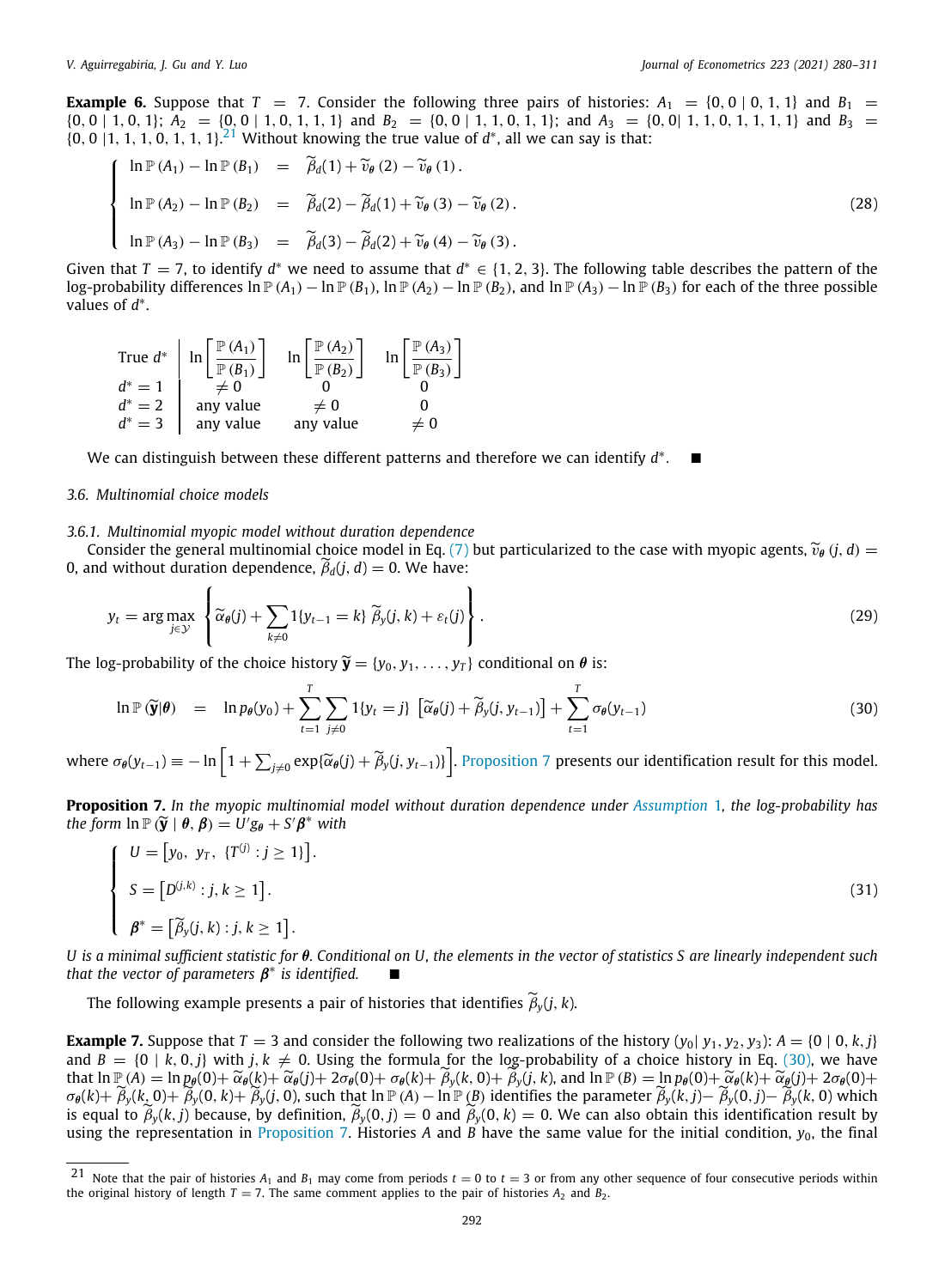choice,  $y_3$ , and the statistics  $T^{(j)}$  and  $T^{(k)}$ , such that  $U(A) = U(B)$ . The identifying statistics  $D^{(y_{-1},y)}$  take the following values:  $D^{(j,k)}(A) = 1$ ,  $D^{(j,k)}(B) = 0$ ,  $D^{(j,0)}(A) = 0$ ,  $D^{(j,0)}(B) = 1$ ,  $D^{(0,k)}(A) = 0$ ,  $D^{(0,k)}(B) = 1$ , and  $D^{(y,y_{-1})}(A) = D^{(y,y_{-1})}(B) = 0$ for any other pair  $(y, y_{-1})$ . Therefore,  $S(A)'\beta^* = S(B)'\beta^* = [D^{(j,k)}(A) - D^{(j,k)}(B)] \widetilde{\beta}_y(j,k) + [D^{(j,0)}(A) - D^{(j,0)}(B)] \widetilde{\beta}_y(j,0) +$  $[D^{(0,k)}(A) - D^{(0,k)}(B)]$   $\beta_y(0, k) = \tilde{\beta}_y(k, j)$ . A particular case of this example is when  $j = k$ , such that  $A = \{0 | 0, j, j\}$  and  $B = \{0 \mid j, 0, j\}$ . In this case,  $\ln P(A) - \ln P(B)$  identifies the sunk cost for choice  $j, -\beta_v(0, j) - \beta_v(j, 0)$ .

## *3.6.2. Multinomial forward-looking model without duration dependence*

Consider the general multinomial choice model in Eq. ([7\)](#page-5-4) with forward-looking agents but without duration dependence,  $\tilde{\beta}_d(j, d) = 0$ . We can represent this model as:

$$
y_t = \arg \max_{j \in \mathcal{Y}} \left\{ \widetilde{\alpha}_{\theta}(j) + \widetilde{\nu}_{\theta}(j) + \sum_{k \neq 0} 1\{y_{t-1} = k\} \widetilde{\beta}_y(j,k) + \varepsilon_t(j) \right\}.
$$
 (32)

The log-probability of the choice history  $\tilde{y}$  conditional on  $\theta$  has a similar form as in the myopic model, but now the incidental parameter  $\theta$  enters through the function  $\widetilde{\alpha}_{\theta}(i) + \widetilde{\nu}_{\theta}(i)$ .

$$
\ln \mathbb{P}(\widetilde{\mathbf{y}}|\boldsymbol{\theta}) = \ln p_{\boldsymbol{\theta}}(y_0) + \sum_{t=1}^{T} \sum_{j\neq 0} 1\{y_t = j\} \left[ \widetilde{\alpha}_{\boldsymbol{\theta}}(j) + \widetilde{\nu}_{\boldsymbol{\theta}}(j) + \widetilde{\beta}_{\mathbf{y}}(j, y_{t-1}) \right] + \sum_{t=1}^{T} \sigma_{\boldsymbol{\theta}}(y_{t-1}) \tag{33}
$$

where  $\sigma_{\theta}(y_{t-1}) \equiv -\ln\left[1 + \sum_{j\neq 0} \exp\{\widetilde{\alpha}_{\theta}(j) + \widetilde{v}_{\theta}(j) + \widetilde{\beta}_{y}(j, y_{t-1})\}\right]$ . Therefore, the identification of the structural parameters is the same as in the myopic model without duration dependence.

<span id="page-13-2"></span>**Proposition 8.** *In the multinomial forward-looking model without duration dependence under [Assumption](#page-3-2)* [1](#page-3-2)*, the log-probability* of a choice history has the following form  $\ln \mathbb{P}(\widetilde{\mathbf{y}} \mid \boldsymbol{\theta}, \boldsymbol{\beta}) = U'g_{\theta} + S'\boldsymbol{\beta}^*$  with  $U = [y_0, y_T, \{T^{(j)} : j \ge 1\}], S = [D^{(j,K)} : j, k \ge 1],$ <br>and  $\mathbf{A}^* = [\widetilde{\mathbf{A}} \ (i, k) : i, k > 1]$ . It is a minimal sufficient statis *and*  $\beta^* = [\tilde{\beta}_y(j, k) : j, k \ge 1]$ *. U is a minimal sufficient statistic for*  $\theta$ *.Conditional on U, the elements in the vector of statistics S* are linearly independent such that the vector of parameters  $\beta^*$  is identified.  $\blacksquare$ 

**[Example](#page-12-3) 8.** Example [7](#page-12-3) also applies to the forward-looking model. With *T* = 3, we have that the parameter  $\widetilde{\beta}_y(j, k)$  is identified from ln  $\mathbb{P}(0|0, k, i) - \ln \mathbb{P}(0|k, 0, i)$ . identified from  $\ln P(0|0, k, j) - \ln P(0 | k, 0, j)$ .

#### *3.6.3. Multinomial myopic model with duration dependence*

Consider the multinomial choice model in Eq. [\(7\)](#page-5-4) with duration dependence but with myopic agents. We can represent this model as follows:

$$
y_t = \arg \max_{j \in \mathcal{Y}} \left\{ \widetilde{\alpha}_{\theta}(j) + \sum_{k \neq \{0,j\}} \mathbb{1}\{y_{t-1} = k\} \widetilde{\beta}_y(j,k) + \mathbb{1}\{y_{t-1} = j\} \widetilde{\beta}_d(j,d_t) + \varepsilon_t(j) \right\}.
$$
 (34)

The log-probability of a choice history  $\widetilde{\mathbf{y}}$  conditional on  $\boldsymbol{\theta}$  is:

<span id="page-13-1"></span>
$$
\ln \mathbb{P}(\widetilde{\mathbf{y}}|\theta) = \ln p_{\theta}(y_0, d_1) + \sum_{t=1}^{T} \sum_{j\neq 0} 1\{y_t = j\} \widetilde{\alpha}_{\theta}(j) + \sum_{t=1}^{T} \sigma_{\theta}(y_{t-1}, d_t) + \sum_{t=1}^{T} \sum_{j\neq 0} \left[ \sum_{k\neq \{0, j\}} 1\{y_t = jy_{t-1} = k\} \widetilde{\beta}_{y}(j, k) + 1\{y_t = y_{t-1} = j\} \widetilde{\beta}_{d}(j, d_t) \right]
$$
(35)

where  $\sigma_{\theta}(y_{t-1}, d_t) \equiv -\ln[1 + \sum_{j\neq 0} \exp\{\widetilde{\alpha}_{\theta}(j) + \sum_{k\neq \{0,j\}} 1\{y_{t-1} = k\}\widetilde{\beta}_y(j,k) + 1\{y_{t-1} = j\}\widetilde{\beta}_d(j,d_t)\}].$  [Proposition](#page-13-0) [9](#page-13-0) presents identification results identification results.

<span id="page-13-0"></span>**Proposition 9.** *In the multinomial myopic model with duration dependence under [Assumption](#page-3-2)* [1](#page-3-2)*, the log-probability of a choice history has the form*  $\ln \mathbb{P}(\widetilde{\mathbf{y}}|\ \theta, \beta) = U'g_{\theta} + S'\beta^*$  with

$$
\begin{cases}\nU = [d_1, y_0, y_T, \{H^{(j)}(d) : j \ge 1, d \ge 1\}]. \\
S = [D^{(j,k)} : j, k \ge 1, k \ne j; \Delta^{(j)}(d) : j \ge 1; d \ge 2]. \\
\beta^* = [\widetilde{\beta}_y(j,j) : j \ge 1, k \ne j; \widetilde{\beta}_d(j,d) : j \ge 1; d \ge 1].\n\end{cases}
$$
\n(36)

*U is a minimal sufficient statistic for* θ*. Conditional on U, the elements in the vector of statistics S are linearly independent such* that the vector of parameters  $\beta^*$  is identified.  $\qquad \blacksquare$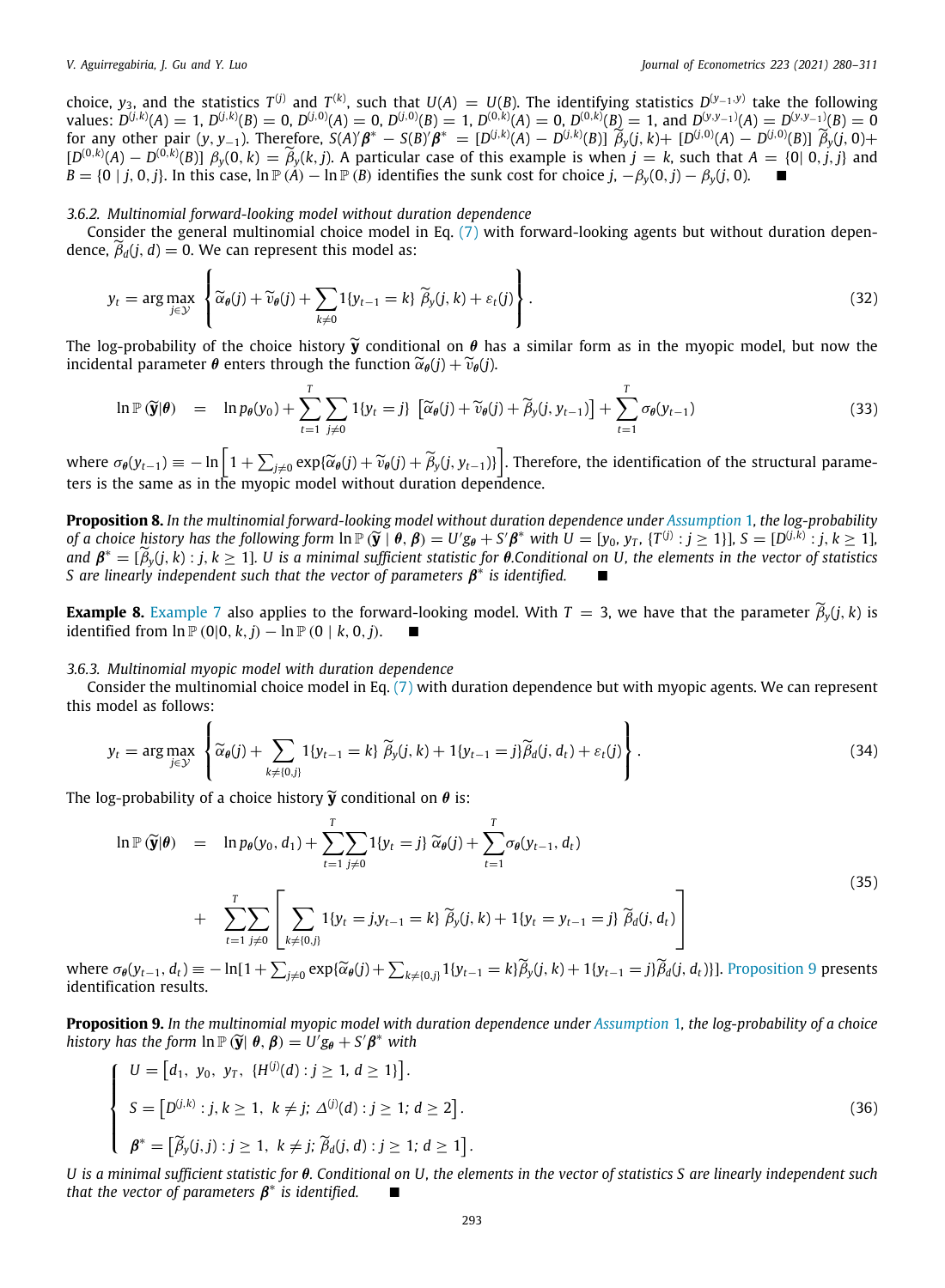The following examples present choice histories that identify  $\widetilde{\beta}_v(j, k)$  and  $\widetilde{\beta}_d(j, d)$ .

<span id="page-14-2"></span>**Example 9(a).** Suppose that  $T = 3$  such that a choice history is  $(y_0, d_1 | y_1, y_2, y_3)$ . For *j*,  $k \neq 0$  and  $j \neq k$ , consider the pair of histories  $A = \{0, 0 | 0, j, k\}$  and  $B = \{0, 0 | j, 0, k\}$ . Using the expression for the log-probability of a choice history in Eq. [\(35\)](#page-13-1) we have that  $\ln \mathbb{P}(A) = \ln p_{\theta}(0, 0) + \tilde{\alpha}_{\theta}(j) + \tilde{\alpha}_{\theta}(k) + 2\sigma_{\theta}(0) + \sigma_{\theta}(j, 1) + \tilde{\beta}_{\nu}(k, j)$ , and  $\ln \mathbb{P}(B) = \ln p_{\theta}(0, 0) +$  $\widetilde{\alpha}_{\theta}(j) + \widetilde{\alpha}_{\theta}(k) + 2\sigma_{\theta}(0) + \sigma_{\theta}(j, 1)$ , such that  $\ln \mathbb{P}(A) - \ln \mathbb{P}(B) = \widetilde{\beta}_{\gamma}(k, j)$ . Therefore, the parameter  $\widetilde{\beta}_{\gamma}(k, j)$  is identified from ln  $P$  (0, 0 | 0, *j*, *k*) − ln  $P$  (0, 0 | *j*, 0, *k*). We can also obtain this identification result by using [Proposition](#page-13-0) [9.](#page-13-0) The initial condition,  $(d_1, y_0) = (0, 0)$ , and the final choice,  $y_3 = k$ , are the same in the two histories. The histories also have the same histogram for the states  $(y_{t-1}, d_t)$ : the state  $(0, 0)$  occurs twice, state  $(j, 1)$  occurs once, and the other possible states never happen. Therefore, we have that  $U(A) = U(B)$ . As for the values of the identifying statistics in the vector *S*, we have that:  $D^{(j,k)}=1$  under history  $A$  and  $D^{(j,k)}=0$  under history B; since  $d_1=0$  and  $d_4=1$  in both histories, we have that for any  $d\geq 2$  the statistics  $\Delta^{(k)}(d)\equiv 1\{y_3=k, d_4=d\}-1\{y_0=k, d_1=d\}$  are zero for both A and B. Therefore,  $S(A)'\beta^* - S(B)'\overline{\beta^*} = \widetilde{\beta}_y(k,j).$  ■

**Example 9(b).** Suppose that  $T \ge 5$ , let *n* be any integer such that  $2 \le n \le (T-1)/2$ , and define a sub-history {*y*<sub>0</sub>, *d*<sub>1</sub> |  $y_1,\ldots,y_{2n+1}$ . Consider the sub-histories  $A = \{0, 0 \mid \mathbf{j}_{n-1}, 0, \mathbf{j}_{n+1}\}$  and  $B = \{0, 0 \mid \mathbf{j}_n, 0, \mathbf{j}_n\}$ , where  $\mathbf{j}_n$  represents a sequence of *n* consecutive values of the choice alternative *j*. Applying Eq. [\(35\)](#page-13-1) to these histories, we have that  $\ln P(A) = \ln p_\theta(0, 0) +$  $2n \widetilde{\alpha}_{\theta}(j) + 2\sigma_{\theta}(0) + 2[\sum_{d=1}^{n-1} \sigma_{\theta}(j, d)] + \sigma_{\theta}(j, n) + 2[\sum_{d=1}^{n-2} \widetilde{\beta}_{d}(j, d)] + \widetilde{\beta}_{d}(j, n-1) + \widetilde{\beta}_{d}(j, n)$ , and  $\ln \mathbb{P}(B) = \ln p_{\theta}(0, 0) + 2n \widetilde{\alpha}_{\theta}(j) + 2\sigma_{\theta}(0) + 2[\sum_{d=1}^{n-1} \sigma_{\theta}(j, d)] + \sigma_{\theta}(j, n) + 2[\sum_{d$ is identified from  $\ln \mathbb{P}(0, 0|\mathbf{j}_{n-1}, 0, \mathbf{j}_{n+1}) - \ln \mathbb{P}(0, 0|\mathbf{j}_n, 0, \mathbf{j}_n)$ . We can also obtain this identification result using the representation of the log-probability in [Proposition](#page-13-0) [9](#page-13-0). Histories *A* and *B* have the values for the vector of sufficient statistics *U*: the initial condition,  $(y_0, d_1) = (0, 0)$ , the final choice,  $y_{2n+1} = j$ , and the histogram of states  $(y_{t-1}, d_t)$ . As for the identifying statistics, we have that the dyad statistics  $D^{(j,k)}$  are the same in the two histories  $(D^{(j,j)} = 2n - 2, D^{(j,0)} = 1,$  $D^{(0,j)} = 2$ , and for the rest of the dyads  $D^{(j,k)} = 0$ ), but the statistic  $\Delta^{(j)}(n+1)$  is equal to 1 for history *A* and it is zero for history *B*, the statistic  $\Delta^{(j)}(n)$  is equal to 0 for history *A* and it is one for history *B*. Therefore,  $S(A)'\beta^* - S(B)\beta^* =$  $\beta_d(i, n) - \beta_d(i, n-1)$ .

#### *3.6.4. Multinomial forward-looking model with duration dependence*

Consider the general multinomial choice model in Eq. ([7](#page-5-4)) with duration dependence and forward-looking agents. The log-probability of a choice history  $\widetilde{y}$  conditional on  $\theta$  is:

<span id="page-14-3"></span>
$$
\ln \mathbb{P}(\widetilde{\mathbf{y}}|\boldsymbol{\theta}) = \ln p_{\boldsymbol{\theta}}(y_0, d_1) + \sum_{t=1}^{T} \sum_{j\neq 0} 1\{y_t = j\} \left[ \widetilde{\alpha}_{\boldsymbol{\theta}}(j) + \widetilde{v}_{\boldsymbol{\theta}}(j, d_{t+1}) \right] + \sum_{t=1}^{T} \sigma_{\boldsymbol{\theta}}(y_{t-1}, d_t)
$$
\n
$$
+ \sum_{t=1}^{T} \sum_{j\neq 0} \left[ \sum_{k \neq \{0, j\}} 1\{y_t = j, y_{t-1} = k\} \widetilde{\beta}_y(j, k) + 1\{y_t = y_{t-1} = j\} \widetilde{\beta}_d(j, d_t) \right].
$$
\n(37)

In this multinomial choice model, it is possible to identify switching cost parameters without imposing [Assumption](#page-3-4) [2.](#page-3-4) [Proposition](#page-14-0) [10](#page-14-0) establishes the identification of switching costs parameters.

<span id="page-14-0"></span>**Proposition 10.** *In the multinomial forward-looking model with duration dependence under [Assumption](#page-3-2)* [1](#page-3-2)*, the log-probability of a choice history has the form*  $\ln \mathbb{P}(\widetilde{\mathbf{y}} \mid \boldsymbol{\theta}, \boldsymbol{\beta}) = U^{\top} \mathbf{g}_{\boldsymbol{\theta}} + S^{\prime} \boldsymbol{\beta}^{*}$  with

$$
\begin{cases}\nU = [d_1, y_0, y_T, \{H^{(j)}(d), \Delta^{(j)}(d) : j \ge 1, d \ge 1\}]. \\
S = [D^{(j,k)} : j, k \ge 1, j \ne k]. \\
\beta^* = [\widetilde{\beta}_y(k,j) : j, k \ge 1, j \ne k].\n\end{cases}
$$
\n(38)

*U is a minimal sufficient statistic for* θ*. Conditional on U, the elements in the vector of statistics S are linearly independent such that the vector of parameters*  $\beta^*$  *is identified. The duration dependence parameters*  $\tilde{\beta}_d(j,d)$  *are not identified.* 

Now, in contrast to the result in [Proposition](#page-13-0) [9,](#page-13-0) the vector of sufficient statistics  $U$  includes also the statistics { $\Delta^{(j)}(d)$  :  $j \geq 1, d \geq 1$ . This implies that, without additional restrictions, we cannot identify the duration dependence parameters  $\widetilde{\beta}_d(j, d)$ . However, the dyad statistics  $D^{(j,k)}$  are not part of the sufficient statistic *U* and they still provide identification of the survey of the survey of histories that identifies  $\widetilde{\beta}_d$  (*k*, *i*). the parameters  $\widetilde{\beta}_y(k,j)$ . [Example](#page-14-1) [10](#page-14-1) presents a pair of histories that identifies  $\widetilde{\beta}_y(k,j)$ .

<span id="page-14-1"></span>**[Example](#page-14-2) 10.** Consider the same data and histories as in Example  $9(a)$  but now in a forward-looking model. That is,  $T = 3$ and the pair of histories is  $A = \{0, 0 \mid 0, j, k\}$  and  $B = \{0, 0 \mid j, 0, k\}$  with  $j, k \neq 0$  and  $j \neq k$ . Using the expression for the log-probability of a choice history in Eq. ([37](#page-14-3)) we have that  $\ln P(A) = \ln p_{\theta}(0, 0) + \tilde{\alpha}_{\theta}(i) + \tilde{\alpha}_{\theta}(k) + 2\sigma_{\theta}(0) + \sigma_{\theta}(i, 1) + \tilde{\nu}_{\theta}(i, 1)$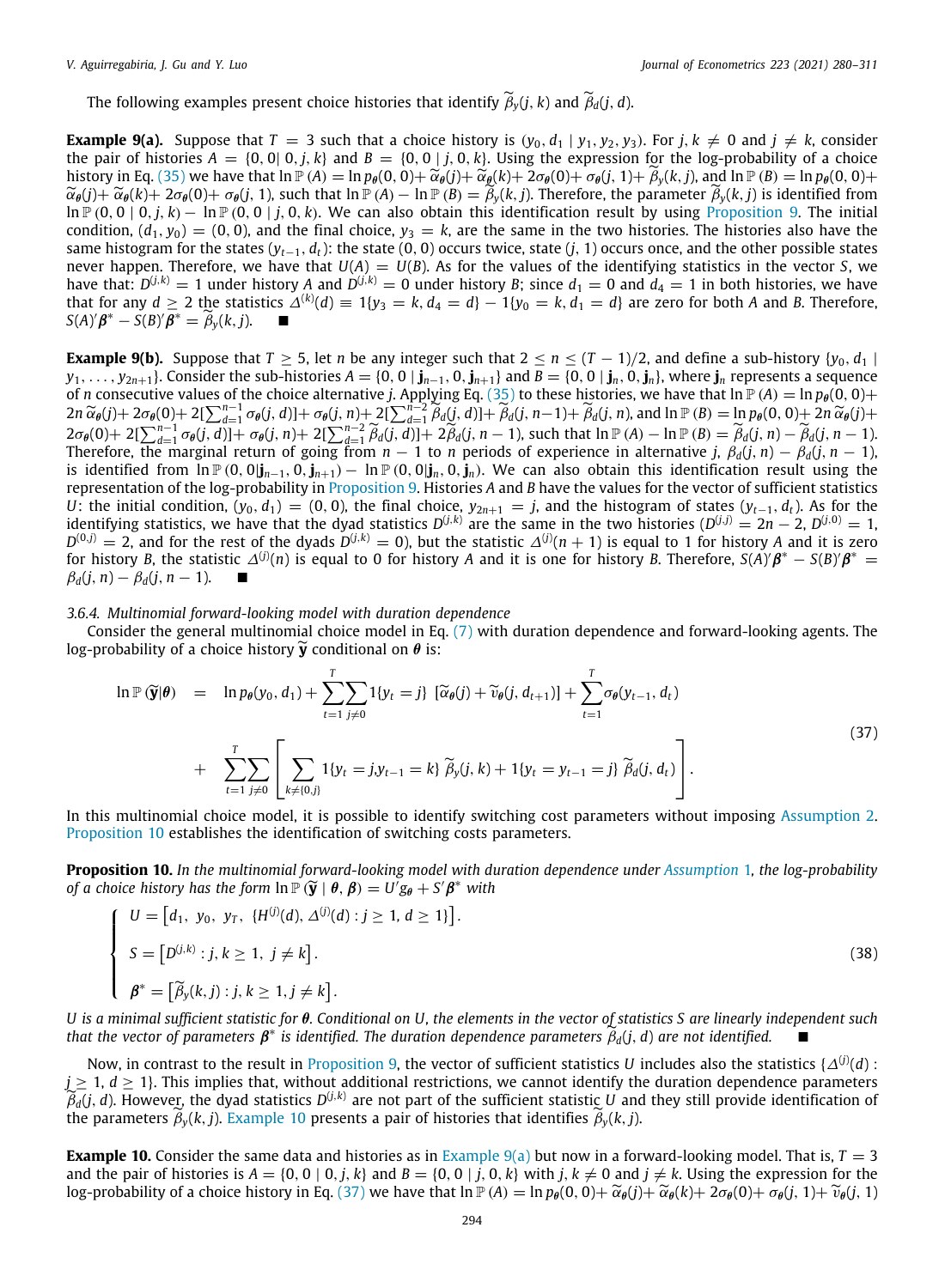<span id="page-15-2"></span>Identification of dynamic multinomial logit models.

| Myopic model                                                   |                                                                   |                                                    | Forward-Looking model                                                                             |                                                                                                           |                                                    |
|----------------------------------------------------------------|-------------------------------------------------------------------|----------------------------------------------------|---------------------------------------------------------------------------------------------------|-----------------------------------------------------------------------------------------------------------|----------------------------------------------------|
| Minimal<br>sufficient stat.                                    | Identified<br>parameters                                          | Identifying<br>statistics                          | Minimal<br>sufficient stat.                                                                       | Identified<br>parameters                                                                                  | Identifying<br>statistics                          |
|                                                                | Panel 1: Models without duration dependence                       |                                                    |                                                                                                   |                                                                                                           |                                                    |
| $T^{(j)}$ , $\Delta^{(j)}$ : $j \ge 1$                         | $\beta_v(i,k)$<br>i, k > 1                                        | $D^{(k,j)}$ :<br>$j, k \geq 1$                     | $T^{(j)}$ , $\Delta^{(j)}$ : $j > 1$                                                              | $\widetilde{\beta}_v(j,k)$<br>$j, k \geq 1$                                                               | $D^{(k,j)}$ .<br>$j, k \geq 1$                     |
|                                                                | Panel 2: Models with duration dependence                          |                                                    |                                                                                                   |                                                                                                           |                                                    |
| For any $j \geq 1$<br>$\Delta^{(j)}$ ,<br>$H^{(j)}(d) : d > 1$ | For any $j \geq 1$<br>$\widetilde{\beta}_v(j,k): j \neq k$<br>and | For any $i > 1$<br>$D^{(j,k)}$ : $j \neq k$<br>and | For any $j \geq 1$<br>$H^{(j)}(d)$ : $d \leq d_i^* - 1$ ;<br>$\sum H^{(j)}(d);$<br>$d \geq d_i^*$ | For any $j \geq 1$<br>$\widetilde{\beta}_v(j,k): j \neq k$<br>and                                         | For any $i > 1$<br>$D^{(j,k)}$ : $j \neq k$<br>and |
|                                                                | $\widetilde{\beta}_d(j,d)$ :<br>$d \geq 1$                        | $\Delta^{(j)}(d)$ :<br>d > 1                       | $\Delta^{(j)}(d)$ : $d \leq d_j^* - 1$ ;<br>$\sum \Delta^{(j)}(d)$<br>$d \geq d_i^*$              | $\begin{cases}\n\widetilde{\beta}_d(j, d) \\ -\widetilde{\beta}_d(j, d-1)\n\end{cases}$<br>$d \geq d_i^*$ | $H^{(j)}(d) + \Delta^{(j)}(d)$<br>$d \geq d_i^*$   |

 $+\widetilde{v}_{\theta}(k, 1)+\widetilde{\beta}_{y}(k, j)$ , and  $\ln \mathbb{P}(B) = \ln p_{\theta}(0, 0)+\widetilde{\alpha}_{\theta}(j)+\widetilde{\alpha}_{\theta}(k)+2\sigma_{\theta}(0)+\sigma_{\theta}(j, 1)+\widetilde{v}_{\theta}(j, 1)+\widetilde{v}_{\theta}(k, 1)$ , such that  $\ln \mathbb{P}(A)$  –  $\widehat{P}_y(k, j) = \widetilde{\beta}_y(k, j)$ . Therefore, in this forward-looking model we can still identify the switching cost parameter  $\widetilde{\beta}_y(k, j)$ from  $\ln P(0, 0 | 0, j, k) - \ln P(0, 0 | j, 0, k)$ .

For the identification of duration dependence parameters, we impose the restriction in [Assumption](#page-3-4) [2.](#page-3-4) [Proposition](#page-15-1) [11](#page-15-1) presents this identification result.

<span id="page-15-1"></span>**Proposition 11.** *In the multinomial forward-looking model with duration dependence under [Assumptions](#page-3-2)* [1](#page-3-2) *and* [2](#page-3-4)*, the log-probability of a choice history has the form*  $\ln \mathbb{P}(\widetilde{\mathbf{y}} \mid \boldsymbol{\theta}, \boldsymbol{\beta}) = U' g_{\boldsymbol{\theta}} + S' \boldsymbol{\beta}^*$  *with* 

$$
\begin{cases}\nU = \begin{bmatrix}\nd_1, y_0, y_T, \\
\{H^{(j)}(d), \Delta^{(j)}(d) : j \ge 1, 1 \le d \le d_j^* - 1\}, \\
\sum_{d \ge d_j^*} H^{(j)}(d), \sum_{d \ge d_j^*} \Delta^{(j)}(d) : j \ge 1\n\end{bmatrix}.\n\end{cases}
$$
\n
$$
S = [D^{(j,k)} : j, k \ge 1, j \ne k; H^{(j)}(d_j^*) + \Delta^{(j)}(d_j^*) : j \ge 1].
$$
\n
$$
\beta^* = [\widetilde{\beta}_y(k, j) : j, k \ge 1, j \ne k; \beta_d(j, d_j^* - 1) - \beta_d(j, d_j^*) : j \ge 1].\n\end{cases}
$$
\n(39)

*U is a minimal sufficient statistic for* θ*. Conditional on U, the elements in the vector S are linearly independent such that the vector of parameters* β ∗ *is identified.* ■

**Example 11.** Suppose that  $T \ge 2d_j^* + 1$ , and let *n* be any integer such that  $d_j^* \le n \le (T-1)/2$ . Consider the pair of choice histories  $A = \{0, 0 \mid \mathbf{j}_{n-1}, 0, \mathbf{j}_{n+1}\}$  and  $B = \{0, 0 \mid \mathbf{j}_n, 0, \mathbf{j}_n\}$ . Applying Eq. [\(37\)](#page-14-3) to these histories, we have that  $\ln P(A) = \ln p_{\theta}(0,0) + \alpha_{\theta}(0) + 2n \alpha_{\theta}(j) + 2\sigma_{\theta}(0) + 2[\sum_{d=1}^{n-1} \sigma_{\theta}(j,d)] + \sigma_{\theta}(j,n) + 2\beta_{y}(j,0) + \beta_{y}(0,j) + 2[\sum_{d=1}^{n-2} \beta_{d}(j,d)] +$  $\beta_d(j, n-1) + \beta_d(j, n) + \nu_\theta(0) + 2[\sum_{d=1}^{d_j^*-1}$  $\frac{d_j - 1}{d} v_\theta(j, d)] + 2(n - d_j^* + 1) v_\theta(j, d_j^*)$ , and  $\ln P(B) = \ln p_\theta(0, 0) + \alpha_\theta(0) + 2n \alpha_\theta(j) + 2\sigma_\theta(0) + 2n \alpha_\theta(j)$  $2[\sum_{d=1}^{n-1} \sigma_{\theta}(j, d)] + \sigma_{\theta}(j, n) + 2\beta_{y}(j, 0) + \beta_{y}(0, j) + 2[\sum_{d=1}^{n-2} \beta_{d}(j, d)] + 2\beta_{d}(j, n-1) + \nu_{\theta}(0) + 2[\sum_{d=1}^{d_{y}^{*}-1} \beta_{d}(j, d)]$  $\frac{d_j-1}{d=1} v_{\theta}(j,d)]+2(n-d_j^*+1)$  $v_{\theta}(i, d_i^*)$ , such that  $\ln \mathbb{P}(A) - \ln \mathbb{P}(B) = \beta_d(i, n) - \beta_d(i, n-1)$ . Therefore, the marginal return of experience  $\beta_d(i, n) - \beta_d(i, n-1)$ is identified for any value  $n\ge d_j^*$ . We can also obtain this result using the conditions in [Proposition](#page-15-1) [11.](#page-15-1) The two choice histories have the same value for the sufficient statistic  $U$ , and for  $n\ge d_j^*$  we have that  $\varDelta^{(j)}(n)$  is equal to 0 for history  $A$ and equal to 1 for history *B*.

[Table](#page-15-2) [3](#page-15-2) summarizes the identification results for the multinomial model.

## *3.7. Identification of the distribution of unobserved heterogeneity*

<span id="page-15-0"></span>In empirical applications of dynamic structural models, the answer to some important empirical questions requires the identification of the distribution of the unobserved heterogeneity. For instance, the researcher can be interested in the average marginal effects  $\int$  [∂P $_{\theta}$   $(y|\textbf{x},\pmb{\beta}^*)$  /∂ $\textbf{x}$ ]  $f(\theta)$  d $\theta$  or  $\int$  [∂P $_{\theta}$   $(y|\textbf{x},\pmb{\beta}^*)$  /∂ $\pmb{\beta}^*$ ]  $f(\theta)$  d $\theta$ , where  $f(\theta)$  is the density function of the unobserved heterogeneity.

Without further restrictions, the density function  $f(\theta)$  is not (nonparametrically) point identified. This is the initial conditions problem. In this section, we briefly describe this identification problem, and two possible approaches that the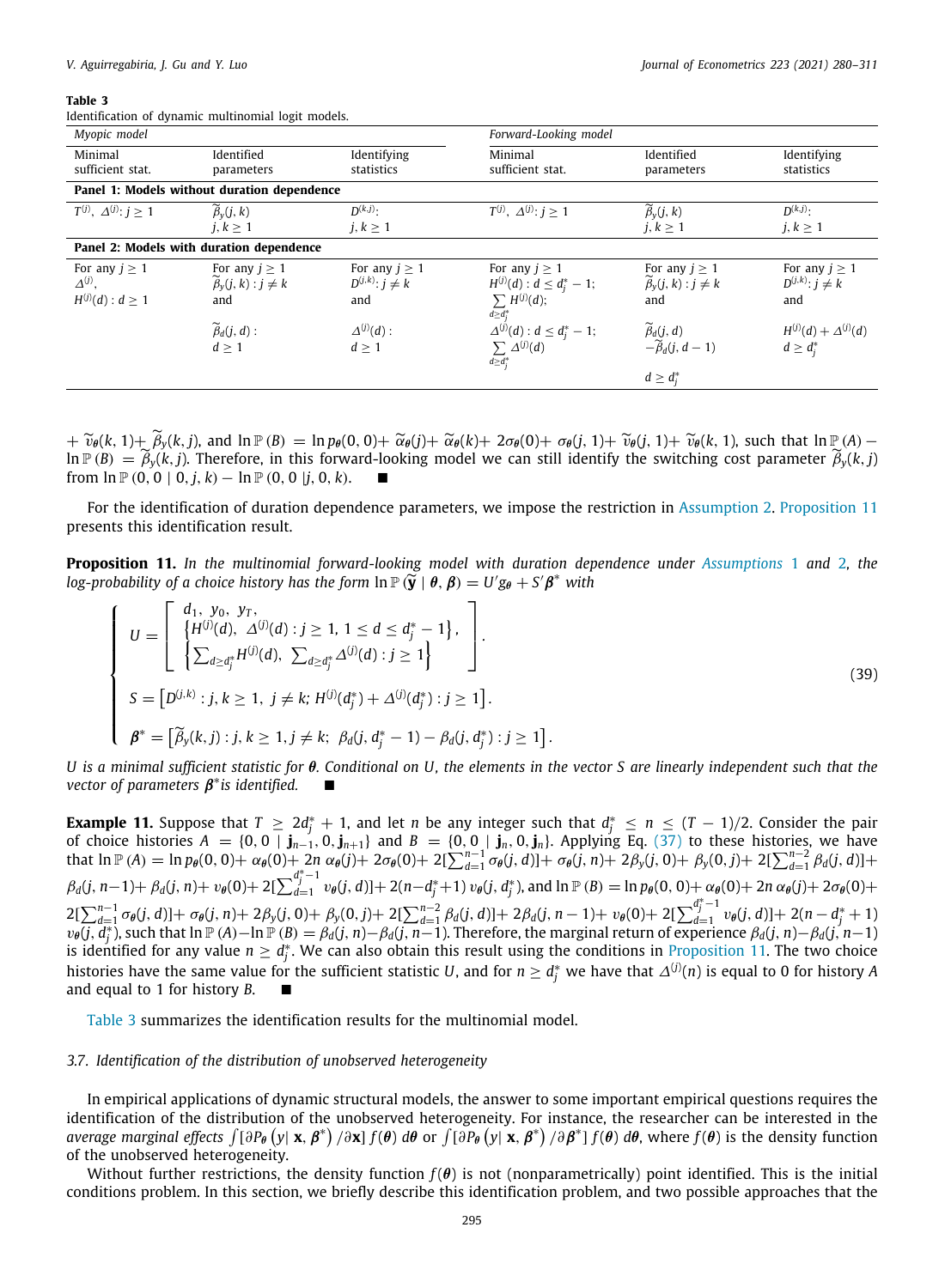researcher can take to deal with this problem after the structural parameters  $\pmb{\beta}^*$  have been identified: (a) nonparametric finite mixture; and (b) set identification.

Let  $f(\theta | \mathbf{x}_1)$  be the density function of  $\theta$  conditional on the initial value of the state variables  $\mathbf{x}_1 \equiv (y_0, d_1)$ . After the identification of the structural parameters,  $\beta^*$ , the model implies the following restrictions for the identification of  $f(\theta)$ **). For any choice history**  $\widetilde{\mathbf{y}}$ **, we have that:** 

<span id="page-16-1"></span>
$$
\mathbb{P}\left(\widetilde{\mathbf{y}}|\mathbf{x}_1\right) = \int \left[\prod_{t=1}^T P\left(y_t \mid \mathbf{x}_t, \boldsymbol{\beta}^*, \boldsymbol{\theta}\right)\right] f(\boldsymbol{\theta}|\mathbf{x}_1) \, d\boldsymbol{\theta}.\tag{40}
$$

The probabilities of choice histories  $\mathbb{P}(\tilde{\mathbf{y}}|\mathbf{x}_1)$  are identified from the data. Also, for a fixed value of  $\theta$ , the probabilities *P*  $(y_t | x_t, \beta^*, \theta)$  are also known to the researcher after the identification of the structural parameters  $\beta^*$ . Eq. [\(40\)](#page-16-1) can be seen as a system of linear equations (with a potentially infinite dimension), and the identification of the density function  $f(\theta|\mathbf{x}_1)$  is equivalent to finding a unique solution to this system.

Let  $|\Theta|$  be the dimension of the support of  $\theta$ . This dimension can be infinite. Eq. [\(40](#page-16-1)) can be written in vector form as,

$$
\mathbb{P}_{\mathbf{x}_1} = \mathbf{L}_{\mathbf{x}_1} \mathbf{f}_{\mathbf{x}_1}.
$$
 (41)

The term  $\mathbb{P}_{\mathbf{x}_1}$  is a vector of dimension  $(J + 1)^T \times 1$  with the probabilities of all the possible choice histories with initial conditions  $\mathbf{x}_1$ . The term  $\mathbf{L}_{\mathbf{x}_1}$  is a matrix with dimension  $(J + 1)^T \times |\Theta|$  such that each row contains the probabilities  $\prod_{t=1}^T P\left(y_t \mid \mathbf{x}_t, \boldsymbol{\beta}^*, \boldsymbol{\theta}\right)$  for a given choice history and for every value of  $\boldsymbol{\theta}$ . Finally, the term  $\mathbf{f}_{\mathbf{x}_1}$  is a  $|\varTheta| \times 1$  vector with the probabilities  $f(\theta|\mathbf{x}_1)$ . Given this representation, it is clear that  $\mathbf{f}_{\mathbf{x}_1}$  is point-identified if and only if matrix  $\mathbf{L}_{\mathbf{x}_1}$  is full column rank.

If the distribution of  $\theta$  is continuous, then  $|\Theta|=\infty$  and  $\underline{L}_{x_1}$  cannot be full-column rank. In fact, the number of rows in matrix  $L_{x_1}$  – the number of possible choice histories,  $(J+1)^T$  – provides an upper bound to the dimension of the support  $|\Theta|$  for which the density is nonparametrically (point) identified.

The researcher may be willing to impose the restriction that the support of  $\theta$  is discrete, and choose the points in the support of the fixed effects, such that matrix **L<sup>x</sup>**<sup>1</sup> is full column rank. Under this condition, **f<sup>x</sup>**<sup>1</sup> can be identified as the linear projection:

$$
\mathbf{f}_{\mathbf{x}_1} = \left[\mathbf{L}_{\mathbf{x}_1}' \mathbf{L}_{\mathbf{x}_1}\right]^{-1} \mathbf{L}_{\mathbf{x}_1}' \mathbb{P}_{\mathbf{x}_1}.\tag{42}
$$

Note that the identification of  $\pmb{\beta}^*$  is still based on a fixed-effects model that is robust to this finite-mixture restriction on the distribution of the unobservables. However, under this approach, the point identification of marginal effects depends on this restriction on the points of support of the unobserved heterogeneity.

Alternatively, the researcher may prefer not to impose this finite support restriction and set-identify the distribution of the unobservables. This is the approach in [Chernozhukov et al.](#page-31-19) ([2013](#page-31-19)).

Finally, we would like to comment on a practical issue in the identification of the finite-mixture model described above. For the evaluation of the choice probabilities  $P(y_t | x_t, \beta^*, \theta)$  in matrix  $\bf L_{x_1}$ , the vector of unobserved heterogeneity  $\theta$  is multidimensional. That is, we need to choose a grid of points for the parameters  $\widetilde{\alpha}_{\theta}(j)$  but also for the continuation values  $\widetilde{v}_{\theta}(j, d)$ .

The selection of this grid of points is relatively simple in the forward-looking model without duration dependence. In this version of the model, the unobserved heterogeneity enters through the term  $\tau_{\theta}(j) \equiv \widetilde{\alpha}_{\theta}(j) + \widetilde{\nu}_{\theta}(j)$ . Therefore, for this model we need to fix a grid of points for the *J* incidental parameters  $\{\tau_\theta(j) : j > 1\}$ . Using a grid of  $\kappa$  points for each parameter  $\tau_{\theta}(j)$  we have that the dimension of the density vector  $\mathbf{f_{x_1}}$  is  $|\Theta|=\kappa^f$  that should be smaller that  $(J+1)^T$  such that the order condition of identification holds.

This problem becomes more complicated in the forward-looking model with duration dependence. In this model, unobserved heterogeneity enters through the term  $\tau_{\theta}(j, d) \equiv \tilde{\alpha}_{\theta}(j) + \tilde{\nu}_{\theta}(j, d)$ . Therefore, we need to fix a grid of points for the *JT* incidental parameters { $\tau_{\theta}(j, d)$  :  $j > 1$ ;  $1 \leq d \leq T$ }. Using a grid of  $\kappa$  points for each parameter  $\tau_{\theta}(j, d)$ , we have that the dimension of  $f_{x_1}$  is  $|\Theta| = \kappa^{jT}$  that should be smaller than  $(j + 1)^T$ . This condition imposes a strong restriction on the dimension of unobserved heterogeneity,  $\kappa$ .

However, this approach is not taking into account that the continuation values  $\tilde{v}_{\theta}(j, d)$  are endogenous objects that can be obtained given  $\tilde{\alpha}'_{\theta}$ s and  $\beta^*$  by solving the Bellman equation of the model. Taking into account this structure of the model we can reduce substantially the dimensionality of  $\theta$ . Given a value of the Lin model, we can reduce substantially the dimensionality of  $\theta$ . Given a value of the *J* incidental parameters { $\tilde{\alpha}_{\theta}(j)$  :  $j > 1$ }, we can solve the Bellman equation to obtain all the continuation values  $\widetilde{v}_{\theta}(j, d)$ . Therefore, the dimension of  $\theta$  in the structural model with duration dependence is also equal to the dimension of { $\tilde{\alpha}_{\theta}(j)$  :  $j > 1$ }, as in the model without duration dependence.

#### **4. Estimation and inference**

<span id="page-16-0"></span>Since the identification is based on the conditional MLE approach, the estimator for the structural parameters of interest will be an [Andersen](#page-30-0) ([1970\)](#page-30-0) type of estimator. We illustrate the estimator for the forward-looking multinomial choice model with duration dependence under [Assumptions](#page-3-2) [1](#page-3-2) and [2,](#page-3-4) since estimators for the structural parameters in the other models can be defined in a similar fashion.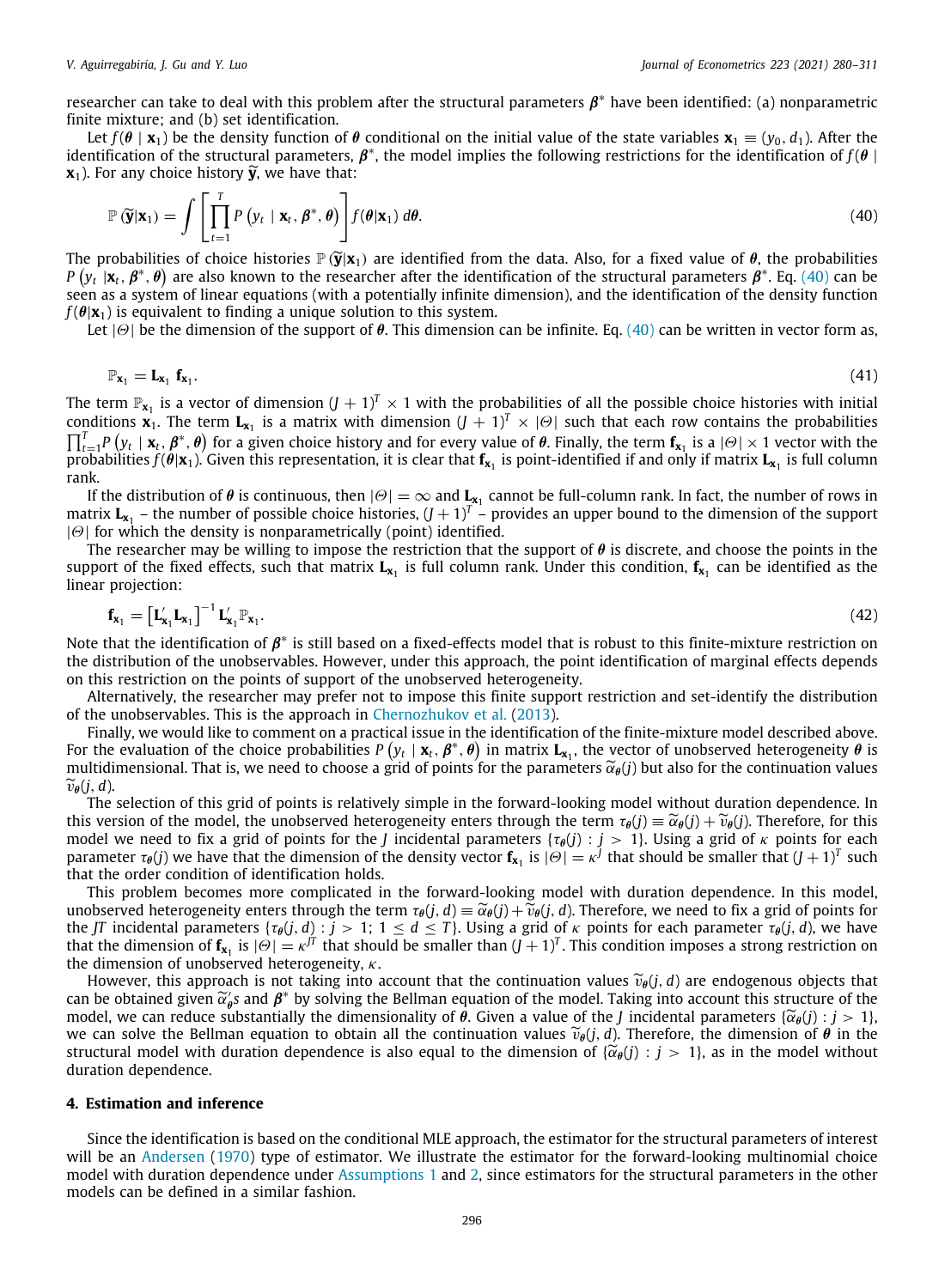⊥ ⊥ .

## 4.1. Estimation of  $\beta^*$  (given  $d^*$ )

Let  $\beta^*$  be the vector of identified structural parameters. Let  $U_i$  and  $S_i$  be the vectors of sufficient and identifying statistics, respectively, for observation *i*. The conditional MLE for  $\beta^*$  is defined as the maximizer of the conditional log-likelihood function:

$$
\mathcal{L}_N(\boldsymbol{\beta}^*) = \sum_{i=1}^N \mathcal{L}_i(\boldsymbol{\beta}^*) = \sum_{i=1}^N S_i' \boldsymbol{\beta}^* - \ln \left( \sum_{\widetilde{\mathbf{y}}: U(\widetilde{\mathbf{y}})=U_i} \exp \left\{ S(\widetilde{\mathbf{y}})' \boldsymbol{\beta}^* \right\} \right)
$$
(43)

where the condition  $\{ \widetilde{Y} : U(\widetilde{Y}) = U_i \}$  represents all the choice histories with the same value of *U* as observation *i*. This log-likelihood function is globally concave in  $\beta^*$ , and therefore the computation of the CMLE is straightforward using Newton–Raphson or BHHH algorithm. Under the condition that the spaces of the structural parameters  $\beta^*$  and of the incidental parameters  $\theta$  are bounded, and using standard arguments ([Newey and McFadden,](#page-31-38) [1994](#page-31-38)), we have

$$
\sqrt{N}(\widehat{\boldsymbol{\beta}}^* - \boldsymbol{\beta}^*) \Rightarrow \mathcal{N}(0, J(\boldsymbol{\beta}^*)^{-1}).
$$
\n(44)

The consistent estimator for the Fisher information is  $J_N(\hat{\beta}^*) = -N^{-1} \sum_{i=1}^N \nabla_{\beta\beta} \mathcal{L}_i(\hat{\beta}^*)$ .<br>The main cest in the computation of this estimates some from the calculation of the

The main cost in the computation of this estimator comes from the calculation of the statistics  $U(\tilde{y})$  and  $S(\tilde{y})$  for every possible choice history  $\tilde{y}$  (in the sample or not), and from the calculation of the sums of the terms  $\exp{\{S(\tilde{y})' \beta^*\}}$  over<br>all these possible histories. The number of possible histories increases exponentially wi all these possible histories. The number of possible histories increases exponentially with the number of time periods, *T* . For instance, if the number of choice alternatives is six, the number of possible choice histories is close to 8,000 when  $T = 5$  but it becomes larger than 60 million when  $T = 10$ . An approach to deal with this computational burden consists of splitting the original histories in the data into shorter sub-histories. In the new transformed dataset, we have more individual histories but with a shorter time dimension, and we treat two histories from the same individual as if they were from different individuals. This approach is perfectly feasible for the estimation of our model. The Conditional MLE applied to the transformed data has the same asymptotic properties as described above but it implies a loss of efficiency (a larger asymptotic variance) due to the splitting of the original histories.

## *4.2. Joint estimation of* β ∗ *and d*<sup>∗</sup>

We describe here a CML estimator for the joint estimation of  $(d^*,\beta^*)$  in the case of the binary choice model with forward-looking agents. Let *d* $^*_0$  represent the true value of the parameter *d*\*. And let  $\beta^*_0$  be the true value of the parameter  $\widetilde{\beta}_d(d_0^*) - \widetilde{\beta}_d(d_0^* - 1)$ . We use  $d^*$  and  $\beta^*$  to represent arbitrary values of these parameters. We are interested in the joint estimation of (d<sub>o</sub>\*, β\*) from the maximization of the conditional likelihood function. We consider a *profiling m*ethod. First, for every guess of  $d^*$ , we estimate the structural parameter  $\beta^*$  using a constrained CML estimator. Second, given the CML estimates  $\widehat{\beta}^*(d^*)$  for  $d^* = 1, 2, ..., T-2$  obtained in the first stage, we construct a concentrated likelihood function where the only unknown parameter is *d*<sup>∗</sup>, and use a BIC-based method to estimate *d*<sub>ℓ</sub><sup>\*</sup>. Finally, given the BIC estimator  $\hat{d}^*$  in stage two and the profile estimates  $\hat{\beta^*}(1), \dots, \hat{\beta^*}(T-2)$  in stage one, we obtain the estimator of  $\beta_0^*$  as  $\hat{\beta^*}(\hat{d}^*)$ .

Let  $L_T$  be the equal to ∟ $(T - 1)/2$  where ∟. represent the floor function. For any integer *n* such that 2 ≤  $n \leq L_T$ , define the pair of histories  $A_n = \{0, 0 \mid \mathbf{1}_{n-1}, 0, \mathbf{1}_{T-n}\}$  and  $B_n = \{0, 0 \mid \mathbf{1}_n, 0, \mathbf{1}_{T-n-1}\}$ . Then,  $U_i =$  ${W_i \in A_n \cup B_n}$  for some 2 ≤ *n* ≤ *L<sub>T</sub>*}. Given this statistic, the conditional likelihood function is:

$$
\mathcal{L}_N(\nu) = \sum_{n=2}^{L_T} \sum_{i=1}^N \mathbf{1}\{\widetilde{\mathbf{y}}_i = A_n\} \ln \left[ \frac{\exp \{\nu(n)\}}{1 + \exp \{\nu(n)\}} \right] + \mathbf{1}\{\widetilde{\mathbf{y}}_i = B_n\} \ln \left[ \frac{1}{1 + \exp \{\nu(n)\}} \right] \tag{45}
$$

where  $v(n)$  is a parameter that represents the value  $\tilde{\beta}_d(n) - \tilde{\beta}_d(n-1) + \int [\tilde{v}_\theta(n+1) - \tilde{v}_\theta(n)] f(\theta) d\theta$ , and *v* is the vector of the vector of the vector is the vector of the vector of the unconstrained likelihood of parameters  $\{v(n): n = 2, 3, \ldots, L\}$ . The unconstrained likelihood function  $\mathcal{L}_N(v)$  is globally concave in each of the parameters  $v(n)$ . It is straightforward to show that the unconstrained CML estimator of  $v(n)$  is  $\widehat{v}(n) = \ln \widehat{P}(A_n) - \ln \widehat{P}(B_n)$ , where  $\widehat{P}(A_n)$  and  $\widehat{P}(B_n)$  are the sample frequencies  $N^{-1}\nabla^N$ ,  $1\widehat{w} = A_1$  where  $\widehat{\mathbb{P}}(A_n)$  and  $\widehat{\mathbb{P}}(B_n)$  are the sample frequencies  $N^{-1}\sum_{i=1}^N 1\{\widetilde{\mathbf{y}}_i = A_n\}$  and  $N^{-1}\sum_{i=1}^N 1\{\widetilde{\mathbf{y}}_i = B_n\}$ , respectively. However,<br>the model imposes nontrivial constraints on  $\nu(n)$ , wh following relationship between the parameters  $\nu(n)$  and the structural parameters ( $d^*,\hat{\beta}^*$ ).

<span id="page-17-0"></span>
$$
\nu(n) = \begin{cases}\n\text{unrestricted} & \text{if } n < d^*. \\
\beta^* & \text{if } n = d^*. \\
0 & \text{if } n > d^*. \n\end{cases} \tag{46}
$$

For a given value of  $d^*$ , let  $\widehat{v}_{d^*}^c$  be the constrained estimator of v that imposes the restriction in Eq. ([46](#page-17-0)) such that:<br>(n)  $-\widehat{v}(n)$  (unconstrained) for  $n < d^*$ ; and  $\widehat{v}^c(n) = 0$  (constrained) for  $n > d^*$  $\widehat{v}_{d*}^c(n) = \widehat{v}(n)$  (unconstrained) for  $n \leq d^*$ ; and  $\widehat{v}_{d*}^c(n) = 0$  (constrained) for  $n > d^*$ . Furthermore, the estimator of the estimator of the structural parameter  $\beta^*$  is  $\widehat{\beta^*}(d^*) = \widehat{\nu}(d^*)$ .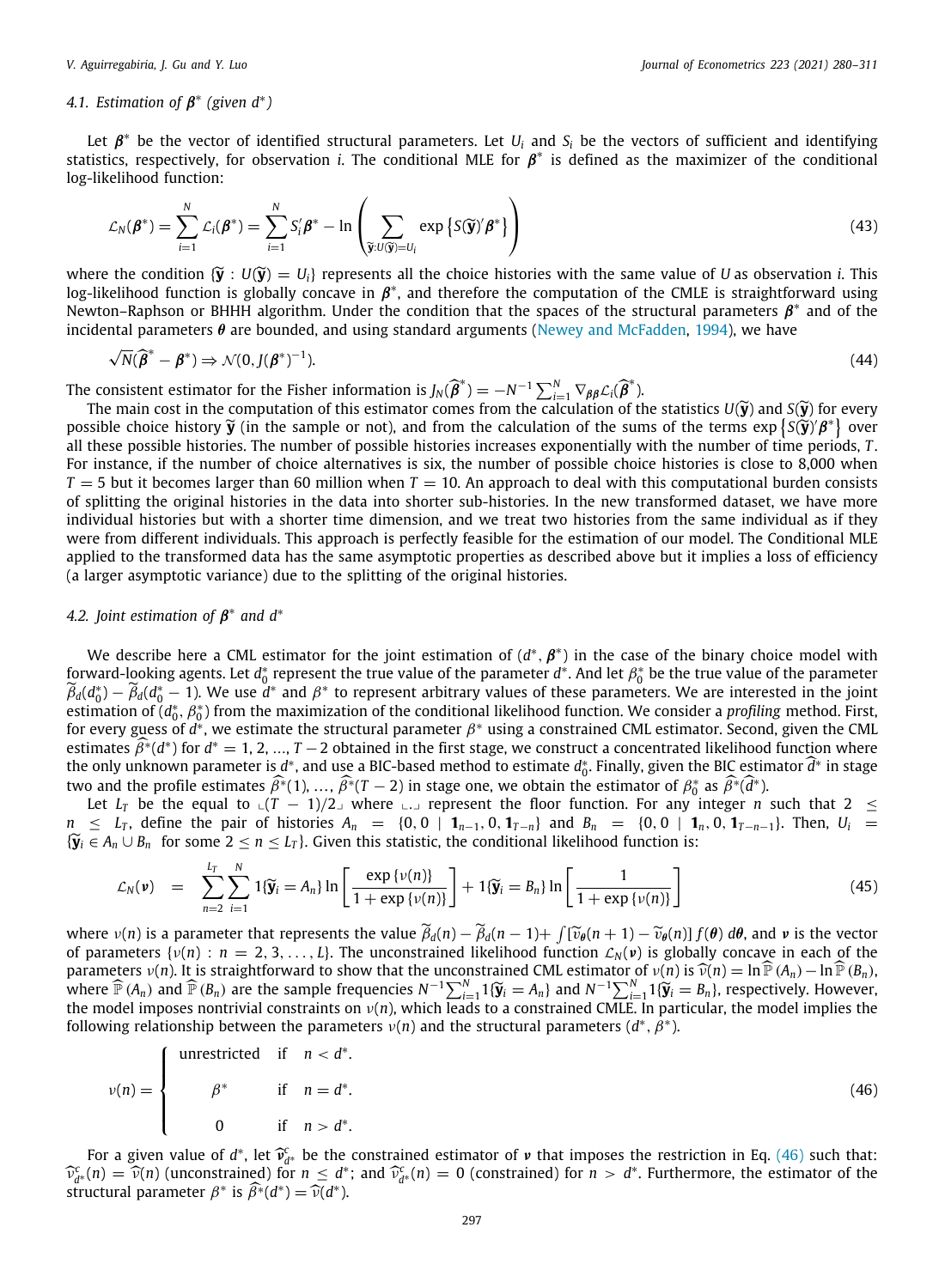We now consider the estimation of  $d^*$ . Let  $\ell_N(d^*)$  be the concentrated likelihood function  $\ell_N(d^*) \equiv \mathcal{L}_N(\hat{\mathbf{v}}_{d^*}^c)$ , i.e., the likelihood given a value of  $d^*$  and where the parameters  $v$  have been estimated value of the likelihood given a value of d\* and where the parameters *v* have been estimated under the model restriction in Eq. ([46\)](#page-17-0). By definition, we have that:

$$
\ell_N(d^*) = N \sum_{n=2}^{d^*} \widehat{\mathbb{P}}(A_n) \ln \left[ \frac{\widehat{\mathbb{P}}(A_n)}{\widehat{\mathbb{P}}(A_n) + \widehat{\mathbb{P}}(B_n)} \right] + \widehat{\mathbb{P}}(B_n) \ln \left[ \frac{\widehat{\mathbb{P}}(B_n)}{\widehat{\mathbb{P}}(A_n) + \widehat{\mathbb{P}}(B_n)} \right]
$$
  
+ 
$$
N \sum_{n=d^*+1}^{L_T} \widehat{\mathbb{P}}(A_n) \ln \left[ \frac{1}{2} \right] + \widehat{\mathbb{P}}(B_n) \ln \left[ \frac{1}{2} \right].
$$
 (47)

<span id="page-18-1"></span>The following [Proposition](#page-18-1) [12](#page-18-1) establishes some properties of this concentrated likelihood function.

**Proposition 12.** (A) As  $N \to \infty$ ,  $N^{-1} \ell_N(d^*)$  converges uniformly in  $d^*$  to its population counterpart  $\ell_0(d^*)$ . (B)  $\ell_0(d_0^*) > \ell_0(d^*)$ for any  $d^* < d_0^*$ , and  $\ell_0(d_0^*) = \ell_0(d^*)$  for any  $d^* > d_0^*$ . Therefore,  $d_0^*$  is point identified as the minimum value of  $d^*$ that maximizes *the concentrated likelihood function:*  $d_0^* = \min\{n : n \in \argmax_{2 \le d^* \le L} \ell_0(d^*)\}$ . ■

Given this result, a possible estimator for  $d_0^*$  would be the sample analog  $\hat{d}^* = \min\{n : n \in \arg \max_{2 \leq d^* \leq L} \ell_N(d^*)\}$ . However, this estimator has an important limitation in finite samples. Though the population likelihood function  $\ell_0(d^*)$  is flat for values of *d*<sup>∗</sup> greater than the true *d*<sub>0</sub><sup>\*</sup>, in a finite sample this likelihood increases with *d*<sup>\*</sup> and reaches its maximum at the largest possible value of *d* ∗ . This is because any value of *d* ∗ smaller than *L<sup>T</sup>* implies restrictions on the parameters  $v(n)$ , i.e.,  $v(n) = 0$  for  $n > d^*$ . The larger the value of  $d^*$ , the smaller the number of these restrictions and the larger the value of the likelihood in a finite sample.

To deal with this problem, we consider an estimator of  $d_0^*$  that maximizes the *Bayesian Information Criterion* (BIC). This criterion function introduces a penalty that increases with the number of free parameters  $\{v(n)\}\$ in the model. In this model, the number of free parameters is equal to *d* ∗ . The BIC function is defined as:

$$
BIC_N(d^*) = \ell_N(d^*) - \frac{d^*}{2}\ln(N). \tag{48}
$$

Our estimator of  $d_0^*$  is defined as the value of  $d^*$  that maximizes  $BIC_N(d^*)$ .

# <span id="page-18-2"></span>**Proposition 13.** Consider the estimator  $\hat{d}_N^* = \arg \max_{2 \le d^* \le L_T} \text{BIC}_N(d^*).$  As  $N \to \infty$ ,  $\mathbb{P}(\hat{d}_N^* = d_0^*) \to 1$ .

The joint estimation of  $(d^*,\beta^*)$  has the analogy of model selection where  $d^*$  determines the model dimension and  $\beta^*$ is the parameter of interest. We can use standard inference for the CML estimator for  $\beta^*$  in this joint estimation method since [Proposition](#page-18-2) [13](#page-18-2) shows that  $\hat{d}_h^*$  is a consistent estimator for  $d_b^*$ . This is in the same spirit as *consistent model selection*:<br>the asymptotic proposity of the ostimator for parameters in the selected model i the asymptotic property of the estimator for parameters in the selected model is unaffected (see [Pötscher](#page-31-39), [1991](#page-31-39)). However, [Pötscher](#page-31-39) [\(1991](#page-31-39)) also points out that inference for parameters post model selection can be problematic in finite samples if the parameter is too close to zero and the true model is not selected with probability close to one. In our Monte Carlo experiments, we find that the probability of selecting the true  $d_0^*$  is very close to  $1.22$  $1.22$ 

#### <span id="page-18-3"></span>**5. Empirical application**

<span id="page-18-0"></span>We revisit the model and data in the seminal article by [Rust](#page-31-18) [\(1987\)](#page-31-18). The model belongs to the class of *machine replacement models* that we have briefly described in Section [2.](#page-2-2) The superintendent of maintenance at the Madison (Wisconsin) Metropolitan Bus Company has a fleet of *N* buses indexed by *i*. For every bus *i* and at every period *t*, the superintendent decides whether to keep the bus engine  $(y<sub>it</sub> = 1)$  or to replace it  $(y<sub>it</sub> = 0)$ . In Rust's model, if the engine is replaced, the payoff is equal to −*RC* +ε*it*(0), where *RC* is a parameter that represents the replacement cost. If the manager decides to keep the engine, the payoff is equal to  $-c_0 - c_1(m_{it}) + \varepsilon_{it}(1)$ , where  $m_{it}$  is a state variable that represents the engine's cumulative mileage, and  $c_0 + c_1(m_{it})$  is the maintenance cost.

We incorporate two modifications to this model. First, we replace cumulative mileage *mit* with duration since last replacement,  $d_{it}$ . The transition rule for this state variable is  $d_{it+1} = y_i[d_{it} + 1]$ , such that  $d_{it} \in \{0, 1, 2, \ldots\}$ . Using Rust's data, the correlation between the variables  $m_{it}$  and  $d_{it}$  is 0.9552. Second, we allow for time-invariant unobserved heterogeneity in the replacement cost, *RC<sub>i</sub>,* and in the constant term in the maintenance cost function, *c<sub>0i</sub>. Using our* notation, the payoff function is  $\alpha_i(0) + \varepsilon_{it}(0)$  if  $y_{it} = 0$  – replace the engine – and it is  $\alpha_i(1) + \beta_d(1, d_{it}) + \varepsilon_{it}(1)$  if  $y_{it} = 1$ – keep the engine – where  $\alpha_i$ (0) = −*RC*<sup>*i*</sup>,  $\alpha_i$ (1) = −*c*<sub>0</sub>*i*</sub>, and  $\beta_d$ (1, *d*<sub>*it*</sub>) = −*c*<sub>1</sub>(*d*<sub>*it*</sub>).

In Section [5.1,](#page-19-0) we present evidence from several Monte Carlo experiments using this model. The purpose of conducting these experiments is threefold. First, we want to show that the FE-CMLE can provide precise and robust estimates of structural parameters, even when the sample size is not large. Second, we want to measure the bias of misspecifying the distribution of the unobserved heterogeneity. And third, we want to study the power of a Hausman test – based

<sup>22</sup> For example, for DGP 1 with Sample B – described in [Table](#page-20-0) [5](#page-20-0) –  $\hat{d}_N^*$  agrees with the true  $d_0^*$  99% of the times.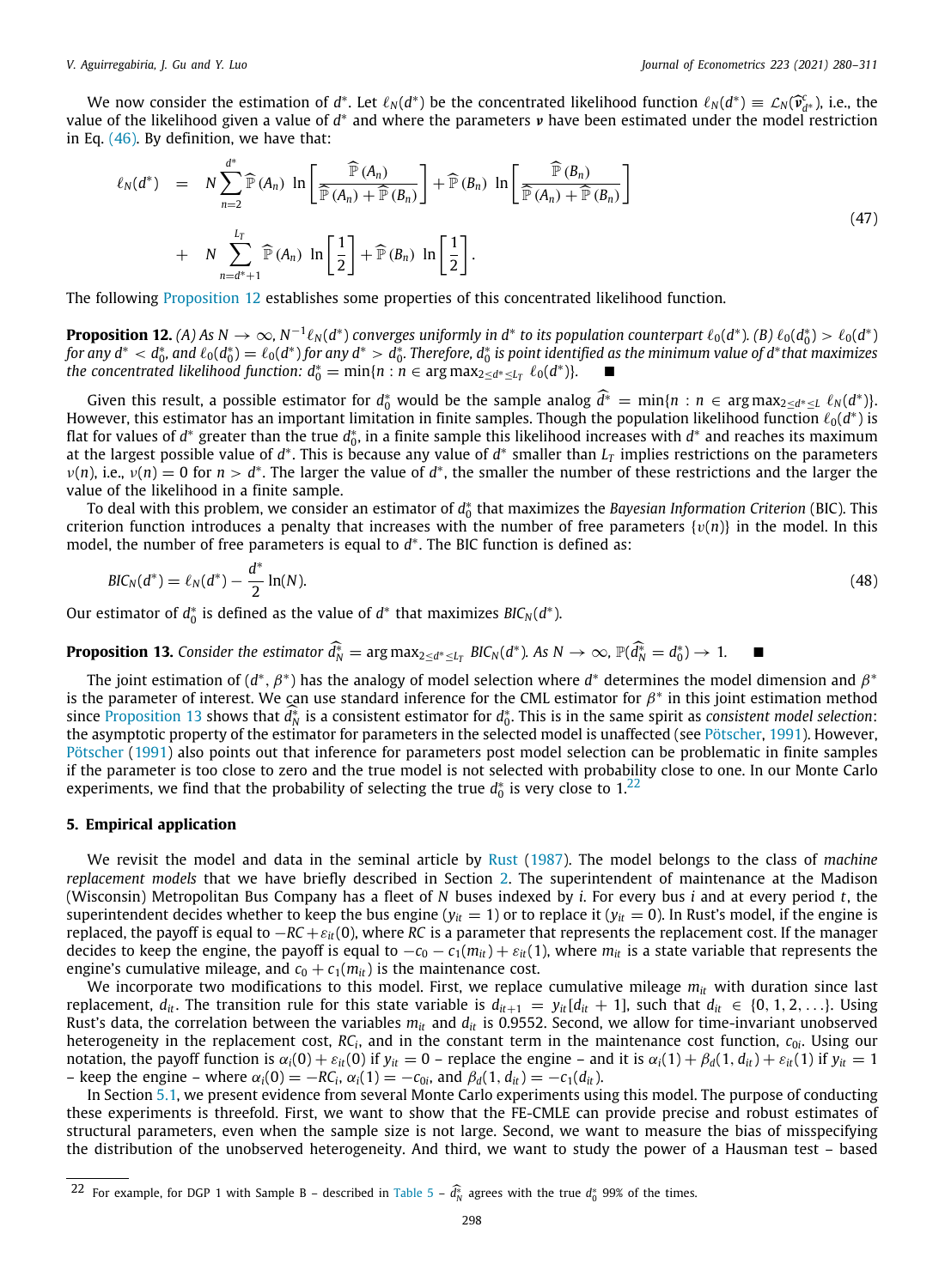<span id="page-19-1"></span>Description of DGPs in the Monte Carlo experiments.

| Parameter/Constant                                     | DGP 1                                                                                                                                                                                                                                         | DGP 2                                                                   | DGP 3                                                                 | DGP 4                |
|--------------------------------------------------------|-----------------------------------------------------------------------------------------------------------------------------------------------------------------------------------------------------------------------------------------------|-------------------------------------------------------------------------|-----------------------------------------------------------------------|----------------------|
| $\alpha_i(0) = -RC_i$                                  |                                                                                                                                                                                                                                               |                                                                         |                                                                       |                      |
| Random draws from:                                     | $\infty$ types<br>$N(\mu, \sigma^2)$<br>$\mu = 8, \sigma = 2$                                                                                                                                                                                 | Two types<br>$RC_1 = 4.5$ , $RC_2 = 9$<br>$\lambda_1 = \lambda_2 = 0.5$ | Two types<br>$RC_1 = 8$ , $RC_2 = 9$<br>$\lambda_1 = \lambda_2 = 0.5$ | One type<br>$RC = 8$ |
| Parameters and<br>constants common in<br>the four DGPs | $\alpha_i(1)=-c_{0i}=0$<br>$\beta_d(1, d) = \beta = 1$ for $d < d^*$<br>$d^* = 3$<br>Discount factor $(\delta) = 0.95$<br>Initial $(y_0, d_1) = (0, 0)$<br>Maximum $T = 25$<br>N (number of buses) $= 1000$<br>$#$ simulated samples $=$ 1000 |                                                                         |                                                                       |                      |

on the comparison of the FE-CMLE and a *Correlated Random Effects* MLE – to reject specifications that wrongly ignore unobserved heterogeneity, or that misspecify its probability distribution. In Section [5.2,](#page-20-1) we use Rust's dataset to implement the FE-CMLE method, our procedure to estimate *d* ∗ , and Hausman test.

#### *5.1. Monte Carlo experiments*

<span id="page-19-0"></span>We present experiments using simulated data from four different Data Generating Processes (DGPs). [Table](#page-19-1) [4](#page-19-1) describes these DGPs. The difference between the four DGPs is in the specification of the distribution of the unobserved heterogeneity for the replacement cost *RC<sup>i</sup>* . In DGP 1, the distribution of the replacement cost is normal with mean 8 and standard deviation 2. In DGPs 2 and 3, this distribution only has two types. Finally, in DGP 4 there is no unobserved heterogeneity.

For each of these DGPs, we do not estimate the model using the whole sample of  $T = 25$  periods. Instead, we construct three samples: sample A, from period 1 to 7; sample B, from period 1 to 14; and Sample C, from period 8 to 21. Therefore, we present results from 12 Monte Carlo experiments — three samples for each of four DGPs. We analyze the effect of increasing the number of time periods *T*, by comparing the experiments with sample A (with  $T = 7$ ) and sample B (with  $T = 14$ ). We study the effect of the initial conditions problem by comparing the experiments for sample B (where at  $t = 1$  all the buses have the same initial condition,  $(y_{i0}, d_{i1}) = (0, 0)$  and sample C, that is subject to the initial conditions problem.

The structural parameter of interest is parameter  $\beta$  in the maintenance cost function,  $\beta_d(d) = \beta d$ . We apply four estimators to each of the samples: the *FE-CMLE* using the true value of *d* ∗ (that we denote as *CMLE-true-d\**); *FE-CMLE* using the BIC estimator of *d*<sup>∗</sup> (that we denote as *CMLE-BIC-d*<sup>∗</sup>); an MLE that imposes the restriction of no unobserved heterogeneity (that we denote as *MLE-noUH*), and an MLE that assumes that there are two types of replacement costs and ignores the potential initial conditions problem (that we denote as *MLE-2types*). We compare the bias and variance of these estimators.<sup>[23](#page-19-2)</sup>

<span id="page-19-2"></span>We also implement two Hausman tests: a test of the null hypothesis of no unobserved heterogeneity, that compares estimators *CMLE-BIC-d\** and *MLE-noUH*; and a test of the null hypothesis of two-types, that compares estimators *CMLE-BIC-d\** and *MLE-2types*. We present the results of the experiments with DGP 1 in [Table](#page-20-0) [5](#page-20-0). The results with the other DGPs are presented in the [Appendix](#page-22-1).<sup>[24](#page-19-3)</sup>

<span id="page-19-3"></span>[Table](#page-20-0) [5](#page-20-0) displays results from DGP 1 — with normally distributed replacement costs. The MLEs are substantially biased, especially in sample *C* (with the initial conditions problem) and sample *B* (with large *T* ). When *T* increases, there are multiple spells per bus and this implies a stronger correlation between observed durations and unobserved heterogeneity. This generates a larger bias for the MLE of a misspecified model. In contrast, the biases of the *CMLEs* (either with true or estimated *d*\*) are negligible. The BIC method provides precise estimates of *d*\*: in all our DGPs, the estimated value of *d*\* is equal to its true value for more than 95% of the Monte Carlo replications. As a result, the bias of the CMLE estimator of β with estimated *d* ∗ is very similar to the bias of the CMLE with *true d*\*. As expected, the CMLEs have larger variance than

<sup>&</sup>lt;sup>23</sup> The code for this experiment is in Matlab. For the two ML estimators, we use the Nested Fixed Point Algorithm. The maximization of the log-likelihood function applies a quasi-Newton method (procedure fminunc) using the true value of the vector of parameters as the starting value. For the MLE with 2-types, during the search algorithm we often get a singular Hessian matrix. When this happens, we switch to the BHHH method.

<sup>&</sup>lt;sup>24</sup> The *MLE-noUH* estimates a logit model where the error term is  $\alpha_i + \varepsilon_{it}$ . Therefore, the *MLE-noUH* estimates the parameter  $\beta/(1 + \sigma)$  where  $\sigma$  is the standard deviation of  $\alpha_i$ . In contrast, the other estimators, *FE-CMLE* and *MLE-2types*, control for  $\alpha_i$  such that they estimate the parameter β. This implies that there are two sources of discrepancy between the *MLE-noUH* and the other estimators: the bias due to ignoring unobserved heterogeneity; and the different scaling. Since our model includes only one parameter, we cannot control for the different scaling by reporting estimates of ratios relative to a baseline parameter, say β/β1. Nevertheless, the Hausman test that compares the *MLE-noUH* and the *FE-CMLE* is still a valid test of the null hypothesis of no unobserved heterogeneity because under the null hypothesis we have that  $\sigma = 0$  such that there are no different scales.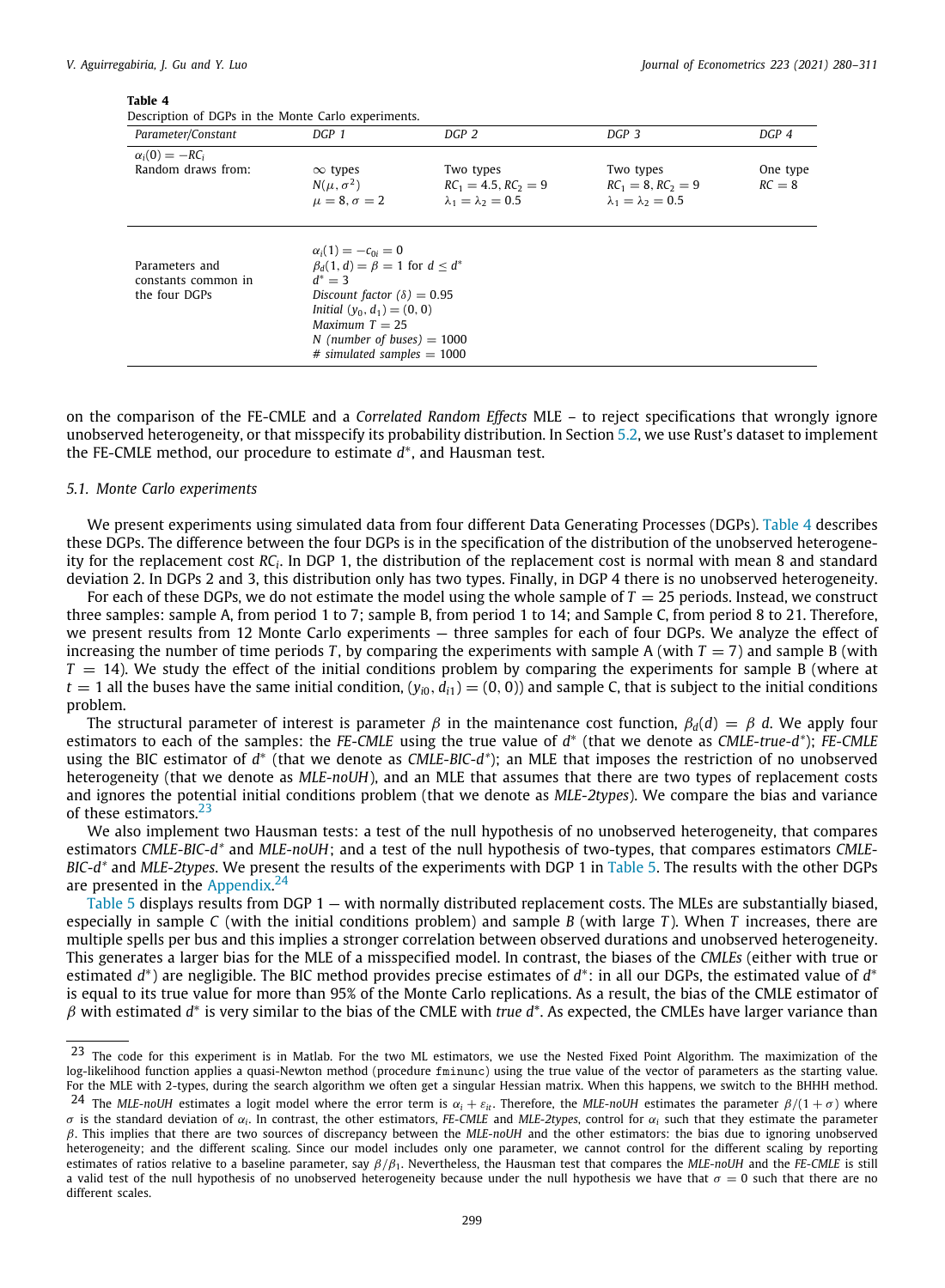<span id="page-20-0"></span>

|  |  | Monte Carlo experiments with DGP 1 (Normal RCs). |  |  |  |  |  |
|--|--|--------------------------------------------------|--|--|--|--|--|
|--|--|--------------------------------------------------|--|--|--|--|--|

| Estimator                  |                | <b>Sample A</b> $(t = 1$ to 7)                                                                               |          |                | <b>Sample B</b> $(t = 1$ to 14)                      |          | <b>Sample C</b> ( $t = 8$ to 21) |        |          |
|----------------------------|----------------|--------------------------------------------------------------------------------------------------------------|----------|----------------|------------------------------------------------------|----------|----------------------------------|--------|----------|
| of $\beta$                 | Estimate $(1)$ |                                                                                                              |          | Estimate $(1)$ |                                                      |          | Estimate $(1)$                   |        |          |
|                            | Mean           | Median                                                                                                       | St. dev. | Mean           | Median                                               | St. dev. | Mean                             | Median | St. dev. |
| CMLE-true-d*               | 1.0073         | 1.0086                                                                                                       | 0.1436   | 0.9990         | 1.0003                                               | 0.0801   | 0.9954                           | 0.9978 | 0.0731   |
| $CMLE-BIC-d*$              | 1.0073         | 1.0086                                                                                                       | 0.1436   | 0.9935         | 1.0001                                               | 0.1054   | 0.9873                           | 0.9971 | 0.1146   |
| MLE-2types                 | 0.9778         | 0.9765                                                                                                       | 0.0528   | 0.8956         | 0.8962                                               | 0.0325   | 0.8565                           | 0.8554 | 0.0308   |
| MLE-noUH                   | 0.6204         | 0.6191                                                                                                       | 0.0295   | 0.5842         | 0.5835                                               | 0.0232   | 0.5444                           | 0.5439 | 0.0229   |
| Testing null<br>hypothesis |                | Frequency of Ho rejection<br>Frequency of Ho rejection<br>with significance level<br>with significance level |          |                | Frequency of Ho rejection<br>with significance level |          |                                  |        |          |
|                            | 1%             | 5%                                                                                                           | 10%      | 1%             | 5%                                                   | 10%      | 1%                               | 5%     | 10%      |
| No Unob. Het.              | 0.541          | 0.777                                                                                                        | 0.874    | 0.999          | 1.000                                                | 1.000    | 1.000                            | 1.000  | 1.000    |
| Two types                  | 0.008          | 0.042                                                                                                        | 0.096    | 0.125          | 0.308                                                | 0.429    | 0.281                            | 0.515  | 0.658    |

Note (1): Mean, median, and standard deviation of estimated parameter over the 1000 replications.

the MLEs, and the CMLE with estimated *d*<sup>\*</sup> has larger variance than the CMLE with true *d*<sup>\*</sup>. However, the CMLE-BIC-d<sup>\*</sup> has a Mean Squared Error that is substantially smaller than the one of the *MLE-noUH –* in the three samples – and of the *MLE-2types —* in samples B and C. In sample A, the *MLE-2types* has a MSE comparable to that of the *CMLE.* That is, in a DGP without an initial conditions problem – and with one duration spell for most of the buses – a misspecified random effects model with only two types has good properties. This is no longer the case in samples B and C.

<span id="page-20-2"></span>The Hausman test has very strong power to reject the model without unobserved heterogeneity.<sup>[25](#page-20-2)</sup> It has also substantial power to reject the model with two types in samples B and C. However, the rejection rates for the model with two types in sample A are practically equal to the nominal size or significance level of the test.

#### *5.2. Estimation using Rust's dataset*

<span id="page-20-1"></span>In Rust's dataset, the full sample contains a total of 124 buses that are classified in eight groups according to bus size and engine manufacturer. For the estimation of the structural model, Rust focuses on groups 1 to  $4$  — which account for 104 buses. We use this sample of 104 buses. For every bus in the sample, the choice history starts with the actual initial condition of the engine — the month in which the engine was installed. For our analysis, we assume the frequency of the superintendent's decisions to be at the annual level.

[Table](#page-21-0) [6](#page-21-0) presents the empirical distribution of the choice histories for the 104 buses. The panel is unbalanced: buses are observed for 2, 4, 6, or 10 years. The observations from all these buses contribute to the Maximum Likelihood estimation of the model without unobserved heterogeneity  $-$  that we report in [Table](#page-21-1) [7.](#page-21-1)

However, not all these choice histories contribute to the conditional maximum likelihood estimation. For instance, the 45 buses without any engine replacement do not contribute to the conditional likelihood function. More generally, a choice history contributes to the conditional likelihood function if there exists other possible choice history – in the sample or not – with the same value for the sufficient statistic *U* and a different value for the identifying statistic *S*. The third column of [Table](#page-21-0) [6](#page-21-0) indicates whether a choice history contributes or not to the CML estimation of the model. The number of buses that contribute to the CMLE is 46.

[Table](#page-21-1) [7](#page-21-1) presents ML estimates of the model with three different specifications of the maintenance cost function β*d*(*d*) according to: the value of the parameter  $d^*$  (at which function  $\beta_d(d)$  becomes flat); and the functional for durations smaller than *d* ∗ , i.e., linear, quadratic, and square-root. We report estimates of the replacement cost parameter and of the parameter  $\beta_d^* \equiv \beta_d(d^*)-\beta_d(d^*-1)$ . We consider a model with two unobserved types. However, for all the specifications, we always converge to a model with a single type. We have tried thousands of initial values for the vector of parameters (i.e.,  $RC_1$ ,  $RC_2$ ,  $\lambda$ , and  $\beta_d$ ), and we have also estimated the model using grid search. Regardless of the computational strategy, we always converge to the same estimate with only one type. The specification of the function  $\beta_d(d)$  that provides the maximum value of the likelihood function is the square-root function with a value d<sup>∗</sup> equal to six. For this specification, the estimate of the replacement cost parameter is  $\widehat{RC} = 10.8566$  (*s.e.*  $= 1.5247$ ), and the estimate of the parameter of  $\beta_d^*$  is  $\widehat{\beta_d^*} = 0.3054$  (*s.e.* = 0.0496).

[Table](#page-22-2) [8](#page-22-2) presents estimates of the parameter  $\beta_d^* = \beta_d(d^*) - \beta_d(d^* - 1)$  using the CMLE and under different values of *d*<sup>\*</sup>. We report the value of the concentrated log-likelihood function and of the BIC function for  $d^* = 3$  and  $d^* = 4$ . According to the BIC function, the estimate of  $d^*$  is  $\hat{d}^* = 3$ , and the corresponding estimator of  $\beta_d^*$  is  $\hat{\beta}_d^* = 1.7009$  (s.e. = 1.0244). Note also that for  $d^* = 3$ , the estimate of  $\beta_d^*$  is significantly different from zero for a significance level of 10% parameter (*p*-value = 0.0968). In contrast, for  $d^* = 4$ , this parameter is not significantly different from zero for any standard significance level (*p*-value = 0.8446). Therefore, the estimates  $\hat{d}^* = 3$  and  $\hat{\beta}^* = 1.7009$  are consistent with the definition of  $d^*$  as the maximum duration with  $\beta_d(d) - \beta_d(d-1)$  different from zero.

 $^{25}$  Though the distribution of types in DGP 1 is continuous, the level of unobserved heterogeneity is modest. In the distribution of *RC*<sub>i</sub>, the coefficient of variation is only 25%. Continuous distributions with higher variance imply higher rejection rates of the model with only two types.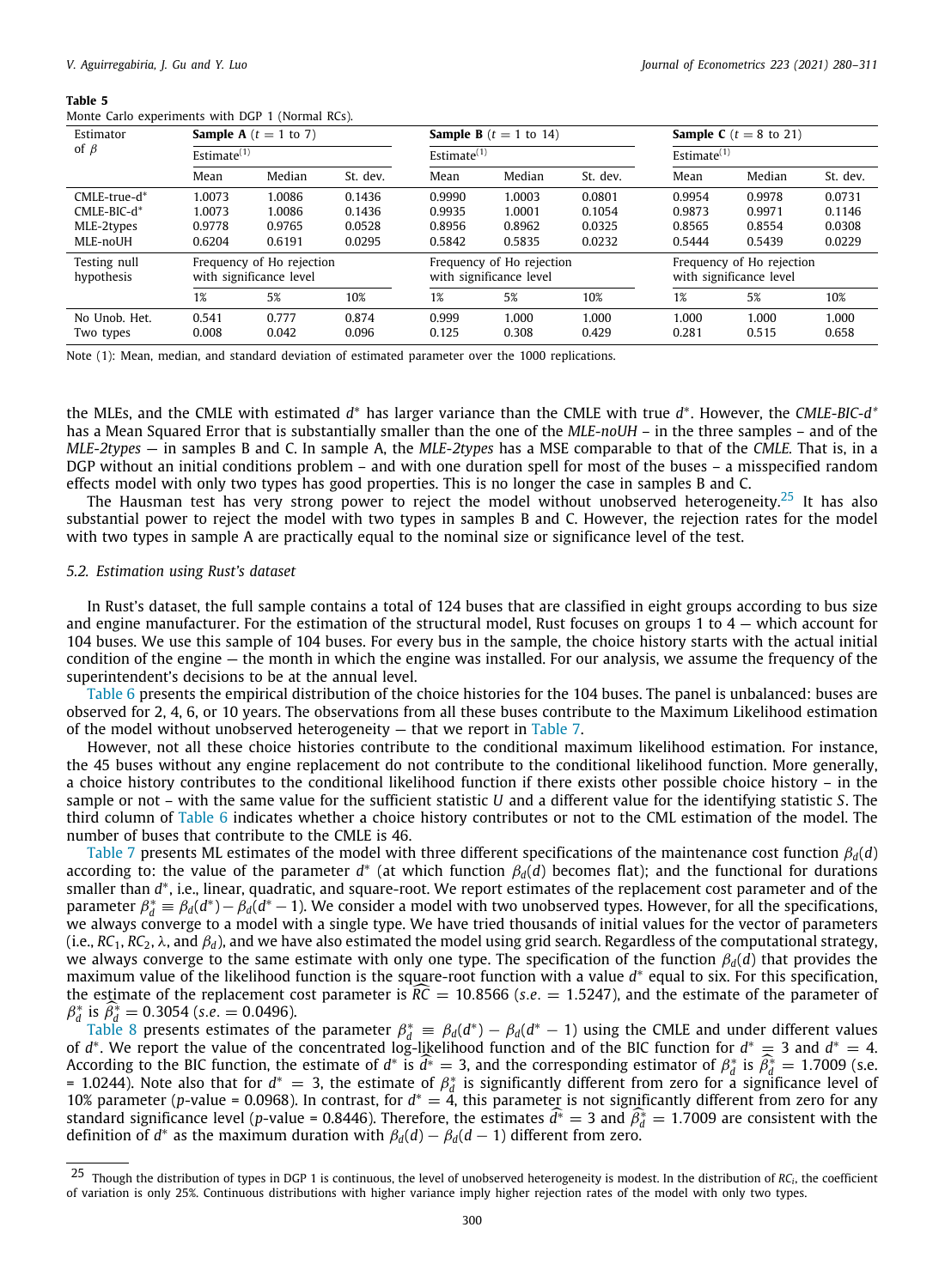<span id="page-21-0"></span>Bus engine replacement ([Rust](#page-31-18), [1987](#page-31-18)) Empirical distribution of histories with replacement.

| Choice history               | Absolute       | Does the history               |
|------------------------------|----------------|--------------------------------|
|                              | Frequency      | contribute to the CMLE?        |
| With 0 replacements          | (45)           |                                |
| 11                           | 15             | NO.                            |
| 1111                         | 4              | NO.                            |
| 111111                       | 21             | N <sub>O</sub>                 |
| 1111111111                   | 5              | NO.                            |
| With 1 replacement & $T=6$   | (27)           |                                |
| 110111                       | 2              | <b>YES</b>                     |
| 111011                       | 7              | <b>YES</b>                     |
| 111101                       | 7              | <b>YES</b>                     |
| 111110                       | 11             | NO.                            |
| With 1 replacement & $T=10$  | (31)           |                                |
| 1101111111                   | 1              | <b>YES</b>                     |
| 1110111111                   | 4              | <b>YES</b>                     |
| 1111011111                   | $\overline{2}$ | <b>YES</b>                     |
| 1111101111                   | 7              | <b>YES</b>                     |
| 1111110111                   | 7              | <b>YES</b>                     |
| 1111111011                   | 5              | <b>YES</b>                     |
| 1111111101                   | 3              | <b>YES</b>                     |
| 1111111110                   | $\overline{2}$ | N <sub>O</sub>                 |
| With 2 replacements & $T=10$ | (1)            |                                |
| 1101110111                   | 1              | <b>YES</b>                     |
| Total                        | 104            | Sample size<br>for $CMLE = 46$ |

## <span id="page-21-1"></span>**Table 7**

Bus engine replacement [\(Rust,](#page-31-18) [1987](#page-31-18)).

| Maximum likelihood estimates  |       |                           |                     |                                    |                            |                |
|-------------------------------|-------|---------------------------|---------------------|------------------------------------|----------------------------|----------------|
| Model                         |       | RC                        |                     | $\beta_d^* = -\Delta \beta_d(d^*)$ |                            |                |
| $\beta_d(d)$                  | $d^*$ | $\overline{\widehat{RC}}$ | se $(\widehat{RC})$ | $\overline{\widehat{\beta}_d^*}$   | se $(\widehat{\beta_d^*})$ | log-likelihood |
| Square root                   | 3     | 28.2218                   | 6.9110              | 2.0110                             | 0.5149                     | $-162.7081$    |
| $\beta_d(d) = \beta \sqrt{d}$ | 4     | 16.5364                   | 3.0438              | 0.7777                             | 0.1546                     | $-160.7515$    |
|                               | 5     | 12.8403                   | 1.9959              | 0.4486                             | 0.0774                     | $-158.5760$    |
|                               | 6     | 10.8566                   | 1.5247              | 0.3054                             | 0.0496                     | $-158.2108**$  |
|                               | 7     | 9.6817                    | 1.2821              | 0.2317                             | 0.0372                     | $-158.7021$    |
|                               | 8     | 8.9953                    | 1.1623              | 0.1909                             | 0.0313                     | $-159.4693$    |
|                               | 9     | 8.6517                    | 1.1183              | 0.1682                             | 0.0285                     | $-160.0868$    |
| Linear                        | 3     | 18.2995                   | 4.1695              | 2.0388                             | 0.4977                     | $-162.7529$    |
| $\beta_d(d) = \beta d$        | 4     | 11.4552                   | 1.9053              | 0.8418                             | 0.1566                     | $-160.9650$    |
|                               | 5     | 9.2473                    | 1.2769              | 0.5103                             | 0.0817                     | $-158.8536$    |
|                               | 6     | 7.9817                    | 0.9809              | 0.3623                             | 0.0548                     | $-158.8132$    |
|                               | 7     | 7.1859                    | 0.8219              | 0.2856                             | 0.0434                     | $-159.7641$    |
|                               | 8     | 6.7030                    | 0.7411              | 0.2448                             | 0.0388                     | $-160.9912$    |
|                               | 9     | 6.4612                    | 0.7114              | 0.2259                             | 0.0379                     | $-161.9368$    |
| Square                        | 3     | 13.1481                   | 2.7300              | 2.1006                             | 0.4804                     | $-162.8699$    |
| $\beta_d(d) = \beta d^2$      | 4     | 8.7707                    | 1.2806              | 0.9603                             | 0.1628                     | $-161.4943$    |
|                               | 5     | 7.3081                    | 0.8850              | 0.6257                             | 0.0921                     | $-159.4992$    |
|                               | 6     | 6.3777                    | 0.6844              | 0.4709                             | 0.0673                     | $-160.0882$    |
|                               | 7     | 5.7404                    | 0.5689              | 0.3905                             | 0.0583                     | $-161,9366$    |
|                               | 8     | 5.3323                    | 0.5072              | 0.3535                             | 0.0578                     | $-164,0680$    |
|                               | 9     | 5.1227                    | 0.4837              | 0.3515                             | 0.0636                     | $-165.6751$    |

[Table](#page-21-1) [9](#page-22-3) compares the CMLE estimate of the parameter  $\beta_d^*$  with the corresponding MLE using the estimates in Table [7.](#page-21-1) Given the very small sample size and the corresponding large standard error of the CMLE estimates, we cannot reject the null hypothesis of no unobserved heterogeneity — despite that the magnitude of the difference between MLE and CMLE estimates is substantial and it generates important differences in the distribution of durations.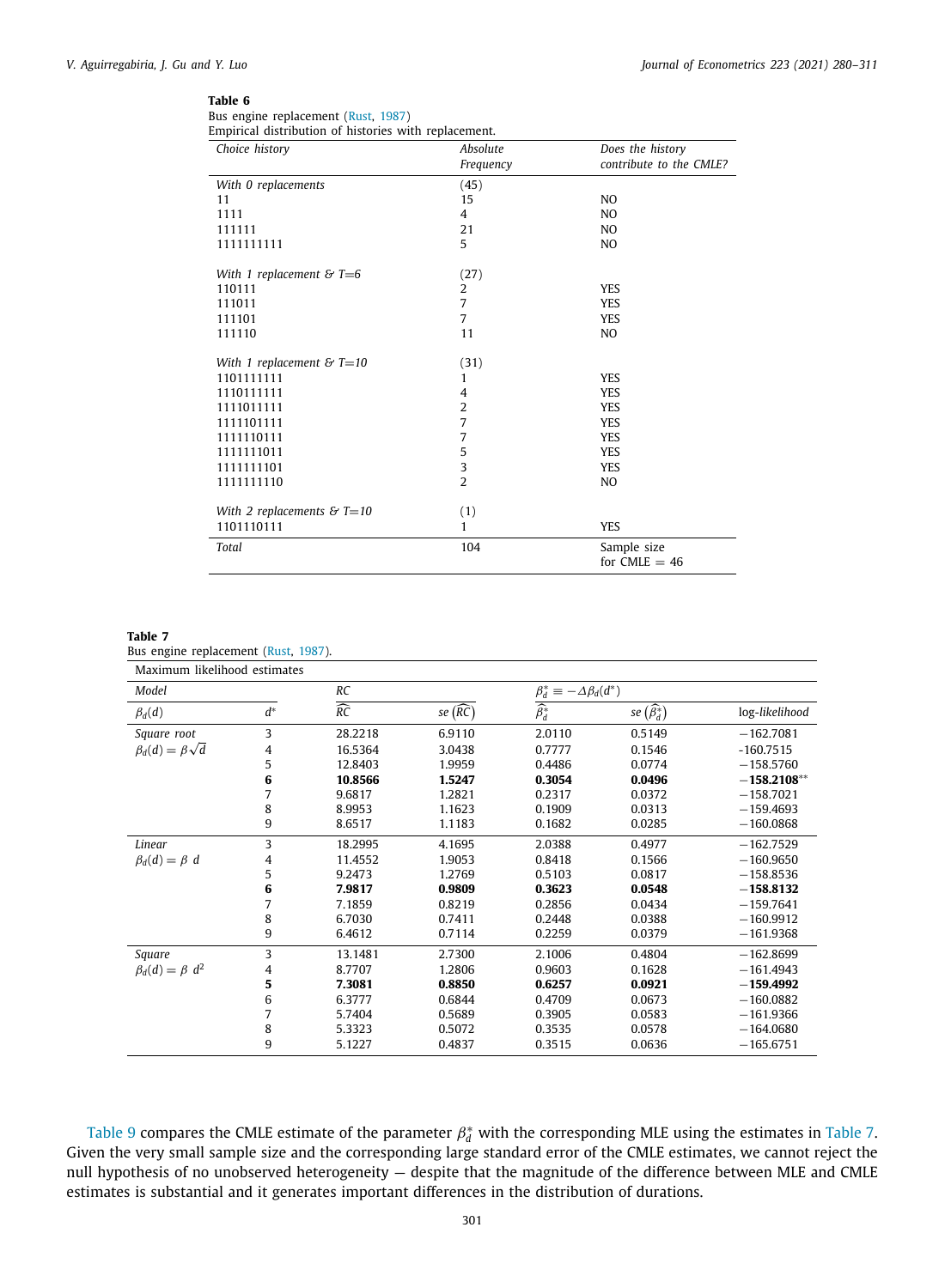<span id="page-22-2"></span>

|       | Fixed-Effects-Conditional maximum likelihood |                        |                      |                |             |
|-------|----------------------------------------------|------------------------|----------------------|----------------|-------------|
| $d^*$ |                                              |                        | p-value              | concentrated   | $BIC(d^*)$  |
|       | $\widehat{\beta^*_d}$                        | se $(\hat{\beta}_d^*)$ | $H_0: \beta_d^* = 0$ | log-likelihood |             |
|       | 1.7009                                       | 1.0244                 | 0.0968               | $-102.1215$    | $-108.2378$ |
|       | 0.1178                                       | 0.6009                 | 0.8446               | $-102.1020$    | $-110.2571$ |

## **Table 9**

<span id="page-22-3"></span>Bus engine replacement [\(Rust,](#page-31-18) [1987](#page-31-18)).

| Hausman test of unobserved heterogeneity |                     |                            |         |         |  |  |  |  |
|------------------------------------------|---------------------|----------------------------|---------|---------|--|--|--|--|
| Model                                    | $\beta_d^*$<br>(se) | $\widehat{\beta_d^*}$ (se) | Hausman | p-value |  |  |  |  |
|                                          | MLE.                | CMLE.                      |         |         |  |  |  |  |
| Square root                              | 0.4548(0.0739)      | 1,7009 (1,0244)            | 1.4873  | 0.2226  |  |  |  |  |
| Linear                                   | 0.3623(0.0549)      | 1.7009 (1.0244)            | 1.7123  | 0.1907  |  |  |  |  |
| Square                                   | 0.3476(0.0512)      | 1.7009 (1.0244)            | 1.7494  | 0.186   |  |  |  |  |

## **6. Conclusions**

<span id="page-22-0"></span>This paper presents the first identification results of structural parameters in forward-looking dynamic discrete choice models where the joint distribution of time-invariant unobserved heterogeneity and endogenous state variables is nonparametrically specified. This unobserved heterogeneity can have multiple components and can have continuous support. The dependence between the unobserved heterogeneity and the initial values of the state variables is also unrestricted.

We consider models with two endogenous state variables: the lagged decision variable, and the time duration in the last choice. We show that structural parameters that capture switching costs are identified under mild conditions. The identification of structural parameters that capture duration dependence require additional restrictions. In particular, to obtain identification of these parameters, we assume that the marginal return of an additional period of experience (duration) becomes equal to zero after a finite number of periods.

Based on our identification results, we propose tests for the validity of restricted models without unobserved heterogeneity or with a parametric specification of the correlated random effects. Our Monte Carlo experiments show that the Conditional MLE provides precise estimates of structural parameters and the specification test has strong power to reject misspecified correlated random effects models.

## **Appendix A. Proofs**

<span id="page-22-1"></span>**Proof of [Lemma](#page-5-3) [1](#page-5-3).** We choose alternative  $j = 0$  as the baseline. We can write the optimal decision using utilities in deviations with respect to alternative 0. That is,

<span id="page-22-6"></span>
$$
y_t = \arg \max_{j \in \mathcal{Y}} \left\{ \begin{array}{c} \alpha_{\theta}(j) - \alpha_{\theta}(0) + \beta_{y}(j, y_{t-1}) - \beta_{y}(0, y_{t-1}) \\ + 1\{y_{t-1} = j\} \ \beta_{d}(j, d_t) + \nu_{\theta}(j, d_{t+1}) - \nu_{\theta}(0, 0) + \varepsilon_t(j) \end{array} \right\}
$$
(A.1)

where we have imposed the restriction that  $\beta_d(0, d_t) = 0$ , that comes from [Assumption](#page-3-2) [1.](#page-3-2) For the term related to the switching cost, we have that  $\beta_y(j, y_{t-1}) - \beta_y(0, y_{t-1}) = 1\{y_{t-1} = 0\} \beta_y(j, 0) + \sum_{k \neq 0} 1\{y_{t-1} = k\} [\beta_y(j, k) - \beta_y(0, k)]$ , and given that  $1\{y_{t-1} = 0\} = 1 - \sum_{k \neq 0} 1\{y_{t-1} = k\}$  we can write this expression as:

<span id="page-22-4"></span>
$$
\beta_y(j, y_{t-1}) - \beta_y(0, y_{t-1}) = \beta_y(j, 0) + \sum_{k \neq 0} 1\{y_{t-1} = k\} [\beta_y(j, k) - \beta_y(0, k) - \beta_y(j, 0)].
$$
\n(A.2)

As for the term associated to the return of experience,  $1\{y_{t-1} = j\}$   $\beta_d(j, d_t)$ , note that it appears multiplied by the dummy variable  $1\{y_{t-1} = j\}$ . This dummy variable also appears associated to the parameter  $-\beta_v(0, j) - \beta_v(j, 0)$  in Eq. ([A.2\)](#page-22-4) (note that  $\beta_y(j, j) = 0$ ). Therefore, we cannot separately identify the parameter  $-\beta_y(0, j) - \beta_y(j, 0)$  and the parameters in the duration dependence function  $\beta_d(j, d_t)$ . To avoid this perfect collinearity problem, we can put together the terms 1{*y*<sub>*t*</sub>−1 = *j*} [− $\beta$ <sub>*y*</sub>(0, *j*) −  $\beta$ <sub>*y*</sub>(*j*, 0)] and 1{*y*<sub>*t*−1</sub> = *j*}  $\beta$ <sub>*d*</sub>(*j*, *d<sub>t</sub>*). That is,

<span id="page-22-5"></span>
$$
\beta_y(j, y_{t-1}) - \beta_y(0, y_{t-1}) + 1\{y_{t-1} = j\} \beta_d(j, d_t) =
$$
\n
$$
1\{y_{t-1} = j\} \left[\beta_d(j, d_t) - \beta_y(0, j) - \beta_y(j, 0)\right] + \sum_{k \neq \{0, j\}} 1\{y_{t-1} = k\} \left[\beta_y(j, k) - \beta_y(0, k) - \beta_y(j, 0)\right].
$$
\n(A.3)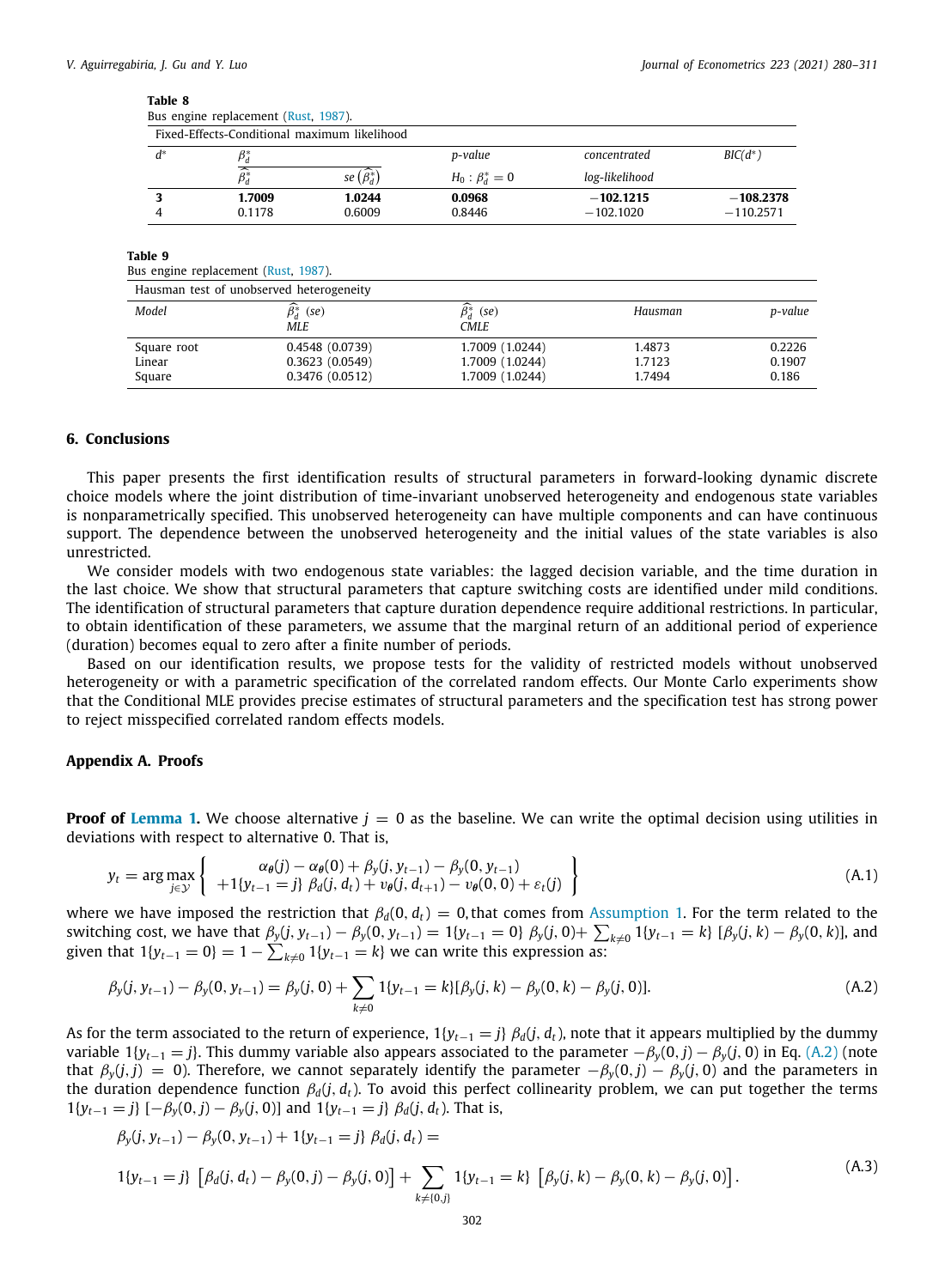<span id="page-23-1"></span> $\lambda$ 

Plugging Eq.  $(A.3)$  $(A.3)$  into Eq.  $(A.1)$  $(A.1)$  $(A.1)$ , we have the following reparameterization of the model:

$$
y_t = \arg \max_{j \in \mathcal{Y}} \left\{ \widetilde{\alpha}_{\theta}(j) + \sum_{k \neq \{0,j\}} \mathbb{1}\{y_{t-1} = k\} \widetilde{\beta}_y(j,k) + \mathbb{1}\{y_{t-1} = j\} \widetilde{\beta}_d(j,d_t) + \widetilde{\nu}_{\theta}(j,d_{t+1}) + \varepsilon_t(j) \right\}
$$
(A.4)

where  $\widetilde{\alpha}_{\theta}(j) = \alpha_{\theta}(j) - \alpha_{\theta}(0) + \beta_{\nu}(j,0);$   $\widetilde{\beta}_{\nu}(j,k) = \beta_{\nu}(j,k) - \beta_{\nu}(0,k) - \beta_{\nu}(j,0);$   $\widetilde{\beta}_{\theta}(j,d) = \beta_{\theta}(j,d_1) - \beta_{\nu}(0,j) - \beta_{\nu}(j,0);$ and  $\widetilde{v}_{\theta}(j, d_{t+1}) \equiv v_{\theta}(j, d_{t+1}) - v_{\theta}(0, 0)$ .

**Lemma 3 and Proof**. The proofs of the Propositions exploit some properties or relationships between the statistics. We summarize these properties in the following Lemma.

<span id="page-23-0"></span>**Lemma 3.** For any history  $\widetilde{y}$  and choice alternative  $j > 0$ , the following properties apply: (i)  $H^{(j)}(0) = 0$ ; (ii)  $X^{(j)}(0) = 0$ ; (iii)  $\sum_{i=1}^{j} H^{(j)}(d) - T^{(j)}(d) - T^{(j)}(d) - T^{(j)}(d) - T^{(j)}(d) - T^{(j)}(d) - T^{(j)}(d) - T^{$  $\sum_{d\geq 1} H_{\dots}^{(j)}(d) = T^{(j)} + 1\{y_0 = j\} - 1\{y_T = j\};$  (iv)  $\sum_{d\geq 1} X_{\dots}^{(j)}(d) = D^{(j,j)};$  (v) for  $d \geq 1$ ,  $X^{(j)}(d) = H^{(j)}(d+1) + \Delta^{(j)}$ ∑ (*d* + 1)*; (vi)*  $d_{\geq 1} \Delta^{(j)}(d) = 1\{y_T = j\} - 1\{y_0 = j\}$ ; and (vii)  $\sum_{k \neq j} D^{(j,k)} = T^{(j)} - D^{(j,j)}$ . ■

## **Proof of [Lemma](#page-23-0) [3](#page-23-0).**

(**i**) For any  $j > 0$ , we have that 1{ $y_{t-1} = j$ ,  $d_t = 0$ } = 0 because  $y_{t-1} > 0$  implies  $d_t > 0$ . Therefore,  $H^{(j)}(0) = 0$  $\sum_{t=1}^{T} 1\{y_{t-1} = j, d_t = 0\} = 0.$ 

 $\lim_{t=1}^{t=1} \lim_{t \to -1} \lim_{t \to 0} u_t = 0$ ;<br>(ii) For any  $j > 0$ , we have that  $1\{y_{t-1} = y_t = j, d_t = 0\} = 0$  because  $y_{t-1} > 0$  implies  $d_t > 0$ . Therefore,  $X^{(j)}$ ∑ (ii) For any  $j > 0$ , we have that  $1\{y_{t-1} = y_t = j, d_t = 0\} = 0$  because  $y_{t-1} > 0$  implies  $d_t > 0$ . Therefore,  $X^{(j)}(0) =$ <br> $\frac{T}{t-1} 1\{y_{t-1} = y_t = j, d_t = 0\} = 0$ .

(iii) For any  $j > 0$ ,  $\sum_{d \ge 1} H^{(j)}(d) = \sum_{d \ge 1} \sum_{t=1}^T 1\{y_{t-1} = j, d_t = d\} = \sum_{t=1}^T 1\{y_{t-1} = y\} = T^{(j)} + 1\{y_0 = j\} - 1\{y_T = j\}$ . (iv) For any  $j > 0$ ,  $\sum_{d \ge 1} X^{(j)}(d) = \sum_{t=1}^{T} \sum_{d \ge 1} 1\{y_{t-1} = y_t = j, d_t = d\} = \sum_{t=1}^{T} 1\{y_{t-1} = y_t = j\} = D^{(j,j)}$ .

(**v**) First, note that  $y_{t-1}=j>0$  implies  $d_t\geq 1$ . Therefore, for any  $j>0$  and  $d\geq 1$ , the event  $\{y_{t-1}=y_t=j, d_t=d\}$ is equivalent to the event  $\{y_t = j, d_{t+1} = d + 1\}$  for any  $1 \le t \le T$ . Therefore,  $X^{(j)}(d) = \sum_{t=1}^T 1\{y_t = j, d_{t+1} = d + 1\}$  $\sum_{t=2}^{T+1} 1\{y_{t-1} = j, d_t = \underline{d} + 1\} = H^{(j)}(d+1) - 1\{y_0 = j, d_1 = d+1\} + 1\{y_T = j, d_{T+1} = d+1\} = H^{(j)}(d+1) + \Delta^{(j)}(d+1).$ (vi) For any  $j > 0$ ,  $\sum_{d \ge 1} \Delta^{(j)}(d) = \sum_{d \ge 1} 1\{y_T = j, d_{T+1} = d\} - 1\{y_0 = j, d_1 = d\} = 1\{y_T = j\} - 1\{y_0 = j\}$ .

(vii) For any 
$$
j \ge 1
$$
,  $\sum_{k \ne j} D^{(k,j)} = \sum_{t=1}^{T} \sum_{k \ne j} 1\{y_{t-1} = k, y_t = j\} = \sum_{t=1}^{T} 1\{y_t = j\} - 1\{y_{t-1} = y_t = j\} = T^{(j)} - D^{(j,j)}$ .

**Proof of [Proposition](#page-8-0) [1](#page-8-0).** From Eq. [\(13\)](#page-8-2) we have that  $\ln \mathbb{P}(\widetilde{\mathbf{y}} \mid \boldsymbol{\theta}) = \sum_{t=1}^{T} y_t \left[ \widetilde{\alpha}_{\theta} + \widetilde{\beta}_y y_{t-1} \right] + (1 - y_{t-1}) \sigma_{\theta}(0) + y_{t-1} \sigma_{\theta}(1) + y_0$  $\ln p_{\theta}(1) + (1 - y_0) \ln p_{\theta}(0)$ , and we can write this expression as  $\sigma_{\theta}(0) + \ln p_{\theta}(0) + \left[\sum_{t=1}^{T} y_t\right] \widetilde{\alpha}_{\theta} + \left[\sum_{t=1}^{T} y_t y_{t-1}\right] \widetilde{\beta}_{y} + \sum_{t=1}^{T} \widetilde{\alpha}_{\theta} + \left[\sum_{t=1}^{T} y_t y_{t-1}\right] \widetilde{\beta}_{y} + \sum_{t=1}^{T} \widetilde{\alpha}_{\theta} + \$  $\left[\sum_{t=1}^{T} y_{t-1}\right] \widetilde{\sigma}_{\theta} + y_0 \ln \widetilde{p}_{\theta}$ , where  $\widetilde{\sigma}_{\theta} \equiv \sigma_{\theta}(1) - \sigma_{\theta}(0)$  and  $\ln \widetilde{p}_{\theta} \equiv \ln p_{\theta}(1) - \ln p_{\theta}(0)$ . Remember that by definition the statistic  $T^{(1)}$  is equal to  $\sum_{t=1}^{T} y_t$ , and the statistic  $D^{(1,1)}$  is equal to  $\sum_{t=1}^{T} y_{t-1}y_t$ . Also, not that  $\sum_{t=1}^{T} y_{t-1} = T^{(1)} + y_0 - y_T$ . Therefore, we can write  $\overline{\ln} \mathbb{P}(\widetilde{\mathbf{y}} \mid \boldsymbol{\theta})$  as  $T^{(1)}[\widetilde{\alpha}_{\boldsymbol{\theta}} + \widetilde{\sigma}_{\boldsymbol{\theta}}] + D^{(1,1)}\widetilde{\beta}_{y} + [y_0 - y_T]\widetilde{\sigma}_{\boldsymbol{\theta}} + y_0 \ln \widetilde{p}_{\boldsymbol{\theta}}$ . Or equivalently,

$$
\ln \mathbb{P}(\widetilde{\mathbf{y}}|\boldsymbol{\theta}) = y_0 [\ln \widetilde{p}_{\boldsymbol{\theta}} + \widetilde{\sigma}_{\boldsymbol{\theta}}] + y_T [-\widetilde{\sigma}_{\boldsymbol{\theta}}] + T^{(1)} [\widetilde{\alpha}_{\boldsymbol{\theta}} + \widetilde{\sigma}_{\boldsymbol{\theta}}]
$$
\n
$$
+ D^{(1,1)} \widetilde{\beta}_y
$$
\n(A.5)

where we have omitted the term *T*  $\sigma_{\theta}(0) + \ln p_{\theta}(0)$  because it is constant over all the histories. We can write Eq. [\(A.5](#page-23-1)) as  $U'g_{\theta} + S'\beta^*$  with  $U = (y_0, y_T, T^{(1)}), g_{\theta} = (\ln \widetilde{p}_{\theta} + \widetilde{\sigma}_{\theta}, -\widetilde{\sigma}_{\theta}, \widetilde{\alpha}_{\theta} + \widetilde{\sigma}_{\theta})', S = D^{(1,1)}$ , and  $\beta^* = \widetilde{\beta}_y$ . For  $T \ge 3$ , it is always possible to find a pair of histories, A and B, with the same values for the initial condition  $y_0$ , the final choice  $y_T$ , and the number of [1](#page-8-3)'s  $T^{(1)}$ , but with  $D_A^{(1,1)} \neq D_B^{(1,1)}$  such that  $\widetilde{\beta}_y$  is identified as  $[\ln \mathbb{P}(A) - \ln \mathbb{P}(B)]/[\widetilde{D}_A^{(1,1)} - D_B^{(1,1)}]$ . See [Example](#page-8-3) 1.

**Proof of [Proposition](#page-8-1) [2](#page-8-1).** The only difference between the expression for  $\ln P(\tilde{y}|\theta)$  in this forward-looking model and in the myopic model of [Proposition](#page-8-0) [1](#page-8-0) is that now  $\tilde{\alpha}_{\theta} + \tilde{\nu}_{\theta}$  replaces  $\tilde{\alpha}_{\theta}$  in the vector  $g_{\theta}$ . This does not have any influence in the sufficient statistic *U* or the identifying statistic *S*. ■

**Proof of [Proposition](#page-9-0) [3.](#page-9-0)** The log-probability of this model is:

$$
\ln \mathbb{P}(\widetilde{\mathbf{y}}|\boldsymbol{\theta}) = \sum_{t=1}^{T} y_t \left[ \widetilde{\alpha}_{\boldsymbol{\theta}} + y_{t-1} \widetilde{\beta}_d(d_t) \right] + \sigma_{\boldsymbol{\theta}}(y_{t-1}, d_t) + \ln p_{\boldsymbol{\theta}}(y_0, d_1). \tag{A.6}
$$

We can write this log-probability as  $\widetilde{\alpha}_{\theta} \sum_{t=1}^{T} y_t + \sum_{d \geq 1} [\sum_{t=1}^{T} y_t y_{t-1} \ 1\{d_t = d\}] \widetilde{\beta}_d(d) + \sigma_{\theta}(0) \sum_{t=1}^{T} (1 - y_{t-1}) +$  $\sum_{d\geq 1}[\sum_{t=1}^T y_{t-1} 1\{d_t = d\}] \sigma_{\theta}(1, d) + \ln p_{\theta}(y_0, d_1)$  $\sum_{d\geq 1}[\sum_{t=1}^T y_{t-1} 1\{d_t = d\}] \sigma_{\theta}(1, d) + \ln p_{\theta}(y_0, d_1)$  $\sum_{d\geq 1}[\sum_{t=1}^T y_{t-1} 1\{d_t = d\}] \sigma_{\theta}(1, d) + \ln p_{\theta}(y_0, d_1)$ . Using the definition of the statistics in [Table](#page-7-0) 1, this expression becomes:  $T^{(1)}\widetilde{\alpha}_{\theta} + \sum_{d\geq 1} X^{(1)}(d) \widetilde{\beta}_d(d) + [T - (T^{(1)} + y_0 - y_T)] \sigma_{\theta}(0) + \sum_{d\geq 1} H^{(1)}(d) \sigma_{\theta}(1, d) + \ln p_{\theta}(y_0, d_1)$ . We have that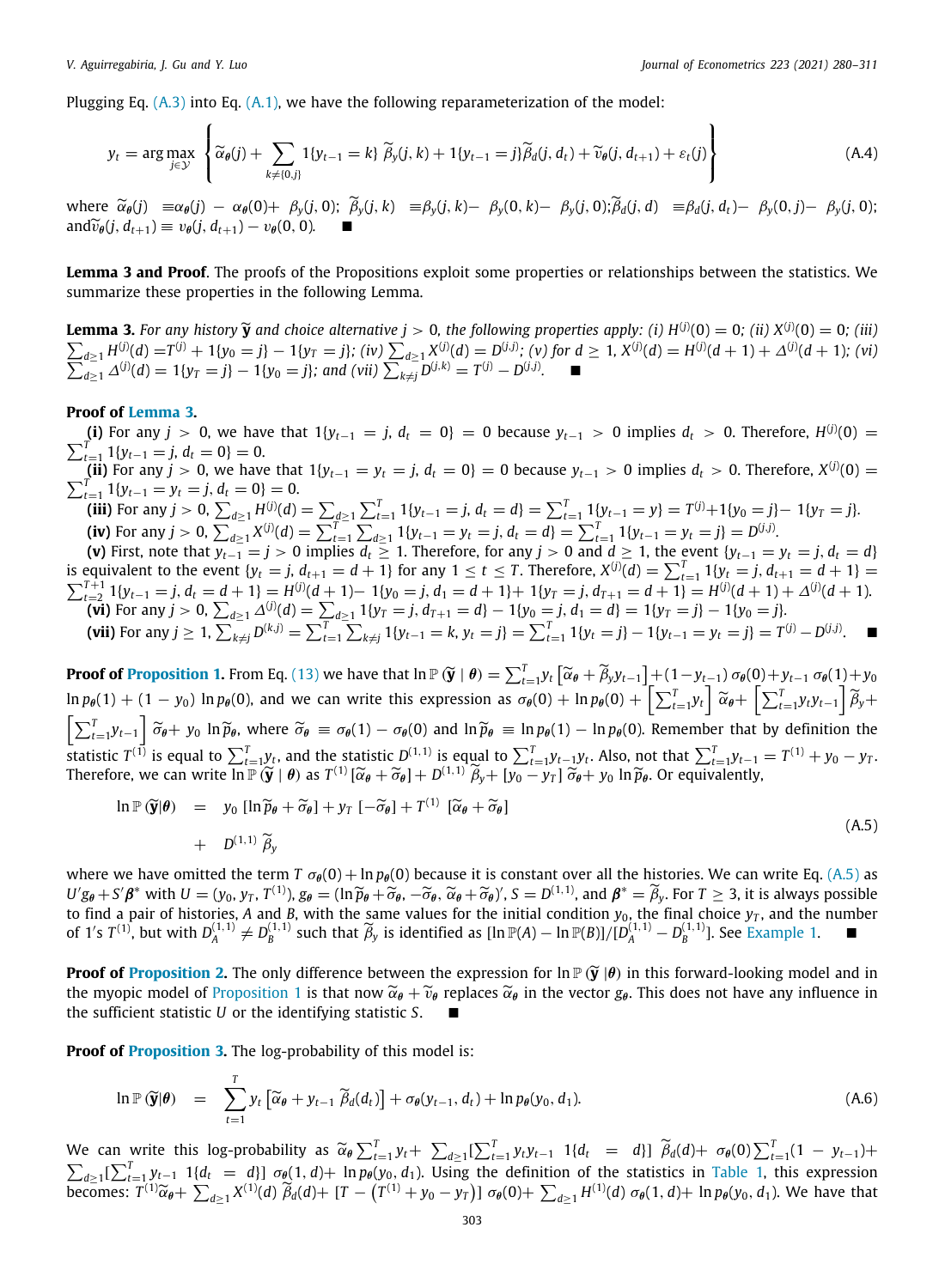$\sum_{d\geq 1} H^{(1)}(d) = T^{(1)} + y_0 - y_T$  by [Lemma](#page-23-0) [3\(](#page-23-0)iii). We obtain:

$$
\ln \mathbb{P}(\widetilde{\mathbf{y}}|\theta) = \ln p_{\theta}(y_0, d_1) + (y_T - y_0) \widetilde{\alpha}_{\theta} + \sum_{d \ge 1} H^{(1)}(d) [\widetilde{\alpha}_{\theta} + \widetilde{\sigma}_{\theta}(d)]
$$
  
+ 
$$
\sum_{d \ge 1} X^{(1)}(d) \widetilde{\beta}_d(d)
$$
 (A.7)

where  $\tilde{\sigma}_{\theta}(d) \equiv \sigma_{\theta}(1, d) - \sigma_{\theta}(0)$  and we have omitted the term *T*  $\sigma_{\theta}(0)$  because *T* is constant over all the histories. Now, [Lemma](#page-23-0) [3](#page-23-0)(v) establishes that  $X^{(1)}(d) = H^{(1)}(d+1) + \Delta^{(1)}(d+1)$ . Then, we have that,

<span id="page-24-0"></span>
$$
\ln \mathbb{P}(\widetilde{\mathbf{y}}|\boldsymbol{\theta}) = \ln p_{\boldsymbol{\theta}}(y_0, d_1) + (y_T - y_0) \widetilde{\alpha}_{\boldsymbol{\theta}} + \sum_{d \ge 1} H^{(1)}(d) \left[ \widetilde{\alpha}_{\boldsymbol{\theta}} + \widetilde{\sigma}_{\boldsymbol{\theta}}(d) + \widetilde{\beta}_d(d-1) \right] + \sum_{d \ge 2} \Delta^{(1)}(d) \widetilde{\beta}_d(d-1)
$$
\n(A.8)

with  $\widetilde{\beta}_d(0) \equiv 0$ , just for notational convenience and without loss of generality. We can write Eq. ([A.8](#page-24-0)) as  $U'g_\theta + S'\beta^*$  with *U* = (*d*<sub>1</sub>, *y*<sub>0</sub>, *y*<sub>*T*</sub>, *H*<sup>(1)</sup>(*d*) : *d* ≥ 1), *S* = ( $\Delta$ <sup>(1)</sup>(*d*) : 2 ≤ *d* ≥ *T* − 1), and  $\beta$ <sup>\*</sup> = ( $\tilde{\beta}_d$ (*d*) : 1 ≤ *d* ≤ *T* − 2). ■

**Proof of [Proposition](#page-10-0) [4.](#page-10-0)** The log-probability of this model is:

$$
\ln \mathbb{P}(\widetilde{\mathbf{y}}|\boldsymbol{\theta}) = \ln p_{\boldsymbol{\theta}}(y_0, d_1) + \sum_{t=1}^{T} y_t \left[ \widetilde{\alpha}_{\boldsymbol{\theta}} + y_{t-1} \widetilde{\beta}_d(d_t) + \widetilde{v}_{\boldsymbol{\theta}}(d_t + 1) \right] + \sigma_{\boldsymbol{\theta}}(y_{t-1}, d_t). \tag{A.9}
$$

Comparing this log-probability with the one for the myopic model with duration, we can see that the only difference is in the term  $\sum_{t=1}^{T} y_t \ \widetilde{v}_{\theta} (d_t + 1)$ , that can be written as  $\sum_{d \geq 0} \widetilde{v}_{\theta} (d + 1)$  ( $\sum_{t=1}^{T} y_t 1\{d_t = d\}$ ). Then, taking into account ([A.8\)](#page-24-0), we have:

<span id="page-24-2"></span>
$$
\ln \mathbb{P}(\widetilde{\mathbf{y}}|\boldsymbol{\theta}) = \ln p_{\boldsymbol{\theta}}(y_0, d_1) + (y_T - y_0) \widetilde{\alpha}_{\boldsymbol{\theta}} + \sum_{d \ge 1} H^{(1)}(d) \left[ \widetilde{\alpha}_{\boldsymbol{\theta}} + \widetilde{\sigma}_{\boldsymbol{\theta}}(d) + \widetilde{\beta}_d(d-1) \right] + \sum_{d \ge 2} \Delta^{(1)}(d) \widetilde{\beta}_d(d-1) + \sum_{d \ge 0} \left[ \sum_{t=1}^T y_t 1\{d_t = d\} \right] \widetilde{v}_{\boldsymbol{\theta}}(d+1).
$$
 (A.10)

For the statistic  $\sum_{t=1}^{T} y_t$  1{ $d_t = d$ } we can distinguish two cases: (a) if  $d = 0$ , then  $\sum_{t=1}^{T} y_t$  1{ $d_t = 0$ } =  $\sum_{t=1}^{T} y_t$  $(1-y_{t-1})=T^{(1)}-D^{(1,1)}$ ; and (b) if  $d\geq 1$ , then  $\sum_{t=1}^{T} y_t 1\{d_t=d\}=\sum_{t=1}^{T} y_t y_{t-1} 1\{d_t=d\}=X^{(1)}(d)$ . Therefore,

<span id="page-24-1"></span>
$$
\sum_{d\geq 0} \left[ \sum_{t=1}^{T} y_t \ 1\{d_t = d\} \right] \widetilde{v}_{\theta}(d+1) = \left[ T^{(1)} - D^{(1,1)} \right] \widetilde{v}_{\theta}(1) + \sum_{d\geq 1} X^{(1)}(d) \widetilde{v}_{\theta}(d+1)
$$
\n
$$
= T^{(1)} \widetilde{v}_{\theta}(1) + \sum_{d\geq 1} X^{(1)}(d) \left[ \widetilde{v}_{\theta}(d+1) - \widetilde{v}_{\theta}(1) \right]
$$
\n(A.11)

where, for the second equality, we have applied [Lemma](#page-23-0) [3](#page-23-0)(iv),  $D^{(1,1)}=\sum_{d\geq 1}X^{(1)}(d)$ . Then, plugging [\(A.11](#page-24-1)) into ([A.10\)](#page-24-2), we have:

<span id="page-24-3"></span>
$$
\ln \mathbb{P}(\widetilde{\mathbf{y}}|\boldsymbol{\theta}) = \ln p_{\boldsymbol{\theta}}(y_0, d_1) + (y_T - y_0) \widetilde{\alpha}_{\boldsymbol{\theta}} + \sum_{d \ge 1} H^{(1)}(d) \left[ \widetilde{\alpha}_{\boldsymbol{\theta}} + \widetilde{\sigma}_{\boldsymbol{\theta}}(d) + \widetilde{\beta}_d(d-1) \right] + \sum_{d \ge 2} \Delta^{(1)}(d) \widetilde{\beta}_d(d-1) + T^{(1)} \widetilde{\nu}_{\boldsymbol{\theta}}(1) + \sum_{d \ge 1} X^{(1)}(d) \left[ \widetilde{\nu}_{\boldsymbol{\theta}}(d+1) - \widetilde{\nu}_{\boldsymbol{\theta}}(1) \right].
$$
\n(A.12)

From [Lemma](#page-23-0) [3](#page-23-0)(iii), we have that  $T^{(1)} = \sum_{d\geq 1} H^{(1)}(d) + (y_T-y_0)$ ; and from Lemma [3\(](#page-23-0)v)  $X^{(1)}(d) = H^{(1)}(d+1) + \Delta^{(1)}(d+1)$ . Solving these expressions in  $(A.12)$  $(A.12)$ , we have that:

$$
\ln \mathbb{P}(\widetilde{\mathbf{y}}|\theta) = \ln p_{\theta}(y_0, d_1) + (y_T - y_0) \left[ \widetilde{\alpha}_{\theta} + \widetilde{v}_{\theta}(1) \right] + \sum_{d \ge 1} H^{(1)}(d) \left[ \widetilde{\alpha}_{\theta} + \widetilde{\sigma}_{\theta}(d) + \widetilde{v}_{\theta}(1) + \widetilde{\beta}_d(d-1) \right]
$$
  
+ 
$$
\sum_{d \ge 1} \left[ H^{(1)}(d) + \Delta^{(1)}(d) \right] \left[ \widetilde{v}_{\theta}(d) - \widetilde{v}_{\theta}(1) \right] + \sum_{d \ge 2} \Delta^{(1)}(d) \widetilde{\beta}_d(d-1).
$$
 (A.13)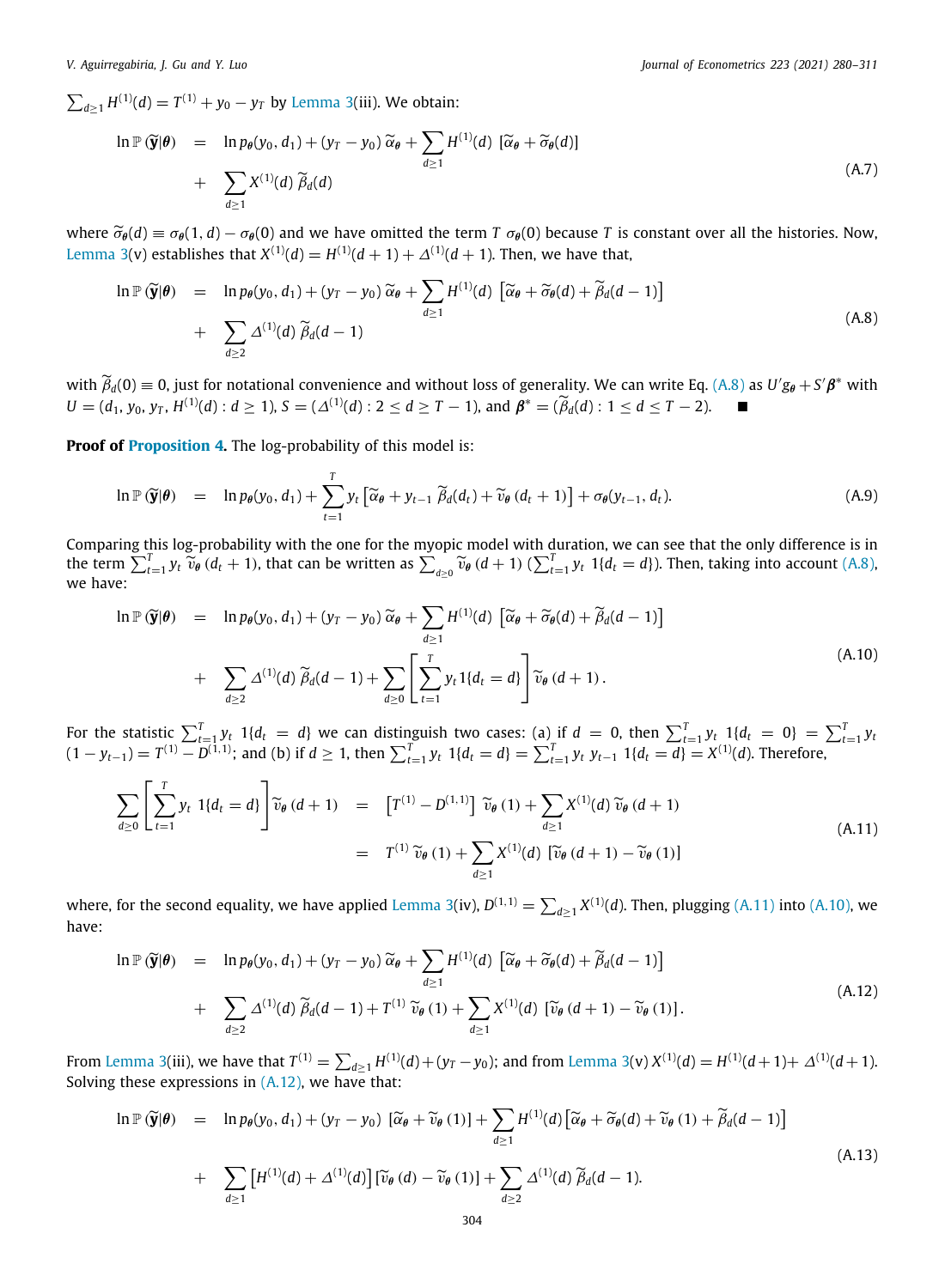Taking into account that, by [Lemma](#page-23-0) [3\(](#page-23-0)iii),  $y_T - y_0 = \sum_{d\geq 1}\Delta^{(1)}(d)$ , we have:

$$
\ln \mathbb{P}(\widetilde{\mathbf{y}}|\boldsymbol{\theta}) = \ln p_{\boldsymbol{\theta}}(y_0, d_1) + \sum_{d \ge 1} H^{(1)}(d) \left[ \widetilde{\alpha}_{\boldsymbol{\theta}} + \widetilde{\sigma}_{\boldsymbol{\theta}}(d) + \widetilde{\nu}_{\boldsymbol{\theta}}(d) + \widetilde{\beta}_d(d-1) \right] + \sum_{d \ge 1} \Delta^{(1)}(d) \left[ \widetilde{\alpha}_{\boldsymbol{\theta}} + \widetilde{\nu}_{\boldsymbol{\theta}}(d) + \widetilde{\beta}_d(d-1) \right].
$$
\n(A.14)

We can present this equation as follows:

<span id="page-25-0"></span>
$$
\ln \mathbb{P}(\widetilde{\mathbf{y}}|\boldsymbol{\theta}) = \ln p_{\boldsymbol{\theta}}(y_0, d_1) + \sum_{d \ge 1} H^{(1)}(d) \left[ g_{\boldsymbol{\theta},1}(d) + \widetilde{\beta}_d(d-1) \right] + \sum_{d \ge 1} \Delta^{(1)}(d) \left[ g_{\boldsymbol{\theta},2}(d) + \widetilde{\beta}_d(d-1) \right]
$$
(A.15)

with  $g_{\theta,1}(d) \equiv \widetilde{\alpha}_{\theta} + \widetilde{\sigma}_{\theta}(d) + \widetilde{\nu}_{\theta}(d)$ ;and  $g_{\theta,2}(d) \equiv \widetilde{\alpha}_{\theta} + \widetilde{\nu}_{\theta}(d)$ . Therefore, the vector of sufficient statistics *U* is  $[y_0, d_1, \{H^{(1)}(d), d_1, d_2, d_3\}$ ,  $H^{(1)}(d)$ ,  $A \ge 1$  and the statist  $\Delta^{(1)}(d)$  :  $d \geq 1$ }]. All the statistics associated to the parameters  $\widetilde{\beta}_d$  are also part of *U*. Therefore, the parameters  $\widetilde{\beta}_d$  are not identified. ■

**Proof of [Proposition](#page-10-0) [5.](#page-10-1)** Let  $g_{\theta,1}(d)$  and  $g_{\theta,2}(d)$  be the functions defined in the proof of Proposition [4.](#page-10-0) Under [Assumption](#page-3-4) [2,](#page-3-4) we have that  $\widetilde{v}_{\theta}(d) = \widetilde{v}_{\theta}(d^*)$  and  $\widetilde{\sigma}_{\theta}(d) = \widetilde{\sigma}_{\theta}(d^*)$  for any  $d \geq d^*$ . This implies that  $g_{\theta,1}(d) = g_{\theta,1}(d^*)$  and  $g_{\theta,2}(d) = g_{\theta,2}(d^*)$ <br>for any  $d > d^*$ . Under Assumption 2, we can re-write Eq. (A for any  $d \geq d^*$ . Under [Assumption](#page-3-4) [2](#page-3-4), we can re-write Eq.  $(A.15)$  $(A.15)$  as:

<span id="page-25-2"></span>
$$
\ln \mathbb{P}(\widetilde{\mathbf{y}}|\boldsymbol{\theta}) = \ln p_{\boldsymbol{\theta}}(y_0, d_1) + \sum_{1 \leq d \leq d^* - 1} H^{(1)}(d) g_{\boldsymbol{\theta},1}(d) + \left[ \sum_{d \geq d^*} H^{(1)}(d) \right] g_{\boldsymbol{\theta},1}(d^*)
$$
  
+ 
$$
\sum_{1 \leq d \leq d^* - 1} \Delta^{(1)}(d) g_{\boldsymbol{\theta},2}(d) + \left[ \sum_{d \geq d^*} \Delta^{(1)}(d) \right] g_{\boldsymbol{\theta},2}(d^*)
$$
  
+ 
$$
\sum_{d \geq 2} \left[ H^{(1)}(d) + \Delta^{(1)}(d) \right] \widetilde{\beta}_d(d-1).
$$
 (A.16)

Under [Assumption](#page-3-4) [2](#page-3-4), we have that  $\widetilde{\beta}_d(d-1) = \widetilde{\beta}_d(d^*)$  for any  $d \geq d^* + 1$ . This implies that we can represent  $\sum_{d\geq 2} [H^{(1)}(d)+\Delta^{(1)}(d)] \stackrel{\sim}{\beta}_d(d-1)$  as the sum of three terms:

<span id="page-25-1"></span>
$$
\sum_{d\geq 2} [H^{(1)}(d) + \Delta^{(1)}(d)] \widetilde{\beta}_d(d-1) = \sum_{2 \leq d \leq d^* - 1} [H^{(1)}(d) + \Delta^{(1)}(d)] \widetilde{\beta}_d(d-1)
$$
  
+ 
$$
[H^{(1)}(d^*) + \Delta^{(1)}(d^*)] [\widetilde{\beta}_d(d^* - 1) - \widetilde{\beta}_d(d^*)]
$$
  
+ 
$$
\left[ \sum_{d\geq d^*} H^{(1)}(d) + \Delta^{(1)}(d) \right] \widetilde{\beta}_d(d^*).
$$
 (A.17)

Plugging Eq. ([A.17\)](#page-25-1) into ([A.16\)](#page-25-2), we get:

<span id="page-25-3"></span>
$$
\ln \mathbb{P}(\widetilde{\mathbf{y}}|\theta) = \ln p_{\theta}(y_0, d_1)
$$
  
+ 
$$
\sum_{1 \leq d \leq d^* - 1} H^{(1)}(d) \left[ g_{\theta,1}(d) + \widetilde{\beta}_d(d-1) \right] + \left[ \sum_{d \geq d^*} H^{(1)}(d) \right] \left[ g_{\theta,1}(d^*) + \widetilde{\beta}_d(d^*) \right]
$$
  
+ 
$$
\sum_{1 \leq d \leq d^* - 1} \Delta^{(1)}(d) \left[ g_{\theta,2}(d) + \widetilde{\beta}_d(d-1) \right] + \left[ \sum_{d \geq d^*} \Delta^{(1)}(d) \right] \left[ g_{\theta,2}(d^*) + \widetilde{\beta}_d(d^*) \right]
$$
  
+ 
$$
\left[ H^{(1)}(d^*) + \Delta^{(1)}(d^*) \right] \left[ \widetilde{\beta}_d(d^* - 1) - \widetilde{\beta}_d(d^*) \right].
$$
 (A.18)

Eq. [\(A.18](#page-25-3)) implies that the vector of sufficient statistics  $U$  is  $[d_1,y_0,$   $\{H^{(1)}(d),$   $\Delta^{(1)}(d):$   $d\leq d^*-1\},$   $\sum_{d\geq d^*}H^{(1)}(d),$   $\sum_{d\geq d^*}\Delta^{(1)}$ (*d*)], the identifying statistic is  $S = H^{(1)}(d^*) + \Delta^{(1)}(d^*)$ , and it identifies the parameter  $\beta^* = \beta_d(1, \overline{d^*} - 1) - \beta_d(1, \overline{d^*})$ . ■

**Proof of [Propositions](#page-12-0) [7](#page-12-0) and [8](#page-13-2).** For this model, the log probability is  $\ln p_{\theta}(y_0) + \sum_{t=1}^T \sum_{j\neq 0} 1\{y_t = j\} \widetilde{\alpha}_{\theta}(j) + \sum_{t=1}^T \sum_{j\neq 0} 1\{y_t = j, y_{t-1} = k\} \widetilde{\beta}_y(j, k) + \sum_{t=1}^T \sum_{j=0}^J 1\{y_{t-1} = j\} \sigma_{\theta}(j)$ .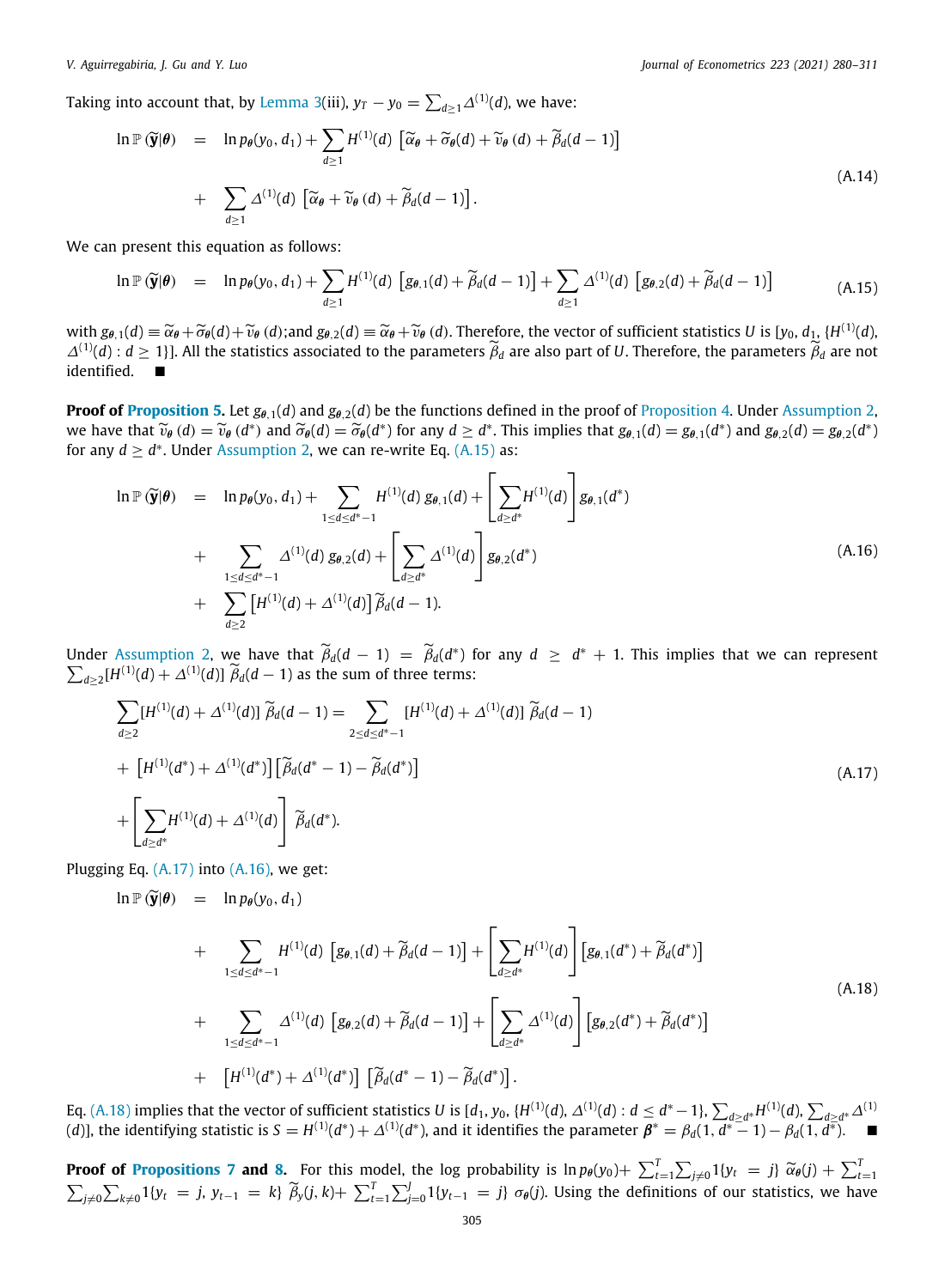that:

$$
\ln \mathbb{P}(\widetilde{\mathbf{y}}|\boldsymbol{\theta}) = \ln p_{\boldsymbol{\theta}}(\mathbf{y}_0) + \sum_{j=1}^{J} T^{(j)} \widetilde{\alpha}_{\boldsymbol{\theta}}(j) + \sum_{j \neq 0} \sum_{k \neq 0} D^{(j,k)} \widetilde{\beta}_{\mathbf{y}}(j,k) + \sum_{j=0}^{J} \left[ T^{(j)} - \Delta^{(j)} \right] \sigma_{\boldsymbol{\theta}}(j)
$$
(A.19)

where  $\Delta^{(j)} \equiv 1\{y_T = j\} - 1\{y_0 = j\}$ . Note that  $T^{(0)} = T - \sum_{j=1}^J T^{(j)}$ , and  $\Delta^{(0)} = 1 - \sum_{j=1}^J \Delta^{(j)}$ , such that:

$$
\ln \mathbb{P}(\widetilde{\mathbf{y}}|\boldsymbol{\theta}) = \ln p_{\boldsymbol{\theta}}(y_0) + \sum_{j=1}^{J} T^{(j)} [\widetilde{\alpha}_{\boldsymbol{\theta}}(j) + \widetilde{\sigma}_{\boldsymbol{\theta}}(j)] + \sum_{j=1}^{J} \Delta^{(j)} [-\widetilde{\sigma}_{\boldsymbol{\theta}}(j)]
$$
  
+ 
$$
\sum_{j \neq 0} \sum_{k \neq 0} D^{(j,k)} \widetilde{\beta}_{y}(j,k)
$$
(A.20)

with  $\tilde{\sigma}_{\theta}(j) \equiv \sigma_{\theta}(j) - \sigma_{\theta}(0)$ . Note that we have omitted the term  $(T-1) \sigma_{\theta}(0)$  because it does not vary over the different histories.

**Proof of [Proposition](#page-13-0) [9.](#page-13-0)** For this model, the log probability of a choice history is  $\ln p_{\theta}(y_0, d_1) + \sum_{j=1}^{J} \sum_{t=1}^{T} 1\{y_t = j\} \widetilde{\alpha}_{\theta}(j) + \sum_{j=1}^{J} \sum_{k\neq \{0,j\}} \sum_{t=1}^{T} 1\{y_{t-1} = j, y_t = k\} \widetilde{\beta}_y(k,j) + \sum_{j=1}^{J} \sum$  $\sigma_{\theta}(0)+\sum_{j=1}^{J}\sum_{d\geq 1}\sum_{t=1}^{T}1\{y_{t-1}=j,\,d_t=d\}$   $\sigma_{\theta}(j,d)$ . Note that  $1\{y_{t-1}=0\}=1-\sum_{j=1}^{J}\sum_{d\geq 1}1\{y_{t-1}=j,\,d_t=d\},$  such that the last two terms can be written as  $T \sigma_{\theta}(0) + \sum_{j=1}^{J} \sum_{d \geq 1} \sum_{t=1}^{T} 1\{y_{t-1} = j, d_t = d\} \widetilde{\sigma}_{\theta}(j, d)$  $T \sigma_{\theta}(0) + \sum_{j=1}^{J} \sum_{d \geq 1} \sum_{t=1}^{T} 1\{y_{t-1} = j, d_t = d\} \widetilde{\sigma}_{\theta}(j, d)$  $T \sigma_{\theta}(0) + \sum_{j=1}^{J} \sum_{d \geq 1} \sum_{t=1}^{T} 1\{y_{t-1} = j, d_t = d\} \widetilde{\sigma}_{\theta}(j, d)$ , with  $\widetilde{\sigma}_{\theta}(j, d) = \sigma_{\theta}(j, d) - \sigma_{\theta}(0)$ .<br>Using the definition of the statistics in [Table](#page-7-0) 1, we can write

<span id="page-26-0"></span>
$$
\ln \mathbb{P}(\widetilde{\mathbf{y}}|\boldsymbol{\theta}) = \ln p_{\boldsymbol{\theta}}(\mathbf{y}_0, d_1) + \sum_{j=1}^J T^{(j)} \widetilde{\alpha}_{\boldsymbol{\theta}}(j) + \sum_{j=1}^J \sum_{d \ge 1} H^{(j)}(d) \widetilde{\sigma}_{\boldsymbol{\theta}}(j, d)
$$
  
+ 
$$
\sum_{j=1}^J \sum_{k \ne \{0, j\}} D^{(j,k)} \widetilde{\beta}_y(j, k) + \sum_{j=1}^J \sum_{d \ge 1} X^{(j)}(d) \widetilde{\beta}_d(j, d).
$$
 (A.21)

By [Lemma](#page-23-0) [3](#page-23-0)(iii),  $T^{(j)}=\varDelta^{(j)}+\sum_{d\geq 1}H^{(j)}(d)$ . And by Lemma 3(v), we have that  $X^{(j)}(d)=H^{(j)}(d+1)-\varDelta^{(j)}(d+1)$ . Plugging this expressions into Eq. ([A.21\)](#page-26-0), we have that:

$$
\ln \mathbb{P}(\widetilde{\mathbf{y}}|\theta) = \ln p_{\theta}(y_0, d_1) + \sum_{j=1}^{J} \sum_{d \ge 1} H^{(j)}(d) \left[ \widetilde{\alpha}_{\theta}(j) + \widetilde{\sigma}_{\theta}(j, d) \right] + \sum_{j=1}^{J} \left[ 1\{y_T = j\} - 1\{y_0 = j\} \right] \widetilde{\alpha}_{\theta}(j) + \sum_{j=1}^{J} \sum_{k \ne (0, j)} D^{(j,k)} \widetilde{\beta}_{y}(j, k) + \sum_{j=1}^{J} \sum_{d \ge 1} \left[ H^{(j)}(d+1) + \Delta^{(j)}(d+1) \right] \widetilde{\beta}_{d}(j, d),
$$
\n(A.22)

or

<span id="page-26-1"></span>
$$
\ln \mathbb{P}(\widetilde{\mathbf{y}}|\boldsymbol{\theta}) = \ln p_{\theta}(y_0, d_1) + \sum_{j=1}^{J} \sum_{d \ge 1} H^{(j)}(d) \left[ \widetilde{\alpha}_{\theta}(j) + \widetilde{\sigma}_{\theta}(j, d) + \widetilde{\beta}_{d}(j, d-1) \right]
$$
  
+ 
$$
\sum_{j=1}^{J} \left[ 1\{y_T = j\} - 1\{y_0 = j\} \right] \widetilde{\alpha}_{\theta}(j)
$$
  
+ 
$$
\sum_{j=1}^{J} \sum_{k \ne \{0, j\}} D^{(j,k)} \widetilde{\beta}_{y}(j, k) + \sum_{j=1}^{J} \sum_{d \ge 1} \Delta^{(j)}(d) \widetilde{\beta}_{d}(j, d-1),
$$
 (A.23)

where we adopt the notation  $\widetilde{\beta}_d(j, 0) = 0$ . This expression implies that  $\ln \mathbb{P}(\widetilde{\mathbf{y}} \mid \theta, \beta) = U'g_{\theta} + S'\beta^*$ , with  $U = [d_1, y_0, y_0 + H(j)/d) \cdot i > 1$ ,  $d > 1$ ,  $j \neq k$ ,  $\widetilde{\beta}(\ell, j) \cdot i > 1$ ,  $j \neq k$ ,  $j \neq k$ ,  $j \neq k$ ,  $y_T$ ,  $\{H^{(j)}(d) : j \ge 1, d \ge 1\}$ ,  $S = [D^{(j,k)} : j, k \ge 1, j \ne k; \Delta^{(j)}(d) : j \ge 1; d \ge 2]$ , and  $\beta^* = [\widetilde{\beta}_y(k,j) : j, k \ge 1, j \ne k; \widetilde{\beta}_y(k,j) : j, k \ge 1, j \ne k; \widetilde{\beta}_y(k,j) : j, k \ge 1, j \ne k; \widetilde{\beta}_y(k,j) : j, k \ge 1, j \ne k; \widetilde{\beta}_y(k,j) : j, k \ge 1, j \ne k; \widet$  $\widetilde{\beta}_d(i, d) : j \geq 1; d \geq 1$ .

**Proof of [Proposition](#page-14-0) [10.](#page-14-0)** The expression of the log-probability is similar as in [Proposition](#page-13-0) [9](#page-13-0) but now we have the additional term  $\sum_{t=1}^T \widetilde{v}_\theta(y_t, d_{t+1})$  that can be written as  $\sum_{j=1}^J\sum_{d\geq 1}\sum_{t=1}^T 1\{y_t = j, d_{t+1} = d\} \widetilde{v}_\theta(j, d)$ . Note that the statistic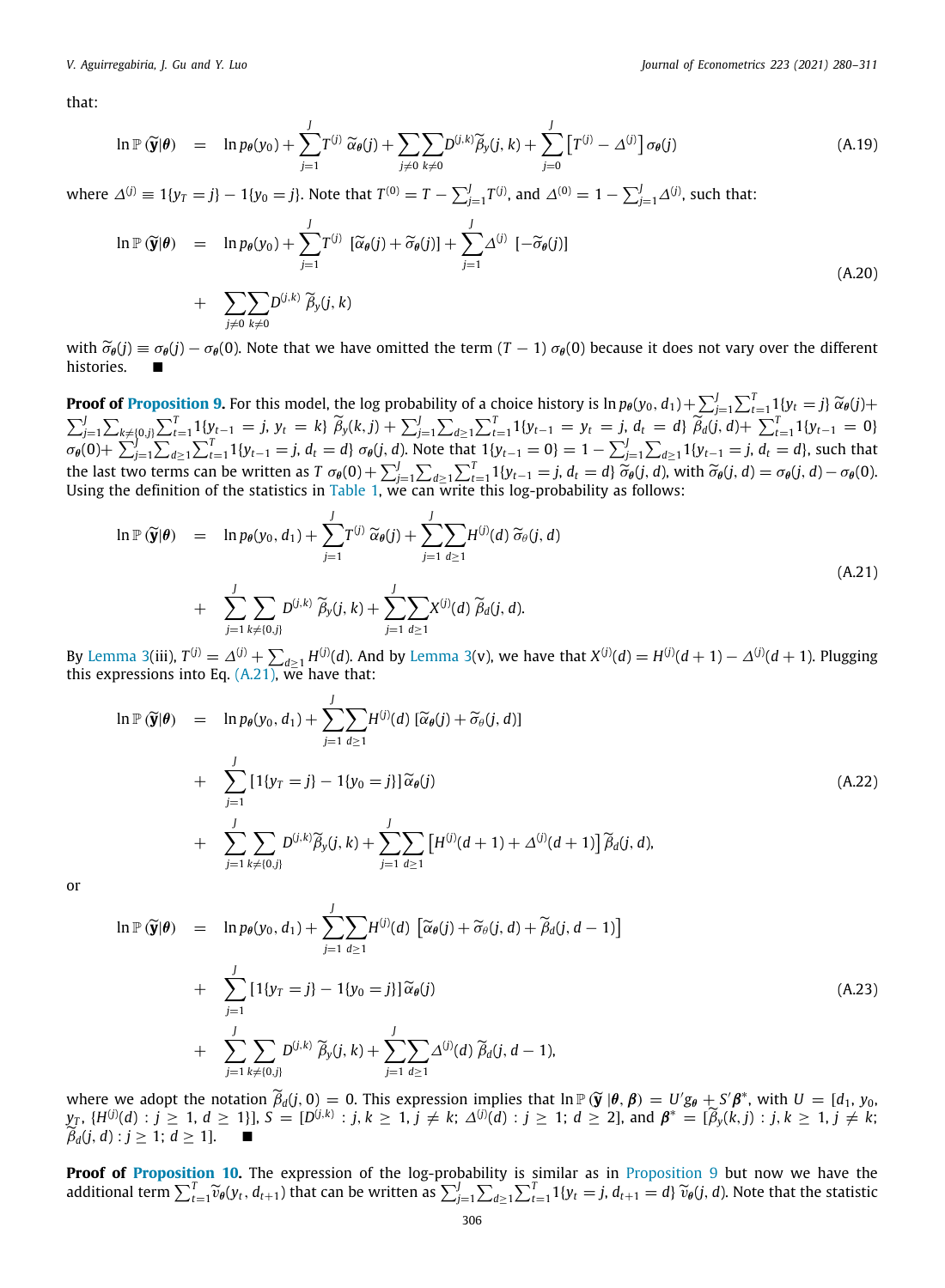$\sum_{t=1}^{T} 1\{y_t = j, d_{t+1} = d\}$  can be written as  $H^{(j)}(d) + \Delta^{(j)}(d)$ , such that  $\sum_{t=1}^{T} \widetilde{v}_{\theta}(y_t, d_{t+1}) = \sum_{t=1}^{J} \sum_{d \ge 1} [H^{(j)}(d) + \Delta^{(j)}(d)]$  $\widetilde{v}_{\theta}(j, d)$ . Using Eq. [\(A.23](#page-26-1)) from the proof of [Proposition](#page-13-0) [9,](#page-13-0) and adding this additional term associated to the continuation values we have values, we have

$$
\ln \mathbb{P}(\widetilde{\mathbf{y}}|\boldsymbol{\theta}) = \ln p_{\theta}(y_0, d_1) + \sum_{j=1}^{J} \sum_{d \ge 1} H^{(j)}(d) \left[ \widetilde{\alpha}_{\theta}(j) + \widetilde{\sigma}_{\theta}(j, d) + \widetilde{\nu}_{\theta}(j, d) + \widetilde{\beta}_{d}(j, d-1) \right]
$$
  
+ 
$$
\sum_{j=1}^{J} \left[ 1\{y_T = j\} - 1\{y_0 = j\} \right] \widetilde{\alpha}_{\theta}(j)
$$
  
+ 
$$
\sum_{j=1}^{J} \sum_{k \ne \{0, j\}} D^{(j,k)} \widetilde{\beta}_{y}(j, k) + \sum_{j=1}^{J} \sum_{d \ge 1} \Delta^{(j)}(d) \left[ \widetilde{\beta}_{d}(j, d-1) + \widetilde{\nu}_{\theta}(j, d) \right].
$$
 (A.24)

By [Lemma](#page-23-0) [3](#page-23-0)(vi),  $1\{y_T = j\} - 1\{y_0 = j\} = \sum_{d \ge 1} \Delta^{(j)}(d)$ , and we have

<span id="page-27-0"></span>
$$
\ln \mathbb{P}(\widetilde{\mathbf{y}}|\theta) = \ln p_{\theta}(y_0, d_1) + \sum_{j=1}^{J} \sum_{d \ge 1} H^{(j)}(d) \left[ g_{\theta,1}(j, d) + \widetilde{\beta}_d(j, d-1) \right] + \sum_{j=1}^{J} \sum_{d \ge 1} \Delta^{(j)}(d) \left[ g_{\theta,2}(j, d) + \widetilde{\beta}_d(j, d-1) \right] + \sum_{j=1}^{J} \sum_{k \ne \{0, j\}} D^{(j,k)} \widetilde{\beta}_y(j, k)
$$
\n(A.25)

with  $g_{\theta,1}(j,d) \equiv \widetilde{\alpha}_{\theta}(j) + \widetilde{\sigma}_{\theta}(j,d) + \widetilde{\nu}_{\theta}(j,d)$ , and  $g_{\theta,2}(j,d) \equiv \widetilde{\alpha}_{\theta}(j) + \widetilde{\nu}_{\theta}(j,d)$ . This expression implies that the vector of sufficient statistics is  $U=[d_1,y_0,y_T,\{H^{(j)}(d),\Delta^{(j)}(d):j\geq1,d\geq1\}],$  the vector of identifying statistics is  $S=[D^{(j,k)}:j,k\geq1,j\neq k]$ , and the vector of identified parameters is  $\beta^* = [\widetilde{\beta}_y(k,j) : j, k \ge 1, j \ne k].$ 

**Proof of [Proposition](#page-14-0) [11](#page-15-1).** Let  $g_{\theta,1}(j, d)$  and  $g_{\theta,2}(j, d)$  be the functions defined in the proof of Proposition [10](#page-14-0). Under [Assumption](#page-3-4) [2](#page-3-4), we have that  $\widetilde{v}_{\theta}(j, d) = \widetilde{v}_{\theta}(j, d^*)$  and  $\widetilde{\sigma}_{\theta}(j, d) = \widetilde{\sigma}_{\theta}(j, d^*)$  for any  $d \ge d^*$ . This implies that  $g_{\theta,1}(j, d) = g_{\theta,2}(i, d^*)$  for any  $d > d^*$ . Under Assumption 2, we can re-write Eq. (A 2  $g_{\theta,1}(j,\hat{d}_j^*)$  and  $g_{\theta,2}(j,d)=g_{\theta,2}(j,\hat{d}_j^*)$  for any  $d\geq d_j^*$ . Under [Assumption](#page-3-4) [2,](#page-3-4) we can re-write Eq. ([A.25\)](#page-27-0) as:

<span id="page-27-2"></span>
$$
\ln \mathbb{P}(\widetilde{\mathbf{y}}|\boldsymbol{\theta}) = \ln p_{\theta}(y_0, d_1) + \sum_{j=1}^{J} \sum_{1 \leq d \leq d_j^* - 1} H^{(j)}(d) g_{\theta,1}(j, d) + \sum_{j=1}^{J} \left[ \sum_{d \geq d_j^*} H^{(j)}(d) \right] g_{\theta,1}(j, d_j^*)
$$
  
+ 
$$
\sum_{j=1}^{J} \sum_{1 \leq d \leq d_j^* - 1}^{(j)} \Delta^{(j)}(d) g_{\theta,2}(j, d) + \sum_{j=1}^{J} \left[ \sum_{d \geq d_j^*} \Delta^{(j)}(d) \right] g_{\theta,2}(j, d_j^*)
$$
  
+ 
$$
\sum_{j=1}^{J} \sum_{d \geq 1} \left[ H^{(j)}(d) + \Delta^{(j)}(d) \right] \widetilde{\beta}_d(j, d - 1) + \sum_{j=1}^{J} \sum_{k \neq \{0, j\}} D^{(j,k)} \widetilde{\beta}_y(j, k).
$$
 (A.26)

Under [Assumption](#page-3-4) [2](#page-3-4), we have that  $\widetilde{\beta}_d(j, d - 1) = \widetilde{\beta}_d(j, d_j^*)$  for any  $d ≥ d_j^* + 1$ . This implies that we can represent  $\sum_{d\geq 1} [H^{(j)}(d) + \Delta^{(j)}(d)] \widetilde{\beta}_d(j, d-1)$  as the sum of three terms:

<span id="page-27-1"></span>
$$
\sum_{d\geq 1} \left[ H^{(j)}(d) + \Delta^{(j)}(d) \right] \widetilde{\beta}_d(j, d-1) = \sum_{1 \leq d \leq d_j^* - 1} \left[ H^{(j)}(d) + \Delta^{(j)}(d) \right] \widetilde{\beta}_d(j, d-1)
$$
  
+ 
$$
\left[ H^{(j)}(d_j^*) + \Delta^{(j)}(d_j^*) \right] \left[ \widetilde{\beta}_d(j, d_j^* - 1) - \widetilde{\beta}_d(j, d_j^*) \right]
$$
  
+ 
$$
\left[ \sum_{d \geq d_j^*} H^{(j)}(d) + \Delta^{(j)}(d) \right] \widetilde{\beta}_d(j, d_j^*).
$$
 (A.27)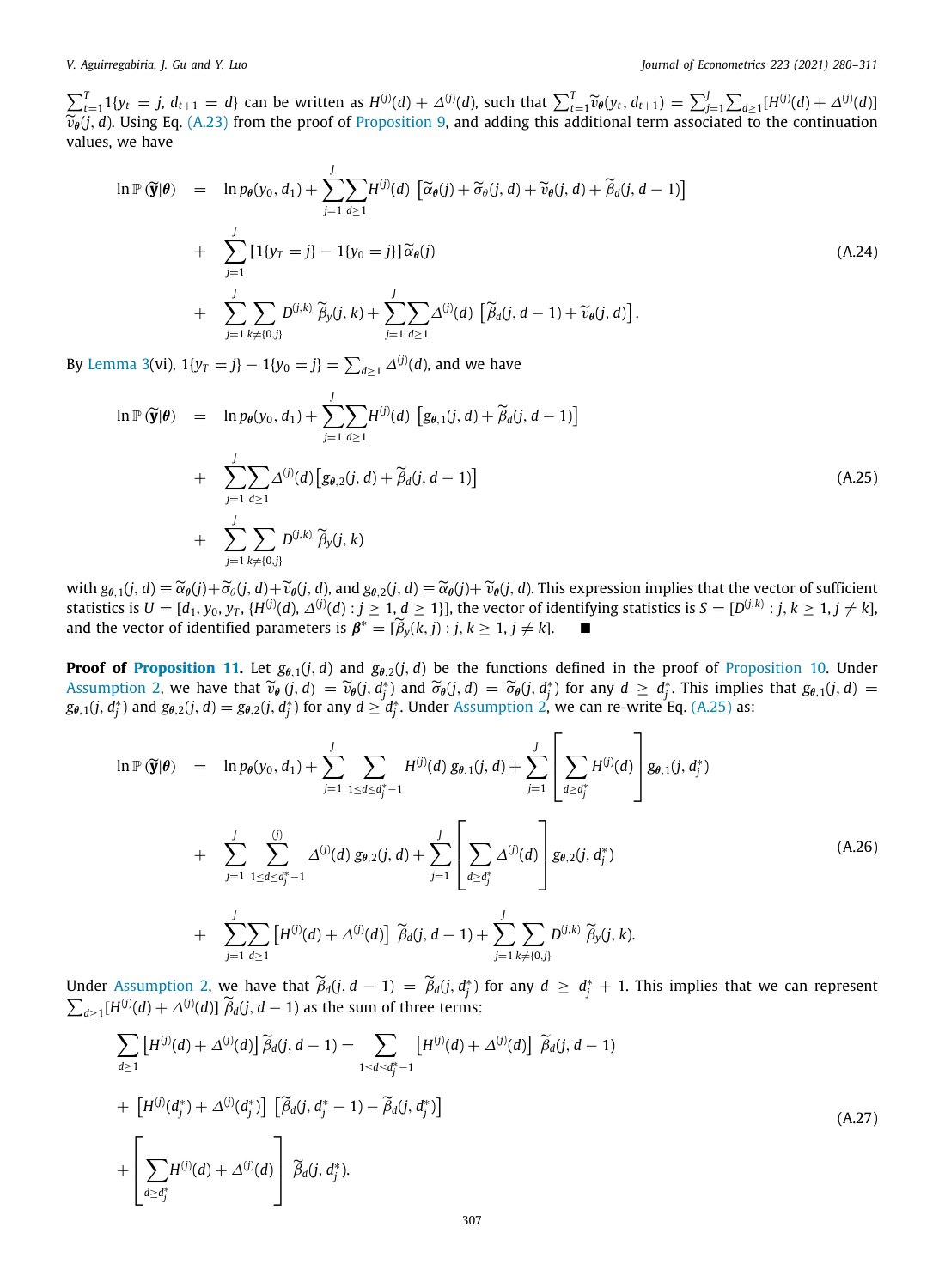Plugging Eq. ([A.27\)](#page-27-1) into ([A.26\)](#page-27-2), we get:

 $\ln \mathbb{P}(\widetilde{\mathbf{y}}|\boldsymbol{\theta}) = \ln p_{\boldsymbol{\theta}}(\gamma_0, d_1)$ 

<span id="page-28-0"></span>
$$
+\sum_{j=1}^{J} \sum_{1 \leq d \leq d_j^* - 1} H^{(j)}(d) \left[ g_{\theta,1}(j,d) + \widetilde{\beta}_d(j,d-1) \right] + \sum_{j=1}^{J} \left[ \sum_{d \geq d_j^*} H^{(j)}(d) \right] \left[ g_{\theta,1}(j,d_j^*) + \widetilde{\beta}_d(j,d_j^*) \right]
$$
  
+ 
$$
\sum_{j=1}^{J} \sum_{1 \leq d \leq d_j^* - 1} \Delta^{(j)}(d) \left[ g_{\theta,2}(j,d) + \widetilde{\beta}_d(j,d-1) \right] + \sum_{j=1}^{J} \left[ \sum_{d \geq d_j^*} \Delta^{(j)}(d) \right] \left[ g_{\theta,2}(j,d_j^*) + \widetilde{\beta}_d(j,d_j^*) \right]
$$
(A.28)

$$
+ [H^{(j)}(d_j^*) + \Delta^{(j)}(d_j^*)] [\widetilde{\beta}_d(j, d_j^* - 1) - \widetilde{\beta}_d(j, d_j^*)] + \sum_{j=1}^j \sum_{k \neq \{0, j\}} D^{(j,k)} \widetilde{\beta}_y(j, k).
$$

Eq. ([A.28\)](#page-28-0) implies that the vector of sufficient statistics  $U$  is  $[d_1,y_0,y_T,\{H^{(j)}(d),\Delta^{(j)}(d):j\geq1,$   $1\leq d\leq d_j^*-1\},$   $\sum_{d\geq d_j^*}H^{(j)}(d)$ ,  $\sum_{d\geq d_i^*}\Delta^{(j)}(d)$ ], the vector of identifying statistics is  $S=[D^{(j,k)}:j,k\geq 1, j\neq k;$   $H^{(j)}(d_j^*)+\Delta^{(j)}(d_j^*)$ ], and the vector of  $j = \sum_{i=0}^{n} a_i^j$ <br>identified parameters is  $\beta^* = [\widetilde{\beta}_y(k,j) : j, k \ge 1, j \ne k; \widetilde{\beta}_d(j,d_j^* - 1) - \widetilde{\beta}_d(j,d_j^*)].$  ■

**Proof of [Proposition](#page-18-1) [12](#page-18-1).** It is clear that  $\widehat{P}(A_n) \to_p P_0(A_n)$  and  $\widehat{P}(B_n) \to_p P_0(B_n)$  such that the concentrated likelihood function  $N^{-1}\ell_N(d^*)$  converges uniformly to the function:

$$
\ell_0(d^*) = \sum_{n=2}^{d^*} \mathbb{P}_0(A_n) \ln \left[ \frac{\mathbb{P}_0(A_n)}{\mathbb{P}_0(A_n) + \mathbb{P}_0(B_n)} \right] + \mathbb{P}_0(B_n) \ln \left[ \frac{\mathbb{P}_0(B_n)}{\mathbb{P}_0(A_n) + \mathbb{P}_0(B_n)} \right]
$$
  
+ 
$$
\sum_{n=d^*+1}^{L_T} \mathbb{P}_0(A_n) \ln \left[ \frac{1}{2} \right] + \mathbb{P}_0(B_n) \ln \left[ \frac{1}{2} \right].
$$
 (A.29)

**Lemma.** Consider the function  $f(q) = p_1 \ln(q) + p_2 \ln(1-q)$  where  $p_1, p_2, q \in (0, 1)$ . This function is uniquely maximized at  $q = p_1/[p_1 + p_2]$ .

*Taking into account this Lemma, we have that for any value of n:*

$$
\mathbb{P}_0(A_n) \ln \left[ \frac{\mathbb{P}_0(A_n)}{\mathbb{P}_0(A_n) + \mathbb{P}_0(B_n)} \right] + \mathbb{P}_0(B_n) \ln \left[ \frac{\mathbb{P}_0(B_n)}{\mathbb{P}_0(A_n) + \mathbb{P}_0(B_n)} \right]
$$
\n
$$
\geq \mathbb{P}_0(A_n) \ln \left[ \frac{1}{2} \right] + \mathbb{P}_0(B_n) \ln \left[ \frac{1}{2} \right],
$$
\n(A.30)

and the inequality is strict if and only if  $\mathbb{P}_0(A_n) = \mathbb{P}_0(B_n)$ . Given this result, it is straightforward to show that:  $\ell_0(d_0^*) > \ell_0(d^*)$ *for any d<sup>∗</sup> <*  $d_0^*$ *; and*  $\ell_0(d_0^*) = \ell_0(d^*)$  *for any d<sup>∗</sup> >*  $d_0^*$ *.* 

**Proof of [Proposition](#page-18-2) [13.](#page-18-2)** Let *n* be a value of the parameter *d*<sup>∗</sup> different to the true value *d*<sub>0</sub><sup>\*</sup>. Given our BIC function, we favor  $\widehat{d_N^*} = n$  over  $\widehat{d_N^*} = d_0^*$  if and only if  $BIC_N(n) > BIC_N(d_0^*)$  and this is equivalent to:

$$
2\left[\ell_N(n)-\ell_N(d_0^*)\right] > \left[n-d_0^*\right] \ln(N). \tag{A.31}
$$

We show below that, as  $N \to \infty$ ,  $\mathbb{P}(2\left[\ell_N(n) - \ell_N(d_0^*)\right] > \left[n - d_0^*\right] \ln(N)) \to 0$ , and therefore,  $\mathbb{P}(\widehat{d}_N^* = d_0^*) \to 1$ . First, we show that  $\mathbb{P}(\widehat{d}_{N}^{*} > d_0^*) \to 0$  as  $N \to \infty$ . By definition,

$$
\mathbb{P}\left(\widehat{d}_N^* > d_0^*\right) = \mathbb{P}\left(\exists n > d_0^*: 2\left[\ell_N(n) - \ell_N(d_0^*)\right] > \left[n - d_0^*\right] \ln(N)\right) \tag{A.32}
$$

[Proposition](#page-18-1) [12](#page-18-1) implies that, for any  $n \geq d_0^*$ ,  $N^{-1}\ell_N(n) \to_p \ell_0(d_0^*)$  and  $2[\ell_N(n) - \ell_N(d_0^*)] \to_d \chi^2_{n-d_0^*} = O_p(1)$ . Therefore,  $\mathbb{P}(\widehat{d}_N^* > d_0^*) = \mathbb{P}(\mathbb{O}_p(1) > [n - d_0^*] \ln(N))$  that goes to zero as  $N \to \infty$ .

 $\frac{d_N}{d_N} > a_0 - \frac{n}{\pi} \left( \frac{b_N}{\pi} \right) \rightarrow 0$  as  $N \rightarrow \infty$ . We need to prove that, for any  $n < d_0^*$ , the probability that  $\frac{d(N)}{d_N} \rightarrow 0$  as  $N \rightarrow \infty$ . We need to prove that, for any  $n < d_0^*$ , the probability that  $2\left[\ell_{N}(d_{0}^{*})-\ell_{N}(n)\right]<\left[d_{0}^{*}-n\right]\ln(N)$  goes to zero as  $N\rightarrow\infty.$  We can write

$$
2\left[\ell_N(d_0^*)-\ell_N(n)\right]=2\left[\ell_N(d_0^*)-\ell_N(d_0^*-1)\right]+\sum_{j=n+1}^{d_0^*-1}2\left[\ell_N(j)-\ell_N(j-1)\right].\tag{A.33}
$$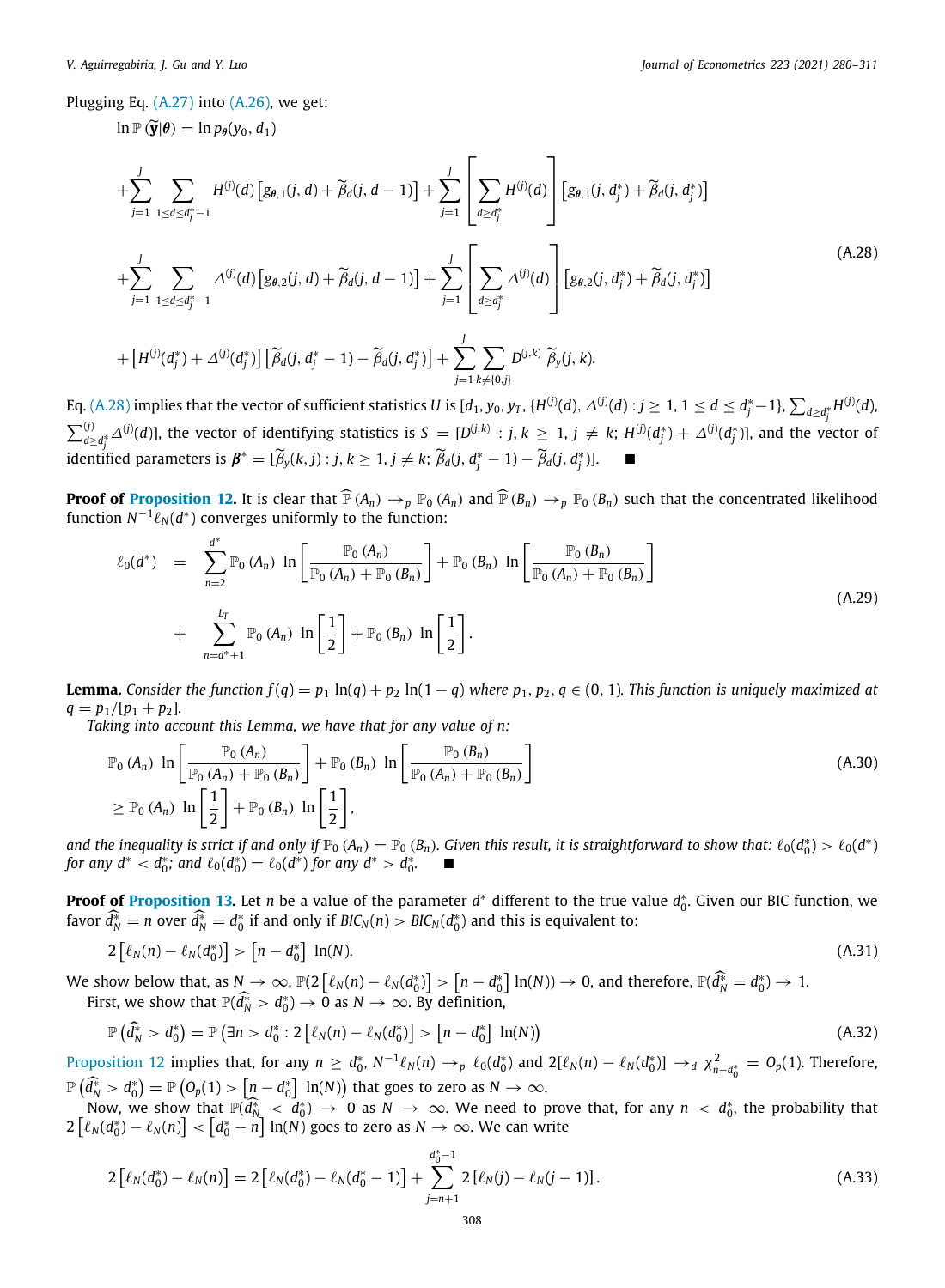Since  $\beta_0(d_0^*)\neq 0$ , classical results imply that: (a) there exist constants *c* and *C* such that  $cN\leq 2\left[\ell_N(d_0^*)-\ell_N(d_0^*-1)\right]\leq 2$ *CN*; and (b)  $\sum_{i=n+1}^{d_0^* - 1}$  $\frac{a_0-1}{b_0-1}$  2 [ $\ell_N(j)-\ell_N(j-1)]=O_p(N)$  for all  $n < d_0^*$ , therefore  $\mathbb{P}(2\left[\ell_N(d_0^*)-\ell_N(n)\right]< \left[d_0^*-n\right]\ln(N))\to 0$  as  $N \rightarrow \infty$ . ■

## **Appendix B. Model with stochastic transition of the endogenous state variables**

Consider a model with the same structure as the model in Section [2](#page-2-2) and [Assumption](#page-3-2) [1](#page-3-2) but now the vector of endogenous state variables is  $\mathbf{x}_t = (x_t^y, x_t^d)$  and variables  $x_t^y$  and  $x_t^d$  are stochastic versions of the variables  $y_{t-1}$  and  $d_t$ , respectively. We now describe precisely the stochastic process of these variables.

The support of state variable  $x_t^y$  is the choice set y, and its transition rule is  $x_{t+1}^y=f_y(y_t,\xi_{t+1}^y)$  where  $\xi_{t+1}^y$  is i.i.d. over time and independent of  $x_t$ . The support of state variable  $x_t^d$  is the set of natural numbers, {0, 1, 2, . . .}, and its transition rule is  $x_{t+1}^d = 1\{y_t > 0\}$  [  $1\{y_t = x_t^y\}$   $x_t^d + 1 + \xi_{t+1}^d$ ], where  $\xi_{t+1}^d$  has support  $\{0, 1, 2, ...\}$ , and it is i.i.d. over time and independent of  $x_t$ . Importantly, the stochastic shocks  $\xi_{t+1}^y$  and  $\xi_{t+1}^d$  are not known to the agent when she makes her decision at period *t*. This model becomes our model in the main text when these shocks have a degenerate probability distribution with  $p(\xi_{t+1}^y = 0) = p(\xi_{t+1}^d = 0) = 1$ .

[Assumption](#page-3-2) [1](#page-3-2)' is simply an extension of our Assumption 1 to this stochastic version of the model. We omit the exogenous state variables **z***<sup>t</sup>* for notational simplicity.

<span id="page-29-0"></span>**Assumption 1'.** (A) The time horizon is infinite and  $\delta \in (0, 1)$ . (B) The utility function is  $\Pi_t(j) = \alpha_{\theta}(j) + 1\{j = x_t^y\}$  $\beta_d (j, x_t^d) + 1 \{j \neq x_t^j\} \beta_y (j, x_t^y) + \varepsilon_t(j)$ . (C)  $\beta_y(j, j) = 0$ ,  $\beta_d (0, x^d) = 0$ . (D)  $\{\varepsilon_t(j) : j \in \mathcal{Y}\}\$ are *i.i.d.* over  $(i, t, j)$  with an extreme value type I distribution. (E) **z***<sup>t</sup>* follows a time-homogeneous Markov process. (F) The probability distribution of  $\theta$  conditional on { $\mathbf{z}_t$ ,  $\mathbf{x}_t$  :  $t = 1, 2, \ldots$ } is nonparametrically specified and completely unrestricted. (G)  $x_t^y \in \mathcal{Y}$ , and  $x_{t+1}^y = f_y(y_t, \xi_{t+1}^y)$  where  $\xi_{t+1}^y$  is i.i.d. over time and independent of  $\mathbf{x}_t$ ;  $x_t^d \in \{0, 1, \ldots, \infty\}$ , and  $x_{t+1}^d = 1\{y_t > 0\}$  $1\{y_t = x_t^{\tilde{y}}\}\ x_t^d + 1 + \xi_{t+1}^d$ , where  $\xi_{t+1}^d$  has support  $\{0, 1, ..., \infty\}$ , and it is i.i.d. over time and independent of  $\mathbf{x}_t$ .

The model has the following integrated Bellman equation:

$$
V_{\theta}(\mathbf{x}_{t}) = \ln \left( \sum_{j \in \mathcal{Y}} \exp \left\{ \alpha_{\theta}(j) + \beta(j, \mathbf{x}_{t}) + \delta \mathbb{E}_{\xi_{t+1}} \left[ V_{\theta}(f_{y}(j, \xi_{t+1}^{y}), 1 \left\{ j = x_{t}^{y} \right\} x_{t}^{d} + 1 + \xi_{t+1}^{d} \right) \right] \right\}
$$

where  $\mathbb{E}_{\xi_{t+1}}(.)$  is the expectation over the distribution of  $(\xi_{t+1}^y, \xi_{t+1}^d)$ . Let  $v_\theta(j, \mathbf{x}_t)$  be the continuation value function  $\delta$  $\mathbb{E}_{\xi_{t+1}}[V_{\theta}(\tilde{f}_y(j,\xi_{t+1}^y),1\left\{j=x_t^y\right\}x_t^d+1+\xi_{t+1}^d)].$  Under our assumptions on the distribution of  $(\xi_{t+1}^y,\xi_{t+1}^d)$ , the continuation value function has very similar properties as in the model with a deterministic transition of the endogenous state variables. More specifically, the model also has Property 1 and Property 2.

*Property 1.* In a model without duration dependence (i.e.,  $\beta_d=0$ ), the continuation value of choosing alternative *j* becomes  $v_{\theta_i}(j)$ , which does not depend on the state variable,  $x_t^y$ . Note that the continuation value function becomes  $v_{\theta}(j) = \delta$  $\mathbb{E}_{\xi_{t+1}}[V_{\theta}(f_{y}(j, \xi_{t+1}^{y}))].$ 

*Property 2.* In the model with duration dependence, if  $y_t = j = x_t^y$ , then the continuation value becomes  $v_\theta(j, x_t^d + 1)$ . Under [Assumption](#page-3-4) [2,](#page-3-4) if  $y_t = j = x_t^y$  the continuation value function is such that  $v_\theta(j, x_t^d + 1) = v_\theta(j, d_j^*)$  for any  $x_t^d \ge d_j^* - 1$ .

#### **Appendix C. Monte Carlo experiments for DGPs 2, 3, and 4**

[Table](#page-30-10) [A.1](#page-30-10) presents results under DGP 2, with two types of replacement costs,  $RC_1 = 4.5$  and  $RC_2 = 9$ , with equal probabilities. In this case, the *MLE-2types* and our *CMLEs* are consistent estimators. Both estimators have negligible finitesample biases in the three samples. As expected, the *MLE-2types* has smaller variance, especially in sample A. In the three samples, the *MLE-noUH* is still extremely biased and the Hausman test that compares this estimator with *CMLE-BIC-d\** has strong power to reject the model without unobserved heterogeneity. For the rejection of the true model with two types, Hausman test exhibits a rejection rate that is practically identical to the nominal size or significance level.

[Table](#page-30-11) [A.2](#page-30-11) deals with DGP 3, that has also two types of replacement costs, but now these types are very similar:  $RC<sub>1</sub> = 8$ and  $RC_2 = 9$ , with equal probabilities. The main purpose of the experiments with this DGP is to investigate the bias of the *MLE-noUH* and the power of this Hausman test in an scenario with a very modest amount of unobserved heterogeneity. Even in this scenario, for samples B and C, the bias of the *MLE-noUH* is approximately 5% of the true value of the parameter, and the Hausman test rejects the null hypothesis of no unobserved heterogeneity with probability that is more than twice the nominal size of the test.

Finally, [Table](#page-30-12) [A.3](#page-30-12). presents results of experiments under DGP 4 where there is not unobserved heterogeneity and  $RC = 8$ . The purpose of these experiments is to study possible biases in the size of Hausman test for the null hypothesis of no unobserved heterogeneity. We can see that, for the three samples, the size of this test is very close to the nominal size.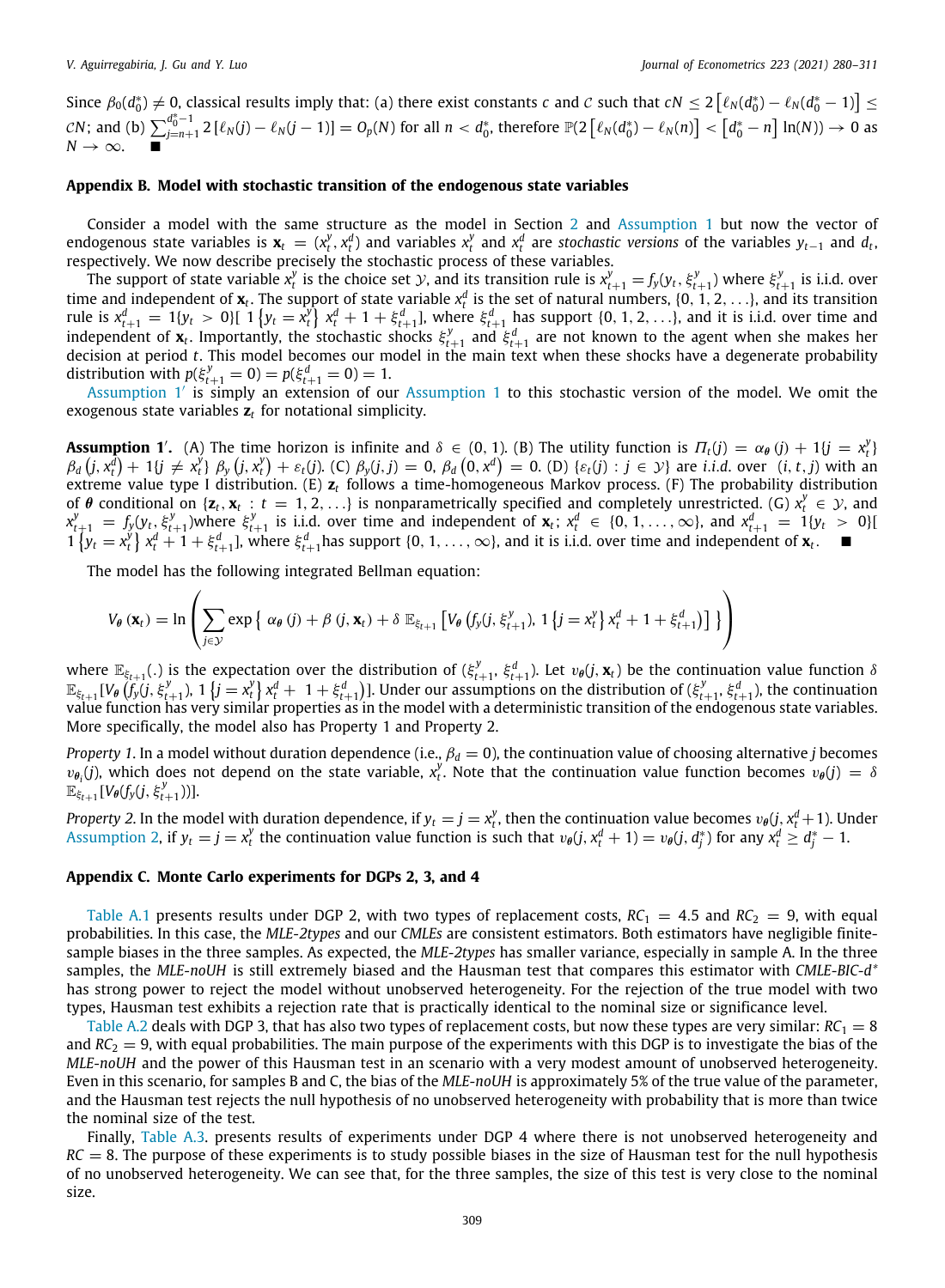### **Table A.1**

<span id="page-30-10"></span>Monte Carlo experiments with DGP 2 (Two types:  $RC = 4.5, 9$ ).

| Estimator                  |                                                      | <b>Sample A</b> $(t = 1$ to 7) |          |                                                      | <b>Sample B</b> $(t = 1$ to 14) |          | <b>Sample C</b> ( $t = 8$ to 21) |                                                      |          |
|----------------------------|------------------------------------------------------|--------------------------------|----------|------------------------------------------------------|---------------------------------|----------|----------------------------------|------------------------------------------------------|----------|
| of $\beta$                 | Estimate $(1)$                                       |                                |          | Estimate $(1)$                                       |                                 |          | Estimate $(1)$                   |                                                      |          |
|                            | Mean                                                 | Median                         | St. dev. | Mean                                                 | Median                          | St. dev. | Mean                             | Median                                               | St. dev. |
| CMLE-true-d*               | 1.0094                                               | 1.0060                         | 0.1598   | 1.0027                                               | 1.0033                          | 0.0813   | 0.9992                           | 0.9948                                               | 0.0813   |
| $CMLE-BIC-d*$              | 1.0094                                               | 1.0060                         | 0.1598   | 0.9952                                               | 1.0025                          | 0.1216   | 0.9886                           | 0.9941                                               | 0.1384   |
| MLE-2types                 | 1.0018                                               | 0.9990                         | 0.0513   | 1.0007                                               | 1.0001                          | 0.0289   | 0.9954                           | 0.9941                                               | 0.0288   |
| MLE-noUH                   | 0.5556                                               | 0.5557                         | 0.0229   | 0.5283                                               | 0.5284                          | 0.0156   | 0.5009                           | 0.5004                                               | 0.0146   |
| Testing null<br>hypothesis | Frequency of Ho rejection<br>with significance level |                                |          | Frequency of Ho rejection<br>with significance level |                                 |          |                                  | Frequency of Ho rejection<br>with significance level |          |
|                            | 1%                                                   | 5%                             | 10%      | 1%                                                   | 5%                              | 10%      | 1%                               | 5%                                                   | 10%      |
| No Unob. Het.              | 0.590                                                | 0.820                          | 0.902    | 1.000                                                | 1.000                           | 1.000    | 1.000                            | 1.000                                                | 1.000    |
| Two types                  | 0.005                                                | 0.044                          | 0.094    | 0.005                                                | 0.054                           | 0.096    | 0.005                            | 0.047                                                | 0.107    |

Note (1): Mean, median, and standard deviation of estimated parameter over the 1000 replications.

#### **Table A.2**

<span id="page-30-11"></span>Monte Carlo experiments with DGP 3 (Two types:  $RC = 8, 9$ ).

| Estimator                  | <b>Sample A</b> $(t = 1$ to 7)<br>Estimate $(1)$ |                                                      |          |                                                      | <b>Sample B</b> $(t = 1$ to 14) |                                                      | <b>Sample C</b> ( $t = 8$ to 21) |        |          |
|----------------------------|--------------------------------------------------|------------------------------------------------------|----------|------------------------------------------------------|---------------------------------|------------------------------------------------------|----------------------------------|--------|----------|
| of $\beta$                 |                                                  |                                                      |          | Estimate $(1)$                                       |                                 |                                                      | Estimate $(1)$                   |        |          |
|                            | Mean                                             | Median                                               | St. dev. | Mean                                                 | Median                          | St. dev.                                             | Mean                             | Median | St. dev. |
| $CMLE$ -true-d $*$         | 1.0088                                           | 1.0058                                               | 0.1371   | 1.0014                                               | 1.0035                          | 0.0744                                               | 0.9978                           | 0.9957 | 0.0726   |
| CMLE-BIC-d*                | 1.0088                                           | 1.0058                                               | 0.1371   | 0.9905                                               | 1.0026                          | 0.1313                                               | 0.9923                           | 0.9941 | 0.1040   |
| MLE-2types                 | 1.0111                                           | 1.0064                                               | 0.0626   | 1.0026                                               | 1.0012                          | 0.0374                                               | 0.9990                           | 0.9982 | 0.0389   |
| MLE-noUH                   | 0.9628                                           | 0.9609                                               | 0.0451   | 0.9576                                               | 0.9564                          | 0.0317                                               | 0.9501                           | 0.9492 | 0.0334   |
| Testing null<br>hypothesis |                                                  | Frequency of Ho rejection<br>with significance level |          | Frequency of Ho rejection<br>with significance level |                                 | Frequency of Ho rejection<br>with significance level |                                  |        |          |
|                            | 1%                                               | 5%                                                   | 10%      | 1%                                                   | 5%                              | 10%                                                  | 1%                               | 5%     | 10%      |
| No Unob. Het.              | 0.014                                            | 0.057                                                | 0.117    | 0.031                                                | 0.088                           | 0.163                                                | 0.032                            | 0.121  | 0.187    |
| Two types                  | 0.014                                            | 0.051                                                | 0.104    | 0.008                                                | 0.053                           | 0.100                                                | 0.009                            | 0.065  | 0.115    |

Note (1): Mean, median, and standard deviation of estimated parameter over the 1000 replications.

#### **Table A.3**

<span id="page-30-12"></span>Monte Carlo experiments with DGP 4 (No UH,  $RC = 8$ ).

| Estimator<br>of $\beta$    | <b>Sample A</b> $(t = 1$ to 7)<br>Estimate $(1)$     |                |                | <b>Sample B</b> $(t = 1$ to 14)<br>Estimate $(1)$    |               |                | <b>Sample C</b> ( $t = 8$ to 21)<br>Estimate $(1)$   |                |                |
|----------------------------|------------------------------------------------------|----------------|----------------|------------------------------------------------------|---------------|----------------|------------------------------------------------------|----------------|----------------|
|                            |                                                      |                |                |                                                      |               |                |                                                      |                |                |
| $CMLE$ -true-d $*$         | 1.0030                                               | 1.0029         | 0.1237         | 0.9979                                               | 0.9942        | 0.0660         | 0.9994                                               | 0.9994         | 0.0660         |
| CMLE-BIC-d*                | 1.0030                                               | 1.0029         | 0.1237         | 0.9900                                               | 0.9937        | 0.1140         | 0.9889                                               | 0.9986         | 0.1201         |
| MLE-2types                 | 1.0203                                               | 1.0156         | 0.0513         | 1.0070                                               | 1.0063        | 0.0312         | 1.0079                                               | 1.0061         | 0.0318         |
| MLE-noUH                   | 1.0011                                               | 1.0004         | 0.0414         | 1.0001                                               | 0.9990        | 0.0293         | 1.0017                                               | 1.0005         | 0.0302         |
| Testing null<br>hypothesis | Frequency of Ho rejection<br>with significance level |                |                | Frequency of Ho rejection<br>with significance level |               |                | Frequency of Ho rejection<br>with significance level |                |                |
|                            | 1%                                                   | 5%             | 10%            | 1%                                                   | 5%            | 10%            | 1%                                                   | 5%             | 10%            |
| No Unob. Het.<br>Two types | 0.007<br>0.008                                       | 0.045<br>0.056 | 0.094<br>0.104 | 0.009<br>0.012                                       | 0.05<br>0.063 | 0.097<br>0.109 | 0.014<br>0.019                                       | 0.052<br>0.053 | 0.108<br>0.107 |

Note (1): Mean, median, and standard deviation of estimated parameter over the 1000 replications.

## **References**

<span id="page-30-8"></span>[Aguirregabiria, V., 1999. The dynamics of markups and inventories in retailing firms. Rev. Econom. Stud. 66, 275–308.](http://refhub.elsevier.com/S0304-4076(20)30328-6/sb1)

<span id="page-30-1"></span>[Aguirregabiria, V., Mira, P., 2007. Sequential estimation of dynamic discrete games. Econometrica 75, 1–53.](http://refhub.elsevier.com/S0304-4076(20)30328-6/sb2)

<span id="page-30-0"></span>[Andersen, E., 1970. Asymptotic properties of conditional maximum likelihood estimators. J. R. Stat. Soc. Ser. B Stat. Methodol. 32, 283–301.](http://refhub.elsevier.com/S0304-4076(20)30328-6/sb3)

<span id="page-30-2"></span>[Arcidiacono, P., Miller, R., 2011. Conditional choice probability estimation of dynamic discrete choice models with unobserved heterogeneity.](http://refhub.elsevier.com/S0304-4076(20)30328-6/sb4) [Econometrica 79 \(6\), 1823–1867.](http://refhub.elsevier.com/S0304-4076(20)30328-6/sb4)

<span id="page-30-4"></span>[Arellano, M., Bonhomme, S., 2012. Nonlinear panel data analysis. Annu. Rev. Econ. 3, 395–424.](http://refhub.elsevier.com/S0304-4076(20)30328-6/sb5)

<span id="page-30-5"></span>[Arellano, M., Bonhomme, S., 2017. Nonlinear panel data methods for dynamic heterogeneous agent models. Annu. Rev. Econ. 9, 471–496.](http://refhub.elsevier.com/S0304-4076(20)30328-6/sb6)

<span id="page-30-3"></span>[Arellano, M., Honoré, B., 2001. Panel data models: Some recent developments. In: Heckman, J.J., Leamer, E. \(Eds.\), Handbook of Econometrics, vol. 5.](http://refhub.elsevier.com/S0304-4076(20)30328-6/sb7) [North-Holland, Amsterdam, pp. 3229–3296.](http://refhub.elsevier.com/S0304-4076(20)30328-6/sb7)

<span id="page-30-9"></span>[Blackwell, D., 1965. Discounted dynamic programming. Ann. Math. Stat. 36, 226–235.](http://refhub.elsevier.com/S0304-4076(20)30328-6/sb8)

<span id="page-30-7"></span>[Bonhomme, S., 2012. Functional differencing. Econometrica 80, 1337–1385.](http://refhub.elsevier.com/S0304-4076(20)30328-6/sb9)

<span id="page-30-6"></span>[Browning, M., Carro, J., 2010. Heterogeneity in dynamic discrete choice models. Econom. J. 13, 1–39.](http://refhub.elsevier.com/S0304-4076(20)30328-6/sb10)